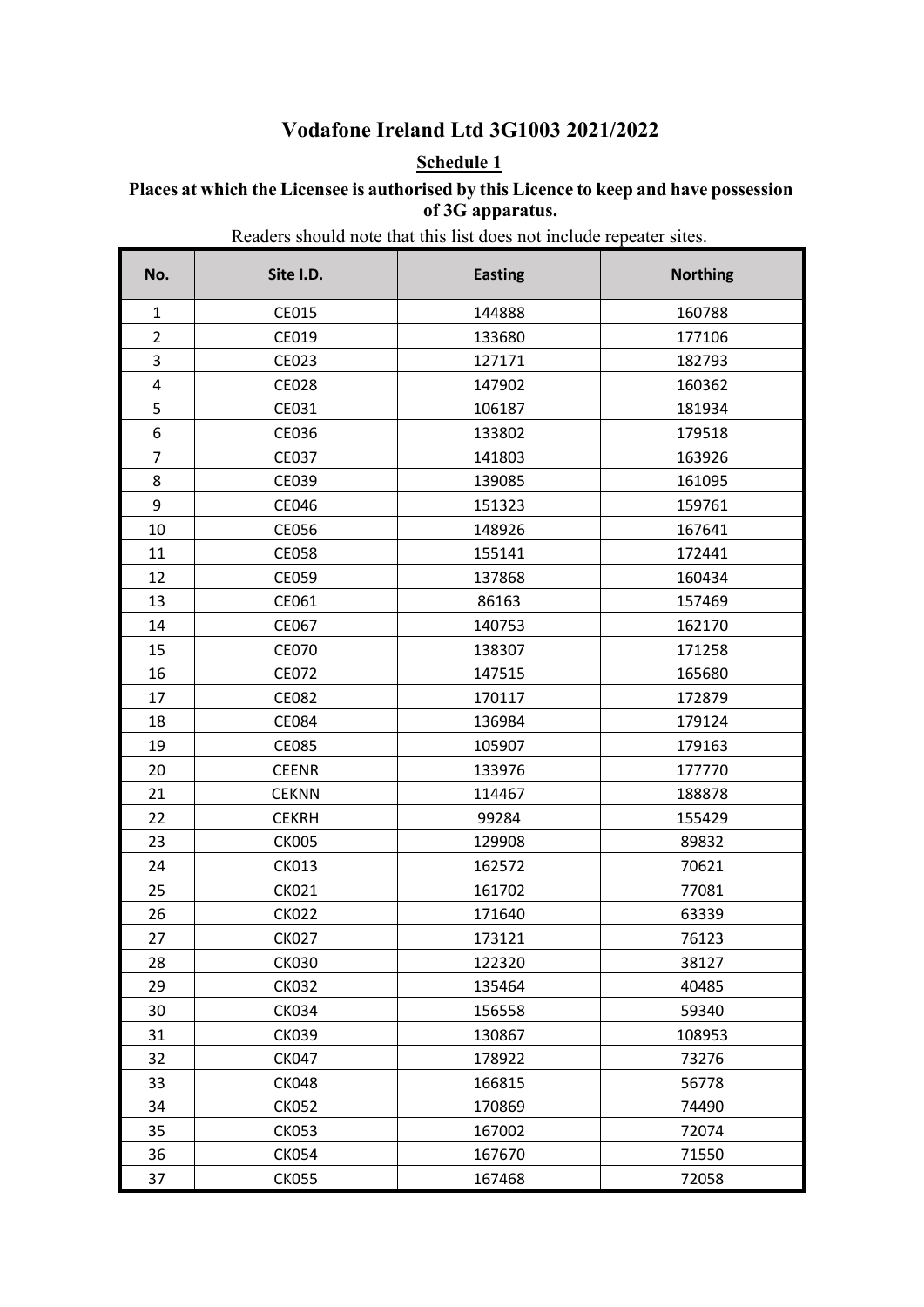| No. | Site I.D.    | <b>Easting</b> | <b>Northing</b> |
|-----|--------------|----------------|-----------------|
| 38  | <b>CK056</b> | 164073         | 63310           |
| 39  | <b>CK057</b> | 165079         | 69517           |
| 40  | <b>CK073</b> | 151955         | 57955           |
| 41  | <b>CK082</b> | 155612         | 69643           |
| 42  | <b>CK083</b> | 180428         | 106125          |
| 43  | <b>CK086</b> | 180908         | 113173          |
| 44  | <b>CK090</b> | 181590         | 99215           |
| 45  | <b>CK094</b> | 91562          | 30577           |
| 46  | <b>CK099</b> | 190482         | 68949           |
| 47  | CK103        | 168030         | 72265           |
| 48  | CK106        | 188023         | 73222           |
| 49  | CK107        | 68605          | 45822           |
| 50  | <b>CK111</b> | 167542         | 69192           |
| 51  | <b>CK112</b> | 196249         | 73704           |
| 52  | <b>CK115</b> | 179092         | 61175           |
| 53  | CK116        | 166318         | 66354           |
| 54  | <b>CK126</b> | 155159         | 98605           |
| 55  | <b>CK129</b> | 167614         | 69838           |
| 56  | CK141        | 149580         | 54470           |
| 57  | <b>CK144</b> | 170908         | 72466           |
| 58  | <b>CK145</b> | 178454         | 69323           |
| 59  | CK147        | 181415         | 72761           |
| 60  | <b>CK154</b> | 159820         | 74140           |
| 61  | <b>CK156</b> | 180608         | 91482           |
| 62  | CK163        | 164459         | 67202           |
| 63  | CK165        | 209941         | 75984           |
| 64  | <b>CK169</b> | 167737         | 73862           |
| 65  | CK171        | 115449         | 65516           |
| 66  | CK176        | 199740         | 63891           |
| 67  | CK179        | 159857         | 70734           |
| 68  | <b>CK188</b> | 172608         | 70100           |
| 69  | CK195        | 141400         | 121110          |
| 70  | CK196        | 104734         | 26353           |
| 71  | <b>CK198</b> | 146732         | 73598           |
| 72  | <b>CK199</b> | 167674         | 71815           |
| 73  | <b>CK202</b> | 179656         | 59956           |
| 74  | <b>CK204</b> | 168868         | 68432           |
| 75  | <b>CK213</b> | 199749         | 67376           |
| 76  | CK216        | 175991         | 71744           |
| 77  | CK219        | 166911         | 71622           |
| 78  | <b>CK221</b> | 168075         | 71597           |
| 79  | <b>CK222</b> | 166431         | 69193           |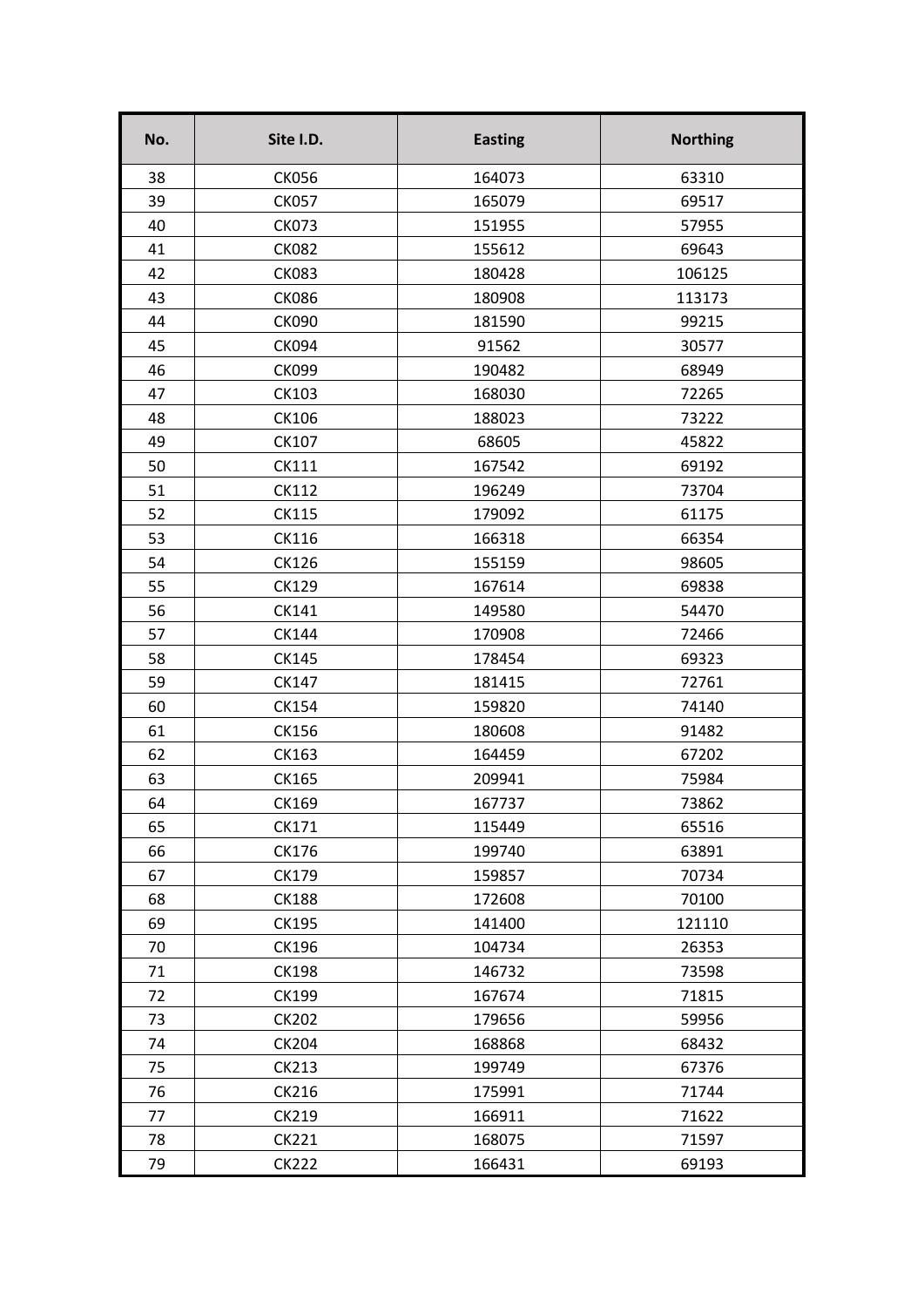| No. | Site I.D.    | <b>Easting</b> | <b>Northing</b> |
|-----|--------------|----------------|-----------------|
| 80  | <b>CK224</b> | 167419         | 71684           |
| 81  | <b>CK227</b> | 172960         | 62788           |
| 82  | <b>CK229</b> | 166586         | 66394           |
| 83  | <b>CK235</b> | 167393         | 72365           |
| 84  | <b>CK236</b> | 171845         | 70539           |
| 85  | <b>CK242</b> | 163549         | 69592           |
| 86  | <b>CK243</b> | 164202         | 71139           |
| 87  | <b>CK245</b> | 139802         | 43822           |
| 88  | <b>CK253</b> | 154015         | 104089          |
| 89  | <b>CK257</b> | 164766         | 72936           |
| 90  | <b>CK259</b> | 168455         | 72629           |
| 91  | CK263        | 168428         | 70492           |
| 92  | <b>CK264</b> | 169463         | 71816           |
| 93  | <b>CK265</b> | 176187         | 63987           |
| 94  | <b>CK266</b> | 173101         | 67388           |
| 95  | <b>CK268</b> | 174608         | 72054           |
| 96  | <b>CK269</b> | 170022         | 69638           |
| 97  | <b>CK272</b> | 166413         | 70213           |
| 98  | <b>CK274</b> | 153908         | 108023          |
| 99  | <b>CK278</b> | 155041         | 46461           |
| 100 | <b>CK294</b> | 139528         | 37855           |
| 101 | <b>CK298</b> | 169737         | 68567           |
| 102 | <b>CK302</b> | 162178         | 69404           |
| 103 | <b>CK306</b> | 167787         | 72511           |
| 104 | <b>CK307</b> | 172232         | 70764           |
| 105 | CK311        | 168274         | 73199           |
| 106 | <b>CK320</b> | 169766         | 73384           |
| 107 | <b>CK323</b> | 166880         | 72282           |
| 108 | <b>CK324</b> | 167205         | 72830           |
| 109 | <b>CK327</b> | 163297         | 70456           |
| 110 | <b>CK329</b> | 169691         | 67425           |
| 111 | <b>CK330</b> | 168501         | 72340           |
| 112 | <b>CK332</b> | 166308         | 71037           |
| 113 | <b>CK334</b> | 166573         | 69584           |
| 114 | <b>CK335</b> | 169270         | 70186           |
| 115 | <b>CK340</b> | 172626         | 68593           |
| 116 | CK342        | 164427         | 69784           |
| 117 | <b>CK347</b> | 158645         | 70760           |
| 118 | CK349        | 168378         | 73744           |
| 119 | <b>CK353</b> | 188112         | 73788           |
| 120 | CK354        | 148937         | 54948           |
| 121 | <b>CK355</b> | 163709         | 50509           |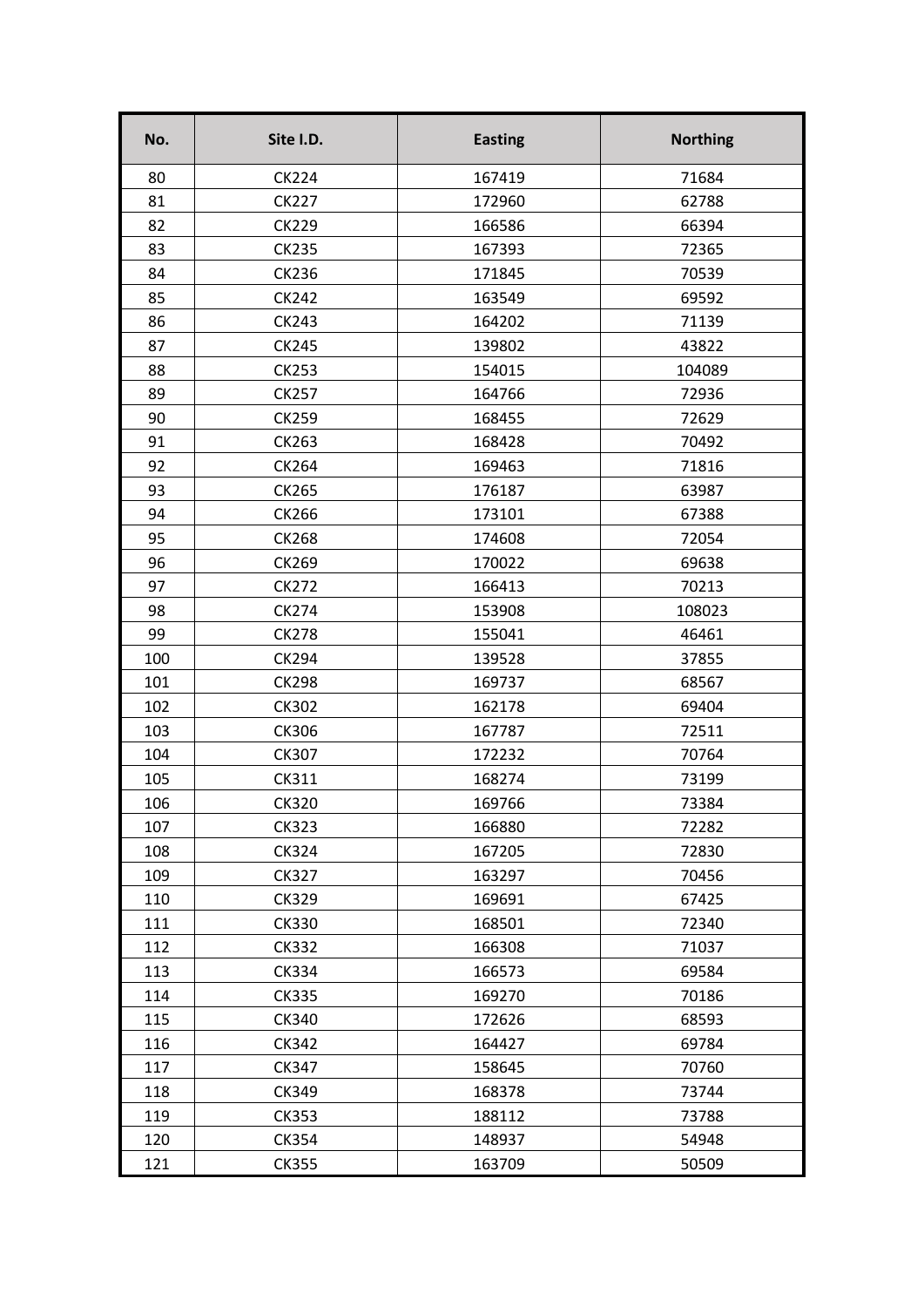| No. | Site I.D.    | <b>Easting</b> | <b>Northing</b> |
|-----|--------------|----------------|-----------------|
| 122 | <b>CK356</b> | 138500         | 41688           |
| 123 | <b>CK357</b> | 112359         | 33586           |
| 124 | <b>CK358</b> | 165808         | 72430           |
| 125 | <b>CK365</b> | 167143         | 68201           |
| 126 | CK366        | 180972         | 73257           |
| 127 | CK371        | 181184         | 98439           |
| 128 | <b>CK375</b> | 210865         | 77280           |
| 129 | <b>CK380</b> | 138100         | 103140          |
| 130 | <b>CK385</b> | 163823         | 51071           |
| 131 | <b>CK392</b> | 168987         | 72504           |
| 132 | <b>CK393</b> | 154173         | 108771          |
| 133 | <b>CK395</b> | 169887         | 71106           |
| 134 | <b>CK397</b> | 164770         | 72433           |
| 135 | <b>CK402</b> | 155661         | 66337           |
| 136 | <b>CK403</b> | 173391         | 73599           |
| 137 | CK446        | 168093         | 75089           |
| 138 | <b>CK449</b> | 166685         | 71587           |
| 139 | <b>CK556</b> | 158967         | 100476          |
| 140 | <b>CK604</b> | 165579         | 71277           |
| 141 | <b>CK605</b> | 175885         | 69423           |
| 142 | <b>CK607</b> | 120167         | 34257           |
| 143 | <b>CK608</b> | 165602         | 71244           |
| 144 | CK610        | 93046          | 56708           |
| 145 | CK614        | 169349         | 71403           |
| 146 | CK615        | 169618         | 72755           |
| 147 | <b>CK634</b> | 175944         | 72508           |
| 148 | <b>CK665</b> | 179973         | 71987           |
| 149 | <b>CK684</b> | 189092         | 71303           |
| 150 | <b>CK693</b> | 98032          | 47627           |
| 151 | <b>CKBAI</b> | 161505         | 75584           |
| 152 | <b>CKCHF</b> | 166297         | 73450           |
| 153 | <b>CKCKA</b> | 168338         | 66296           |
| 154 | <b>CKDGS</b> | 170064         | 69323           |
| 155 | <b>CKDYX</b> | 165117         | 71016           |
| 156 | CKE28        | 122919         | 53269           |
| 157 | CKE38        | 153750         | 122500          |
| 158 | CKE45        | 139012         | 103690          |
| 159 | CKE53        | 133903         | 72130           |
| 160 | CKE78        | 210258         | 77424           |
| 161 | <b>CKGHS</b> | 197249         | 91404           |
| 162 | <b>CKICA</b> | 158632         | 72289           |
| 163 | <b>CKKDR</b> | 171085         | 110518          |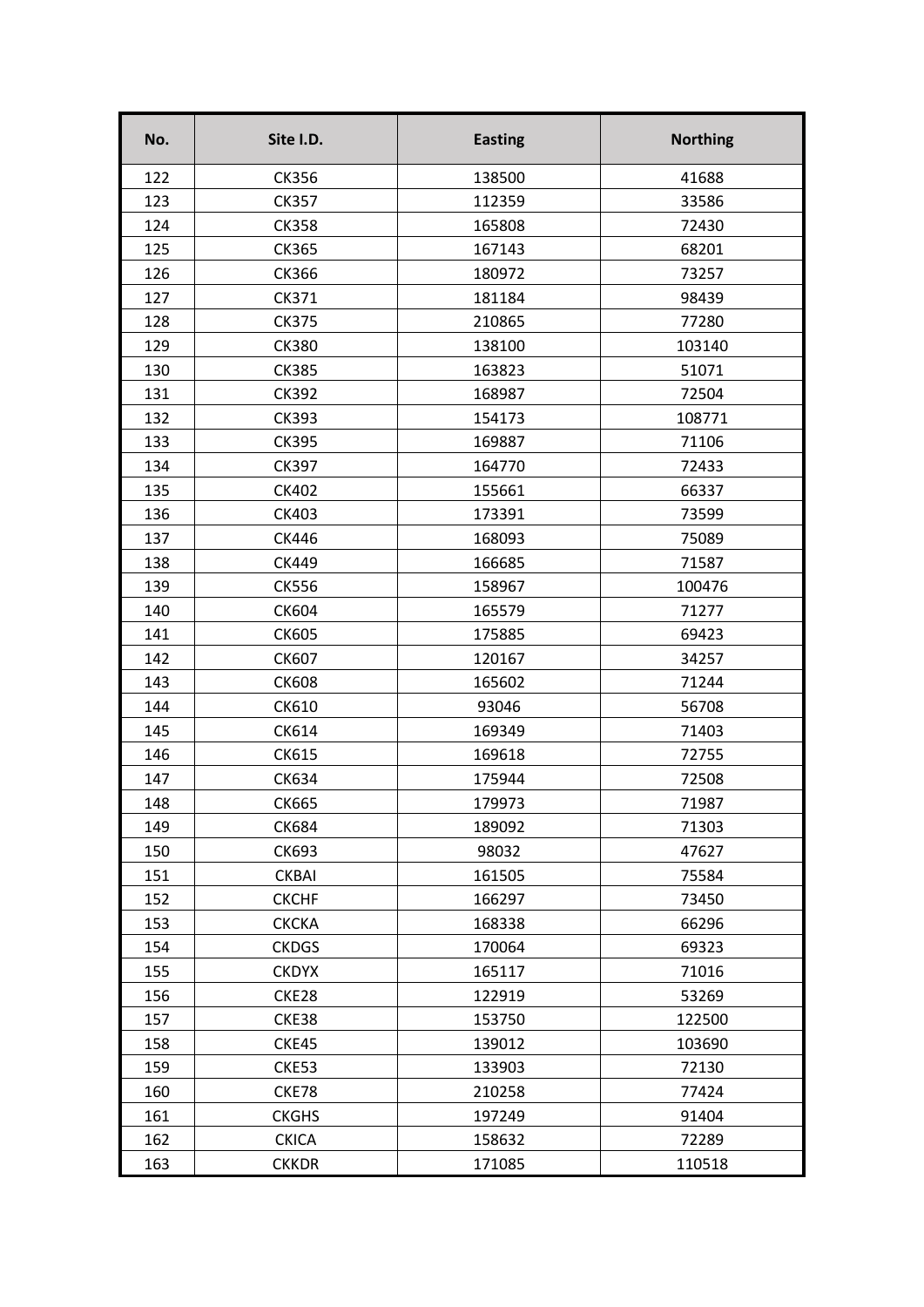| No. | Site I.D.    | <b>Easting</b> | <b>Northing</b> |
|-----|--------------|----------------|-----------------|
| 164 | <b>CKKLH</b> | 200281         | 76634           |
| 165 | <b>CKLQY</b> | 167983         | 71848           |
| 166 | <b>CKMAH</b> | 172095         | 71081           |
| 167 | <b>CKMLW</b> | 155915         | 98627           |
| 168 | CKPC1U       | 170116         | 71922           |
| 169 | CKPC2U       | 169998         | 71959           |
| 170 | CKPC3U       | 170189         | 72013           |
| 171 | <b>CKQKR</b> | 167710         | 71001           |
| 172 | <b>CKRIS</b> | 178730         | 63993           |
| 173 | <b>CKWCH</b> | 164513         | 81437           |
| 174 | <b>CKWGL</b> | 176558         | 84551           |
| 175 | <b>CKWHP</b> | 164858         | 70154           |
| 176 | <b>CN005</b> | 241991         | 305081          |
| 177 | <b>CN008</b> | 277971         | 295873          |
| 178 | <b>CN015</b> | 242194         | 304427          |
| 179 | <b>CN018</b> | 225823         | 320022          |
| 180 | <b>CN020</b> | 235698         | 293242          |
| 181 | CN021        | 228995         | 316489          |
| 182 | <b>CN033</b> | 230453         | 307466          |
| 183 | <b>CN050</b> | 239148         | 300285          |
| 184 | <b>CN054</b> | 260368         | 289535          |
| 185 | <b>CN058</b> | 208124         | 338098          |
| 186 | CN061        | 264411         | 313078          |
| 187 | <b>CN066</b> | 239431         | 305949          |
| 188 | <b>CN070</b> | 260219         | 315083          |
| 189 | <b>CN559</b> | 280553         | 296737          |
| 190 | <b>CN563</b> | 244520         | 317049          |
| 191 | <b>CN565</b> | 244341         | 304265          |
| 192 | <b>CNSGA</b> | 246382         | 300735          |
| 193 | CW002        | 286563         | 173230          |
| 194 | CW005        | 273675         | 177331          |
| 195 | CW014        | 289047         | 161455          |
| 196 | CW015        | 272594         | 177686          |
| 197 | CW018        | 297096         | 180358          |
| 198 | CW037        | 273563         | 151473          |
| 199 | CW040        | 272729         | 176991          |
| 200 | CW045        | 278013         | 176339          |
| 201 | CW052        | 270419         | 161703          |
| 202 | CW053        | 272216         | 177106          |
| 203 | <b>CW500</b> | 272076         | 176584          |
| 204 | <b>DL017</b> | 213936         | 434689          |
| 205 | <b>DL025</b> | 187708         | 379144          |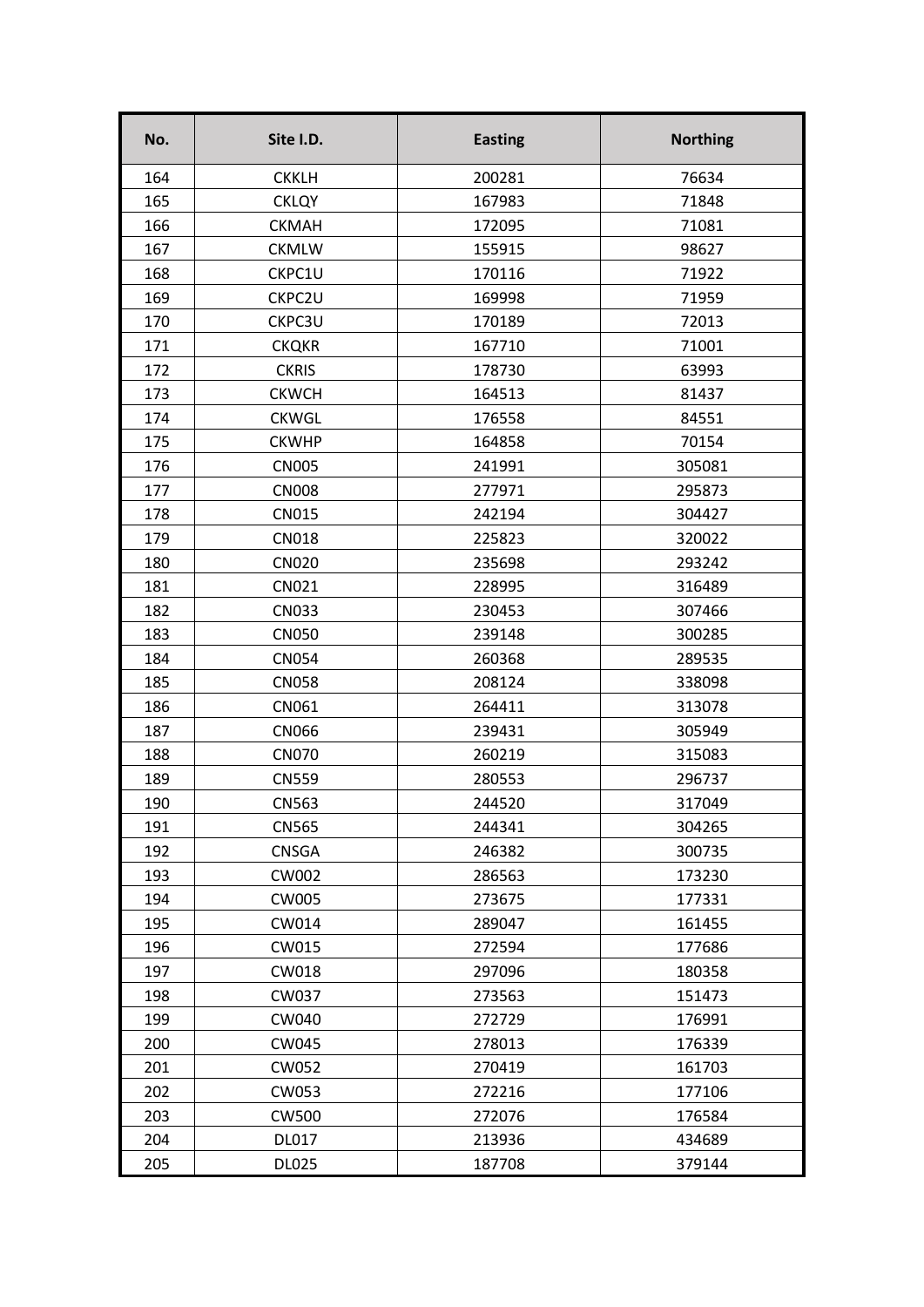| No. | Site I.D.    | <b>Easting</b> | <b>Northing</b> |
|-----|--------------|----------------|-----------------|
| 206 | DL041        | 149604         | 380440          |
| 207 | DL063        | 262515         | 441991          |
| 208 | <b>DL066</b> | 188761         | 432359          |
| 209 | DL103        | 192876         | 378416          |
| 210 | <b>DL105</b> | 218365         | 412174          |
| 211 | DL109        | 214047         | 394621          |
| 212 | <b>DL111</b> | 221413         | 399906          |
| 213 | <b>DL112</b> | 182233         | 359095          |
| 214 | DL119        | 187654         | 361549          |
| 215 | <b>DL120</b> | 213307         | 412875          |
| 216 | <b>DL123</b> | 219317         | 426660          |
| 217 | <b>DL124</b> | 260312         | 438644          |
| 218 | <b>DL127</b> | 181998         | 394227          |
| 219 | <b>DL131</b> | 216431         | 410502          |
| 220 | <b>DL132</b> | 216969         | 411952          |
| 221 | <b>DL134</b> | 173655         | 390247          |
| 222 | DL2LD        | 231866         | 398545          |
| 223 | <b>DLBDN</b> | 182135         | 358808          |
| 224 | <b>DLBTA</b> | 192063         | 369969          |
| 225 | <b>DLDLO</b> | 176800         | 411837          |
| 226 | DLE12        | 234740         | 432314          |
| 227 | <b>DLLKY</b> | 217001         | 411522          |
| 228 | <b>DLMHL</b> | 223483         | 404904          |
| 229 | <b>DLSOR</b> | 216112         | 393763          |
| 230 | <b>DN001</b> | 317685         | 234078          |
| 231 | <b>DN002</b> | 316214         | 245192          |
| 232 | DN011        | 313161         | 239656          |
| 233 | <b>DN029</b> | 315542         | 231456          |
| 234 | <b>DN030</b> | 316483         | 237649          |
| 235 | <b>DN036</b> | 312443         | 229929          |
| 236 | <b>DN040</b> | 314182         | 233750          |
| 237 | <b>DN047</b> | 319254         | 237201          |
| 238 | <b>DN050</b> | 314168         | 235343          |
| 239 | <b>DN051</b> | 316493         | 230801          |
| 240 | <b>DN055</b> | 316626         | 230053          |
| 241 | <b>DN058</b> | 312330         | 227140          |
| 242 | <b>DN067</b> | 315357         | 232697          |
| 243 | <b>DN073</b> | 319031         | 231942          |
| 244 | <b>DN077</b> | 318303         | 247443          |
| 245 | <b>DN083</b> | 315284         | 234010          |
| 246 | <b>DN089</b> | 310698         | 226989          |
| 247 | <b>DN090</b> | 322785         | 226887          |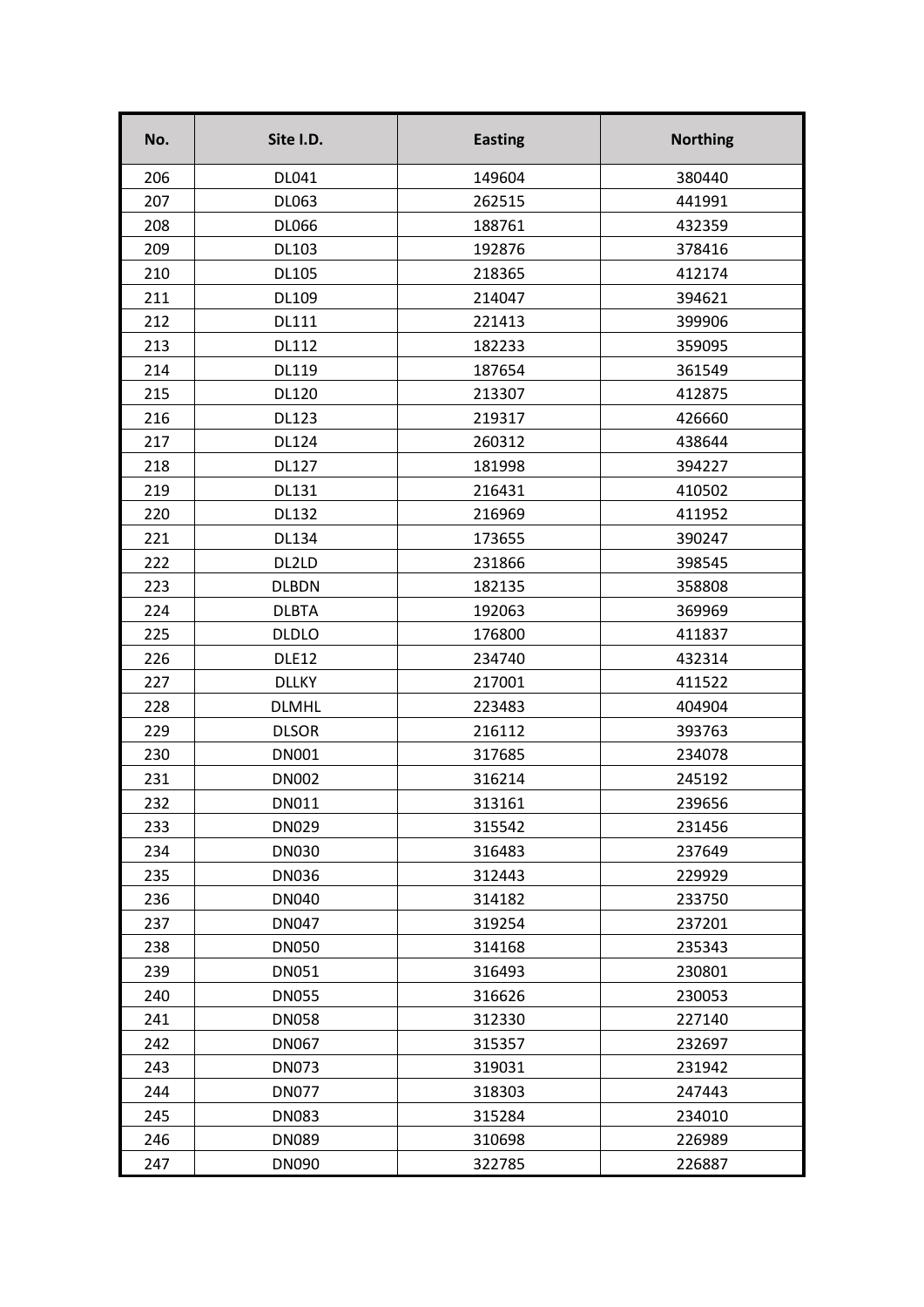| No. | Site I.D.    | <b>Easting</b> | <b>Northing</b> |
|-----|--------------|----------------|-----------------|
| 248 | DN091        | 316752         | 232568          |
| 249 | <b>DN094</b> | 319141         | 229897          |
| 250 | <b>DN099</b> | 320518         | 224445          |
| 251 | <b>DN101</b> | 315101         | 225527          |
| 252 | <b>DN103</b> | 322602         | 243662          |
| 253 | <b>DN104</b> | 306466         | 235099          |
| 254 | <b>DN105</b> | 324306         | 226944          |
| 255 | <b>DN109</b> | 317828         | 230502          |
| 256 | <b>DN111</b> | 317300         | 225693          |
| 257 | <b>DN112</b> | 310743         | 229018          |
| 258 | <b>DN113</b> | 313142         | 240948          |
| 259 | <b>DN115</b> | 318346         | 240635          |
| 260 | <b>DN116</b> | 309570         | 232634          |
| 261 | <b>DN117</b> | 305940         | 240229          |
| 262 | <b>DN120</b> | 316315         | 232006          |
| 263 | <b>DN121</b> | 308418         | 240738          |
| 264 | <b>DN124</b> | 316284         | 234145          |
| 265 | <b>DN126</b> | 309005         | 225809          |
| 266 | <b>DN128</b> | 313153         | 228199          |
| 267 | <b>DN129</b> | 306064         | 226891          |
| 268 | <b>DN132</b> | 318053         | 226416          |
| 269 | <b>DN138</b> | 313766         | 234227          |
| 270 | <b>DN141</b> | 316787         | 234862          |
| 271 | <b>DN144</b> | 308225         | 228235          |
| 272 | <b>DN145</b> | 318005         | 263686          |
| 273 | <b>DN146</b> | 324588         | 228244          |
| 274 | <b>DN148</b> | 311151         | 232058          |
| 275 | <b>DN152</b> | 315718         | 233112          |
| 276 | <b>DN153</b> | 313379         | 235074          |
| 277 | <b>DN155</b> | 321363         | 229506          |
| 278 | DN163        | 322983         | 240406          |
| 279 | <b>DN164</b> | 309957         | 234311          |
| 280 | <b>DN165</b> | 315186         | 237750          |
| 281 | DN167        | 307807         | 226989          |
| 282 | <b>DN168</b> | 319230         | 238397          |
| 283 | DN171        | 306514         | 229980          |
| 284 | <b>DN172</b> | 315006         | 234374          |
| 285 | <b>DN173</b> | 309870         | 226338          |
| 286 | <b>DN175</b> | 315350         | 235373          |
| 287 | <b>DN176</b> | 323956         | 224316          |
| 288 | <b>DN177</b> | 317291         | 227712          |
| 289 | <b>DN178</b> | 317364         | 227645          |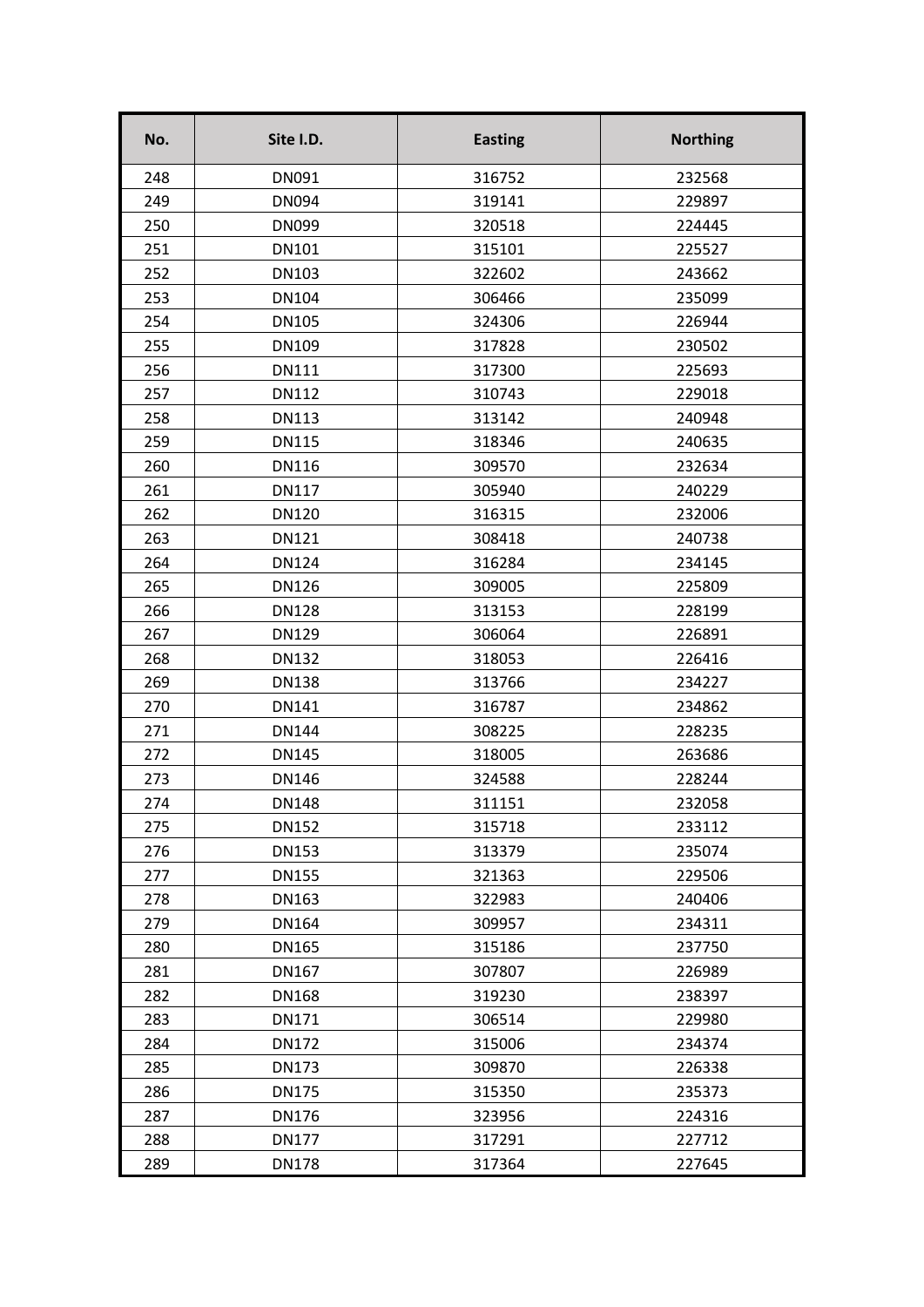| No. | Site I.D.    | <b>Easting</b> | <b>Northing</b> |
|-----|--------------|----------------|-----------------|
| 290 | <b>DN179</b> | 320622         | 227693          |
| 291 | <b>DN189</b> | 316792         | 235289          |
| 292 | <b>DN191</b> | 308031         | 236893          |
| 293 | <b>DN192</b> | 307889         | 231021          |
| 294 | <b>DN195</b> | 315232         | 233874          |
| 295 | <b>DN198</b> | 313397         | 225788          |
| 296 | <b>DN199</b> | 314434         | 230523          |
| 297 | DN1AR        | 316517         | 234763          |
| 298 | DN1FN        | 311608         | 233667          |
| 299 | <b>DN200</b> | 312261         | 227858          |
| 300 | <b>DN201</b> | 308245         | 226435          |
| 301 | <b>DN204</b> | 311802         | 233085          |
| 302 | <b>DN211</b> | 302073         | 226700          |
| 303 | <b>DN215</b> | 303569         | 232144          |
| 304 | <b>DN218</b> | 309676         | 230738          |
| 305 | <b>DN220</b> | 326558         | 226868          |
| 306 | <b>DN235</b> | 318044         | 228394          |
| 307 | <b>DN236</b> | 322822         | 225616          |
| 308 | <b>DN237</b> | 323775         | 220260          |
| 309 | <b>DN242</b> | 318559         | 227944          |
| 310 | <b>DN247</b> | 321404         | 228711          |
| 311 | <b>DN250</b> | 307990         | 238609          |
| 312 | <b>DN251</b> | 315528         | 229536          |
| 313 | <b>DN252</b> | 319212         | 224018          |
| 314 | <b>DN253</b> | 316517         | 231814          |
| 315 | <b>DN257</b> | 319736         | 226024          |
| 316 | DN261        | 318088         | 232555          |
| 317 | <b>DN265</b> | 311957         | 228913          |
| 318 | <b>DN270</b> | 317302         | 231869          |
| 319 | <b>DN273</b> | 321150         | 224889          |
| 320 | <b>DN274</b> | 317591         | 229001          |
| 321 | <b>DN278</b> | 320334         | 230106          |
| 322 | <b>DN279</b> | 323316         | 228634          |
| 323 | <b>DN280</b> | 318361         | 232888          |
| 324 | <b>DN281</b> | 324169         | 228524          |
| 325 | <b>DN282</b> | 319261         | 231265          |
| 326 | <b>DN284</b> | 316810         | 225645          |
| 327 | <b>DN286</b> | 323449         | 224937          |
| 328 | <b>DN287</b> | 323427         | 222667          |
| 329 | <b>DN288</b> | 316169         | 228618          |
| 330 | DN291        | 322004         | 223560          |
| 331 | <b>DN292</b> | 320972         | 227042          |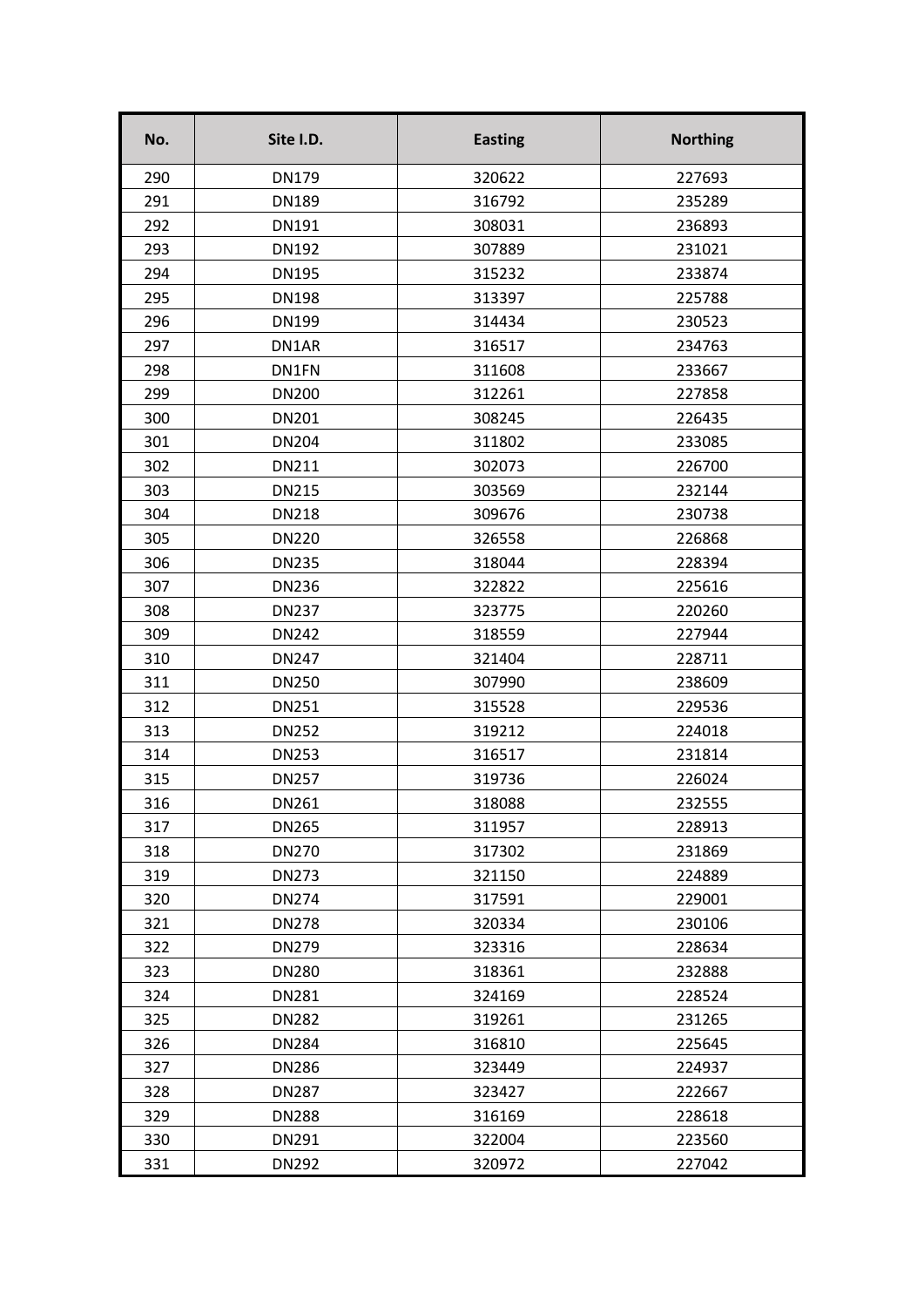| No. | Site I.D.    | <b>Easting</b> | <b>Northing</b> |
|-----|--------------|----------------|-----------------|
| 332 | <b>DN293</b> | 315289         | 226829          |
| 333 | <b>DN295</b> | 320006         | 226092          |
| 334 | <b>DN297</b> | 325015         | 225528          |
| 335 | <b>DN300</b> | 303633         | 227316          |
| 336 | <b>DN301</b> | 313199         | 231099          |
| 337 | <b>DN302</b> | 310378         | 230551          |
| 338 | <b>DN303</b> | 310874         | 224978          |
| 339 | <b>DN304</b> | 312245         | 231742          |
| 340 | <b>DN305</b> | 307206         | 230366          |
| 341 | <b>DN307</b> | 317155         | 229425          |
| 342 | <b>DN310</b> | 313200         | 228882          |
| 343 | <b>DN311</b> | 323268         | 227403          |
| 344 | <b>DN314</b> | 319394         | 226698          |
| 345 | <b>DN316</b> | 325042         | 227298          |
| 346 | <b>DN317</b> | 325948         | 225977          |
| 347 | <b>DN318</b> | 324285         | 228850          |
| 348 | <b>DN319</b> | 317774         | 229669          |
| 349 | <b>DN322</b> | 319646         | 229784          |
| 350 | <b>DN323</b> | 324242         | 223202          |
| 351 | <b>DN324</b> | 315067         | 230427          |
| 352 | <b>DN327</b> | 320064         | 227915          |
| 353 | <b>DN330</b> | 318730         | 226974          |
| 354 | <b>DN332</b> | 316837         | 226498          |
| 355 | <b>DN334</b> | 318474         | 233461          |
| 356 | <b>DN335</b> | 318323         | 232054          |
| 357 | <b>DN336</b> | 315915         | 230616          |
| 358 | <b>DN338</b> | 320506         | 225417          |
| 359 | <b>DN340</b> | 318156         | 225647          |
| 360 | <b>DN343</b> | 307198         | 225433          |
| 361 | <b>DN344</b> | 315495         | 232088          |
| 362 | <b>DN348</b> | 321793         | 228378          |
| 363 | <b>DN352</b> | 326122         | 219493          |
| 364 | <b>DN353</b> | 320318         | 226934          |
| 365 | <b>DN355</b> | 315844         | 226673          |
| 366 | <b>DN358</b> | 308142         | 228618          |
| 367 | <b>DN360</b> | 308741         | 227514          |
| 368 | <b>DN365</b> | 303100         | 234198          |
| 369 | <b>DN366</b> | 302340         | 235006          |
| 370 | <b>DN368</b> | 309660         | 233740          |
| 371 | DN371        | 302573         | 232218          |
| 372 | <b>DN372</b> | 307229         | 234874          |
| 373 | <b>DN373</b> | 311438         | 231678          |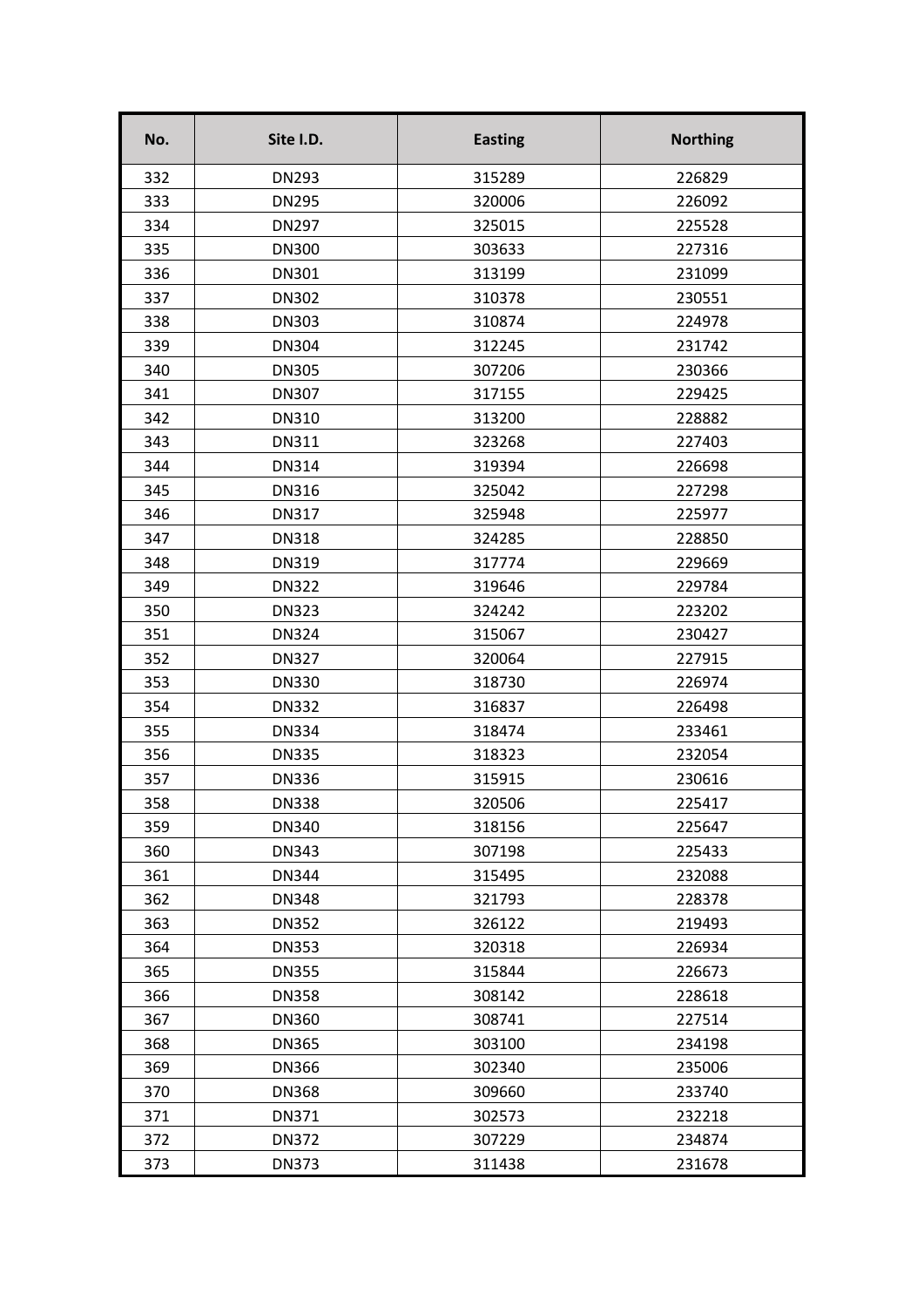| No. | Site I.D.    | <b>Easting</b> | <b>Northing</b> |
|-----|--------------|----------------|-----------------|
| 374 | <b>DN374</b> | 311266         | 227839          |
| 375 | <b>DN376</b> | 304658         | 227996          |
| 376 | <b>DN377</b> | 305115         | 234180          |
| 377 | <b>DN378</b> | 312163         | 230780          |
| 378 | <b>DN379</b> | 313190         | 230319          |
| 379 | <b>DN380</b> | 303354         | 235324          |
| 380 | <b>DN384</b> | 314696         | 227860          |
| 381 | <b>DN385</b> | 312543         | 233049          |
| 382 | <b>DN386</b> | 309405         | 231859          |
| 383 | <b>DN387</b> | 305616         | 227672          |
| 384 | <b>DN389</b> | 301706         | 228292          |
| 385 | <b>DN390</b> | 308442         | 223422          |
| 386 | <b>DN392</b> | 311225         | 230520          |
| 387 | <b>DN393</b> | 305740         | 234283          |
| 388 | <b>DN394</b> | 305814         | 228614          |
| 389 | <b>DN395</b> | 314415         | 230079          |
| 390 | <b>DN396</b> | 306997         | 231674          |
| 391 | <b>DN398</b> | 316281         | 234267          |
| 392 | <b>DN400</b> | 310097         | 228501          |
| 393 | DN401        | 313041         | 235469          |
| 394 | <b>DN404</b> | 298351         | 231143          |
| 395 | <b>DN406</b> | 325796         | 239214          |
| 396 | <b>DN407</b> | 309881         | 232325          |
| 397 | <b>DN413</b> | 312812         | 243475          |
| 398 | DN416        | 313101         | 248327          |
| 399 | <b>DN417</b> | 304545         | 228775          |
| 400 | DN420        | 315553         | 234522          |
| 401 | <b>DN422</b> | 303932         | 230914          |
| 402 | <b>DN423</b> | 308305         | 235252          |
| 403 | <b>DN427</b> | 304317         | 232909          |
| 404 | DN429        | 322799         | 239528          |
| 405 | DN430        | 316230         | 235547          |
| 406 | <b>DN432</b> | 309423         | 233972          |
| 407 | DN433        | 310051         | 241415          |
| 408 | <b>DN434</b> | 317052         | 247832          |
| 409 | <b>DN435</b> | 315758         | 235720          |
| 410 | DN436        | 322900         | 250207          |
| 411 | DN441        | 315398         | 242091          |
| 412 | <b>DN442</b> | 321286         | 238061          |
| 413 | <b>DN447</b> | 313877         | 233918          |
| 414 | DN451        | 313859         | 232808          |
| 415 | <b>DN453</b> | 315827         | 233569          |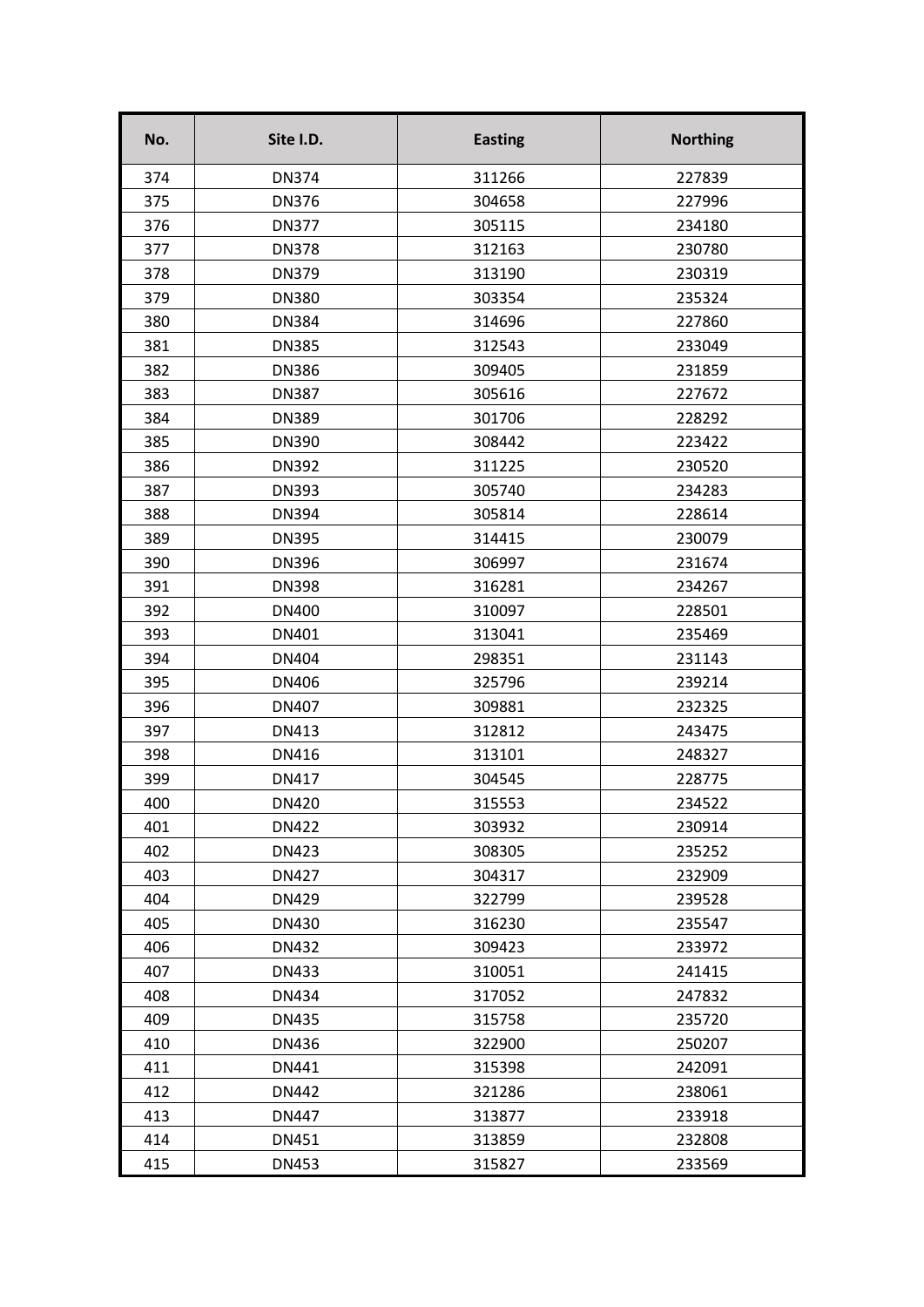| No. | Site I.D.    | <b>Easting</b> | <b>Northing</b> |
|-----|--------------|----------------|-----------------|
| 416 | <b>DN459</b> | 304485         | 233390          |
| 417 | DN461        | 314557         | 234625          |
| 418 | <b>DN470</b> | 316791         | 234518          |
| 419 | DN471        | 322534         | 246184          |
| 420 | <b>DN472</b> | 315791         | 234187          |
| 421 | <b>DN477</b> | 317624         | 238709          |
| 422 | <b>DN478</b> | 317246         | 236551          |
| 423 | <b>DN479</b> | 315297         | 236674          |
| 424 | <b>DN480</b> | 316152         | 236645          |
| 425 | <b>DN481</b> | 308310         | 232625          |
| 426 | <b>DN483</b> | 307874         | 236301          |
| 427 | <b>DN484</b> | 315459         | 235860          |
| 428 | <b>DN485</b> | 312713         | 236293          |
| 429 | <b>DN488</b> | 324600         | 243750          |
| 430 | DN491        | 318883         | 239869          |
| 431 | <b>DN492</b> | 318273         | 237735          |
| 432 | <b>DN493</b> | 315703         | 232501          |
| 433 | <b>DN495</b> | 316837         | 233008          |
| 434 | DN499        | 326352         | 254154          |
| 435 | <b>DN501</b> | 313627         | 237333          |
| 436 | <b>DN502</b> | 317248         | 234177          |
| 437 | <b>DN504</b> | 317040         | 242151          |
| 438 | <b>DN506</b> | 316048         | 235535          |
| 439 | <b>DN509</b> | 305008         | 242416          |
| 440 | <b>DN510</b> | 317746         | 243946          |
| 441 | <b>DN511</b> | 323151         | 246093          |
| 442 | <b>DN513</b> | 316306         | 237239          |
| 443 | <b>DN514</b> | 312048         | 239853          |
| 444 | <b>DN515</b> | 317097         | 238261          |
| 445 | <b>DN517</b> | 319762         | 239254          |
| 446 | <b>DN518</b> | 308956         | 237114          |
| 447 | <b>DN519</b> | 316140         | 233022          |
| 448 | <b>DN522</b> | 318596         | 234762          |
| 449 | <b>DN524</b> | 315853         | 233755          |
| 450 | <b>DN531</b> | 318702         | 238641          |
| 451 | <b>DN532</b> | 322275         | 239855          |
| 452 | <b>DN533</b> | 309050         | 236024          |
| 453 | <b>DN535</b> | 319423         | 236422          |
| 454 | <b>DN536</b> | 318488         | 241604          |
| 455 | <b>DN537</b> | 320803         | 240929          |
| 456 | <b>DN540</b> | 313871         | 236088          |
| 457 | <b>DN541</b> | 317813         | 243387          |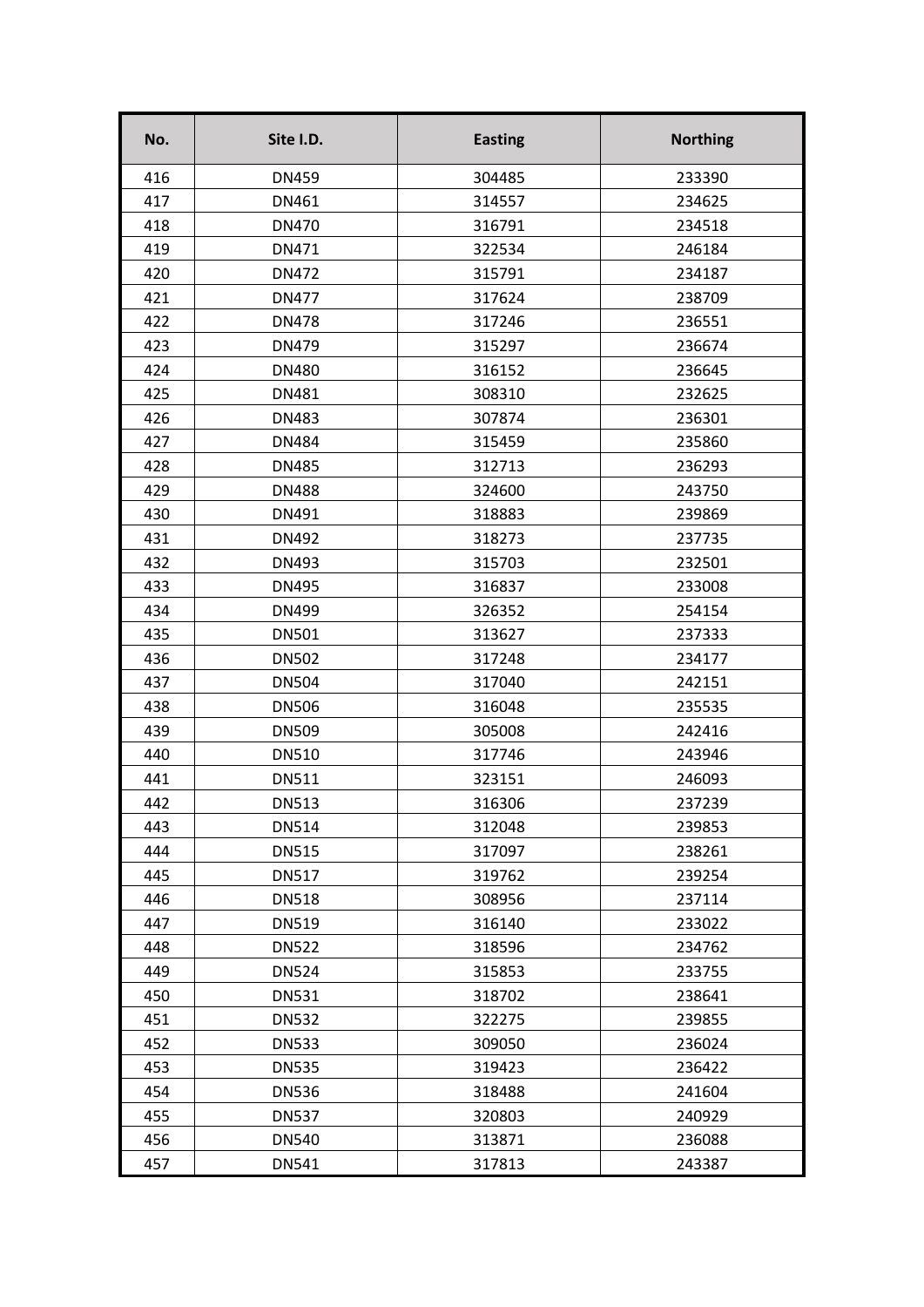| No. | Site I.D.    | <b>Easting</b> | <b>Northing</b> |
|-----|--------------|----------------|-----------------|
| 458 | <b>DN542</b> | 309314         | 241575          |
| 459 | <b>DN544</b> | 320340         | 263659          |
| 460 | <b>DN546</b> | 303646         | 241195          |
| 461 | <b>DN548</b> | 320412         | 225778          |
| 462 | <b>DN552</b> | 322297         | 228784          |
| 463 | <b>DN555</b> | 318243         | 246652          |
| 464 | <b>DN556</b> | 303613         | 236488          |
| 465 | <b>DN565</b> | 315370         | 234261          |
| 466 | <b>DN569</b> | 315704         | 235513          |
| 467 | <b>DN570</b> | 315965         | 234321          |
| 468 | <b>DN572</b> | 314943         | 234720          |
| 469 | <b>DN573</b> | 317473         | 233447          |
| 470 | <b>DN575</b> | 316563         | 233769          |
| 471 | <b>DN576</b> | 314628         | 232510          |
| 472 | <b>DN577</b> | 316218         | 233179          |
| 473 | <b>DN578</b> | 316850         | 233645          |
| 474 | <b>DN580</b> | 310383         | 237584          |
| 475 | <b>DN583</b> | 312122         | 240576          |
| 476 | <b>DN585</b> | 308976         | 237991          |
| 477 | <b>DN588</b> | 313613         | 240038          |
| 478 | <b>DN589</b> | 314703         | 238227          |
| 479 | <b>DN590</b> | 316699         | 239403          |
| 480 | <b>DN591</b> | 315868         | 238648          |
| 481 | <b>DN596</b> | 318711         | 237269          |
| 482 | <b>DN599</b> | 322001         | 239118          |
| 483 | <b>DN600</b> | 322766         | 238875          |
| 484 | DN614        | 319626         | 230681          |
| 485 | <b>DN618</b> | 314077         | 235540          |
| 486 | DN619        | 313174         | 237166          |
| 487 | <b>DN620</b> | 324636         | 240246          |
| 488 | <b>DN623</b> | 316736         | 237797          |
| 489 | <b>DN624</b> | 321376         | 238316          |
| 490 | <b>DN629</b> | 324568         | 259930          |
| 491 | <b>DN630</b> | 315472         | 235165          |
| 492 | <b>DN634</b> | 315646         | 234197          |
| 493 | <b>DN635</b> | 317040         | 234511          |
| 494 | <b>DN636</b> | 318330         | 246896          |
| 495 | <b>DN637</b> | 311527         | 242834          |
| 496 | <b>DN642</b> | 323718         | 244272          |
| 497 | <b>DN644</b> | 310829         | 235845          |
| 498 | <b>DN647</b> | 317037         | 233973          |
| 499 | <b>DN648</b> | 315849         | 233532          |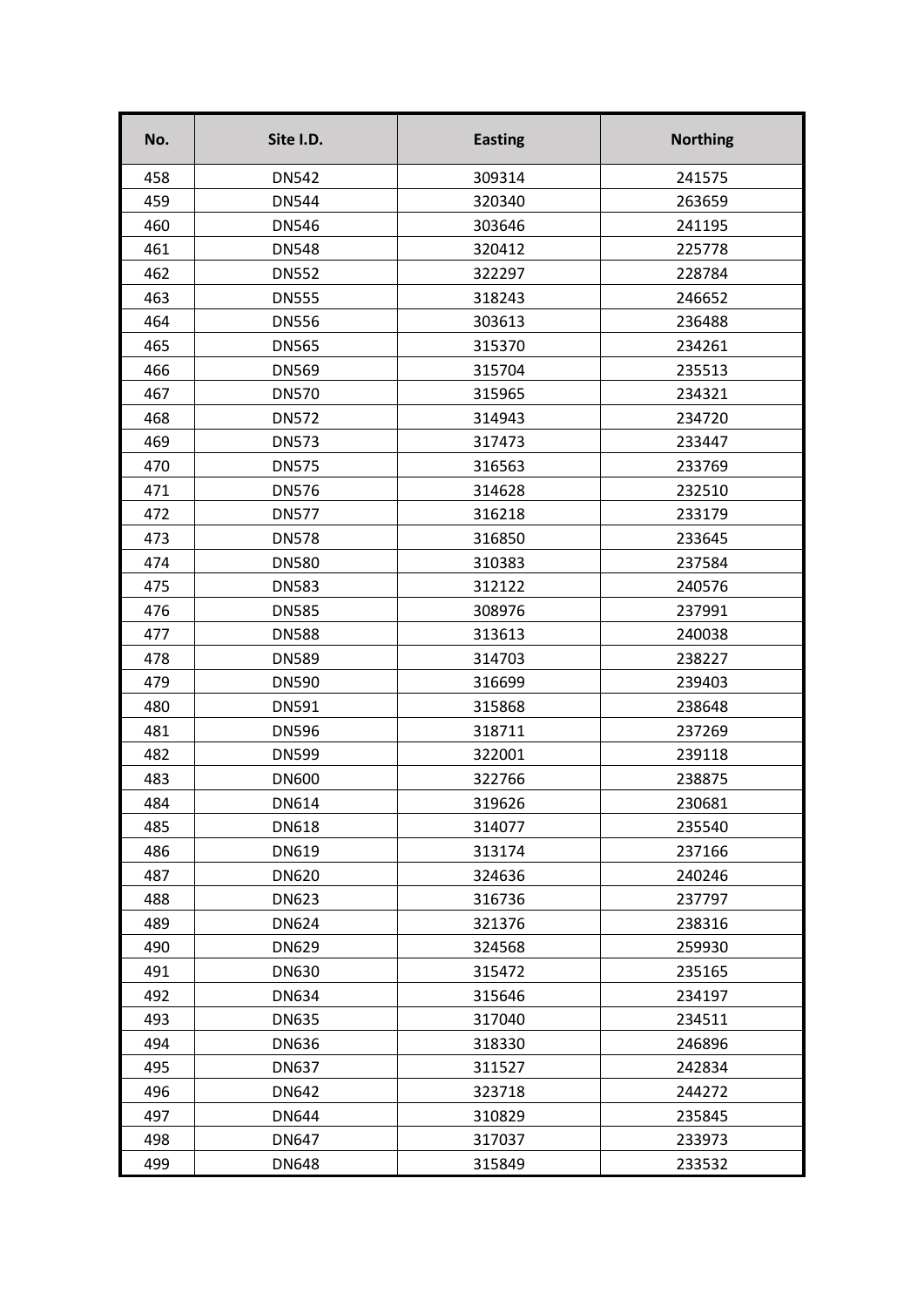| No. | Site I.D.    | <b>Easting</b> | <b>Northing</b> |
|-----|--------------|----------------|-----------------|
| 500 | <b>DN649</b> | 313368         | 233086          |
| 501 | <b>DN650</b> | 315843         | 234281          |
| 502 | <b>DN652</b> | 316344         | 233674          |
| 503 | <b>DN654</b> | 315131         | 246359          |
| 504 | <b>DN655</b> | 318954         | 248997          |
| 505 | <b>DN656</b> | 308575         | 241429          |
| 506 | <b>DN657</b> | 314749         | 234494          |
| 507 | <b>DN658</b> | 303612         | 239924          |
| 508 | <b>DN659</b> | 316131         | 234722          |
| 509 | <b>DN661</b> | 311040         | 237159          |
| 510 | <b>DN663</b> | 318236         | 246360          |
| 511 | <b>DN664</b> | 315775         | 235269          |
| 512 | <b>DN665</b> | 315238         | 234770          |
| 513 | DN671        | 305507         | 241534          |
| 514 | <b>DN673</b> | 305054         | 238064          |
| 515 | <b>DN675</b> | 309379         | 240623          |
| 516 | <b>DN677</b> | 314286         | 251516          |
| 517 | <b>DN680</b> | 317990         | 240535          |
| 518 | <b>DN681</b> | 317203         | 235799          |
| 519 | <b>DN684</b> | 313204         | 239157          |
| 520 | <b>DN686</b> | 303874         | 239448          |
| 521 | <b>DN687</b> | 314756         | 233848          |
| 522 | <b>DN707</b> | 316091         | 235260          |
| 523 | <b>DN708</b> | 312026         | 235708          |
| 524 | <b>DN709</b> | 314004         | 239178          |
| 525 | <b>DN712</b> | 317506         | 236207          |
| 526 | DN714        | 317048         | 235974          |
| 527 | DN716        | 313705         | 238216          |
| 528 | DN719        | 315400         | 230147          |
| 529 | <b>DN725</b> | 317791         | 235621          |
| 530 | <b>DN734</b> | 313296         | 238804          |
| 531 | <b>DN735</b> | 306087         | 238988          |
| 532 | <b>DN739</b> | 314770         | 235790          |
| 533 | <b>DN745</b> | 320296         | 236971          |
| 534 | <b>DN746</b> | 317805         | 237378          |
| 535 | <b>DN747</b> | 314928         | 234222          |
| 536 | <b>DN748</b> | 318137         | 235483          |
| 537 | <b>DN759</b> | 304464         | 241127          |
| 538 | <b>DN760</b> | 305382         | 240907          |
| 539 | <b>DN763</b> | 307770         | 242233          |
| 540 | <b>DN765</b> | 306955         | 239629          |
| 541 | <b>DN769</b> | 310091         | 239999          |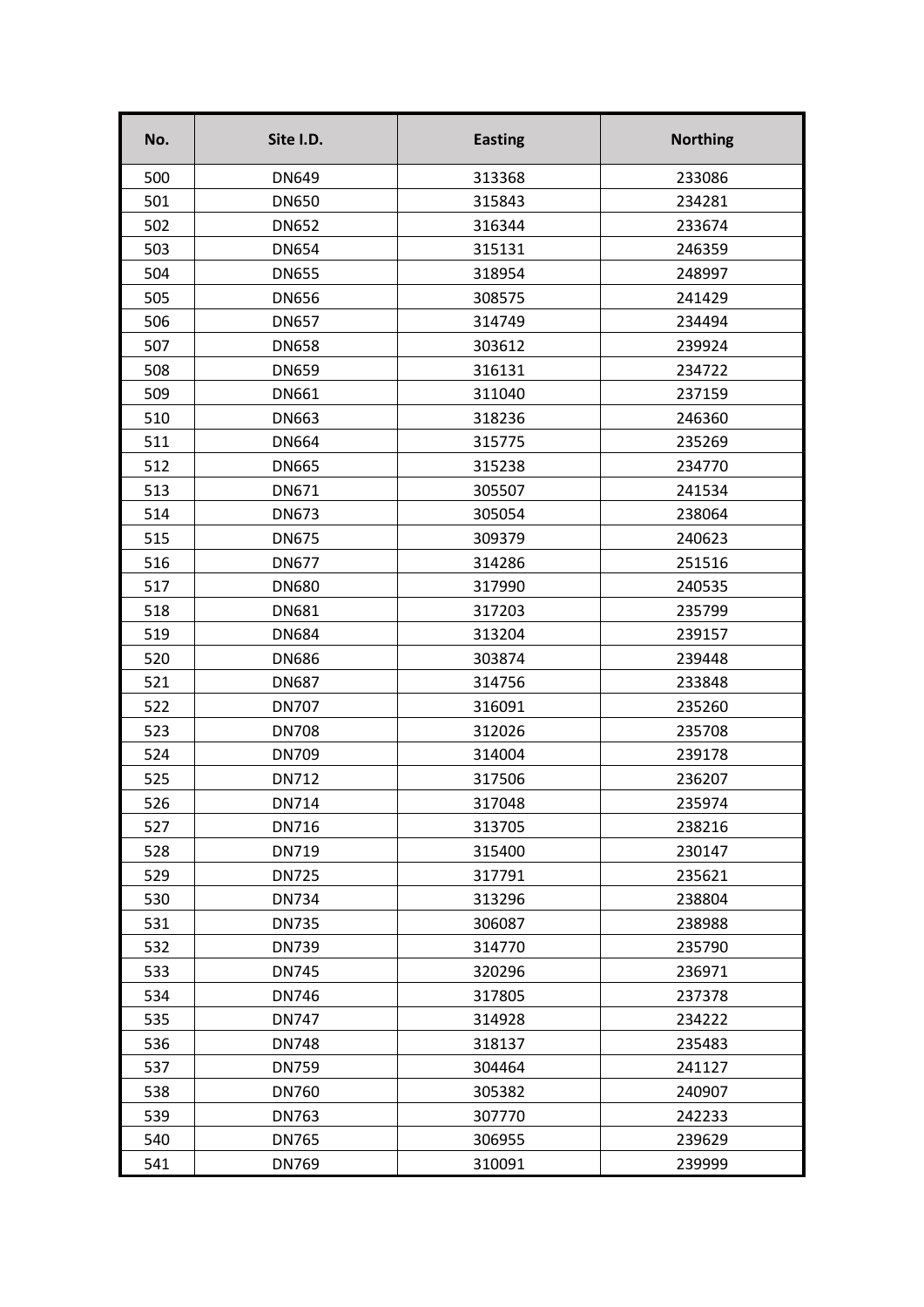| No. | Site I.D.    | <b>Easting</b> | <b>Northing</b> |
|-----|--------------|----------------|-----------------|
| 542 | <b>DN771</b> | 307252         | 241257          |
| 543 | <b>DN776</b> | 307039         | 239174          |
| 544 | <b>DN782</b> | 307249         | 236282          |
| 545 | <b>DN786</b> | 306759         | 244008          |
| 546 | <b>DN788</b> | 315589         | 246799          |
| 547 | DN791        | 317145         | 245511          |
| 548 | <b>DN792</b> | 319221         | 244779          |
| 549 | <b>DN795</b> | 320145         | 245270          |
| 550 | <b>DN796</b> | 324326         | 245368          |
| 551 | <b>DN801</b> | 324502         | 249428          |
| 552 | <b>DN818</b> | 307664         | 257707          |
| 553 | <b>DN819</b> | 318876         | 253862          |
| 554 | <b>DN822</b> | 315561         | 234645          |
| 555 | <b>DN823</b> | 314911         | 240557          |
| 556 | <b>DN824</b> | 328536         | 239169          |
| 557 | <b>DN826</b> | 327313         | 237858          |
| 558 | <b>DN830</b> | 313547         | 234474          |
| 559 | <b>DN831</b> | 318551         | 236274          |
| 560 | <b>DN832</b> | 315779         | 232752          |
| 561 | <b>DN835</b> | 317766         | 232702          |
| 562 | <b>DN836</b> | 321232         | 239152          |
| 563 | <b>DN837</b> | 321694         | 240406          |
| 564 | <b>DN839</b> | 314133         | 233147          |
| 565 | <b>DN842</b> | 316682         | 234096          |
| 566 | <b>DN843</b> | 315968         | 233986          |
| 567 | <b>DN851</b> | 309839         | 237491          |
| 568 | <b>DN852</b> | 320445         | 238042          |
| 569 | <b>DN854</b> | 307793         | 238929          |
| 570 | <b>DN856</b> | 317282         | 249519          |
| 571 | <b>DN859</b> | 314174         | 228787          |
| 572 | <b>DN861</b> | 317189         | 234190          |
| 573 | <b>DN862</b> | 315640         | 233771          |
| 574 | <b>DN864</b> | 306497         | 232854          |
| 575 | <b>DN865</b> | 303202         | 235060          |
| 576 | <b>DN866</b> | 316742         | 236465          |
| 577 | <b>DN867</b> | 312351         | 231221          |
| 578 | <b>DN869</b> | 316074         | 234566          |
| 579 | <b>DN872</b> | 319128         | 246487          |
| 580 | <b>DN873</b> | 319768         | 264220          |
| 581 | <b>DN875</b> | 309208         | 230358          |
| 582 | <b>DN877</b> | 318190         | 235132          |
| 583 | <b>DN879</b> | 313001         | 233740          |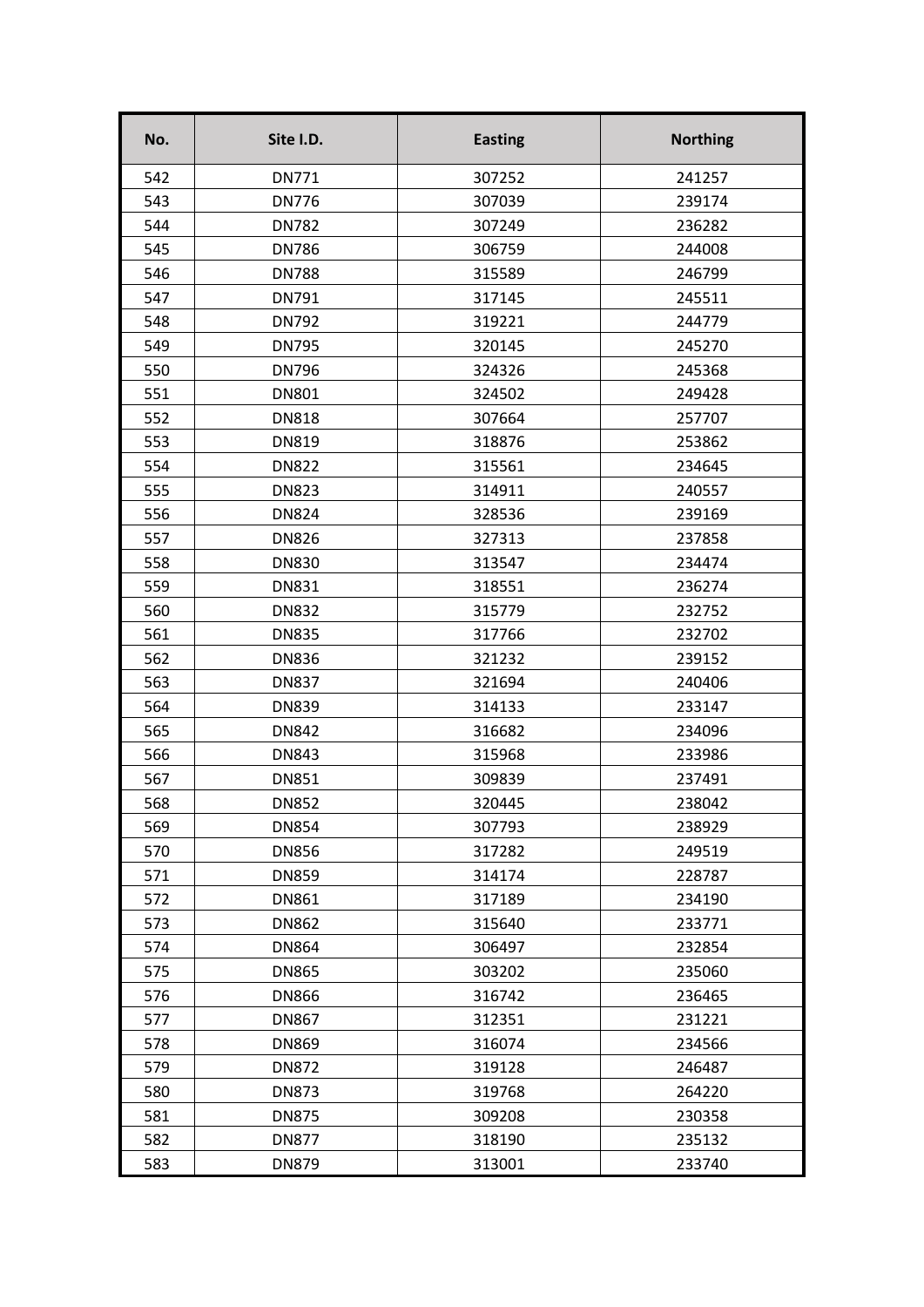| No. | Site I.D.    | <b>Easting</b> | <b>Northing</b> |
|-----|--------------|----------------|-----------------|
| 584 | <b>DN880</b> | 316297         | 233481          |
| 585 | <b>DN881</b> | 304926         | 231033          |
| 586 | <b>DN882</b> | 300855         | 235295          |
| 587 | <b>DN885</b> | 322989         | 242373          |
| 588 | <b>DN888</b> | 317554         | 234228          |
| 589 | <b>DN892</b> | 309862         | 227576          |
| 590 | <b>DN893</b> | 319821         | 225966          |
| 591 | <b>DN900</b> | 314733         | 231295          |
| 592 | DN901        | 317787         | 231903          |
| 593 | DN903        | 317877         | 234584          |
| 594 | <b>DN907</b> | 311680         | 236126          |
| 595 | DN910        | 312888         | 240623          |
| 596 | DN911        | 313945         | 234452          |
| 597 | DN912        | 316752         | 240770          |
| 598 | DN913        | 315639         | 234108          |
| 599 | DN914        | 312866         | 240627          |
| 600 | <b>DN915</b> | 315375         | 233405          |
| 601 | <b>DN922</b> | 316928         | 232637          |
| 602 | <b>DN923</b> | 317627         | 232829          |
| 603 | <b>DN924</b> | 319184         | 231027          |
| 604 | <b>DN925</b> | 305302         | 226968          |
| 605 | <b>DN932</b> | 306769         | 233839          |
| 606 | <b>DN934</b> | 310864         | 229784          |
| 607 | <b>DN938</b> | 310184         | 233055          |
| 608 | DN940        | 312194         | 233744          |
| 609 | <b>DN947</b> | 314823         | 233230          |
| 610 | <b>DN949</b> | 315732         | 233283          |
| 611 | DN951        | 312583         | 229329          |
| 612 | <b>DN952</b> | 313575         | 231793          |
| 613 | <b>DN969</b> | 315729         | 234865          |
| 614 | DN976        | 317663         | 234456          |
| 615 | DN981        | 317024         | 243156          |
| 616 | <b>DN983</b> | 316212         | 233474          |
| 617 | DN991        | 317740         | 234198          |
| 618 | <b>DN995</b> | 317200         | 243400          |
| 619 | DNAB1        | 316177         | 233753          |
| 620 | <b>DNABC</b> | 315623         | 233633          |
| 621 | <b>DNABS</b> | 317662         | 231513          |
| 622 | <b>DNAGI</b> | 299331         | 227303          |
| 623 | DNAS2        | 312144         | 230790          |
| 624 | <b>DNBDE</b> | 323285         | 239731          |
| 625 | <b>DNBDT</b> | 307282         | 239283          |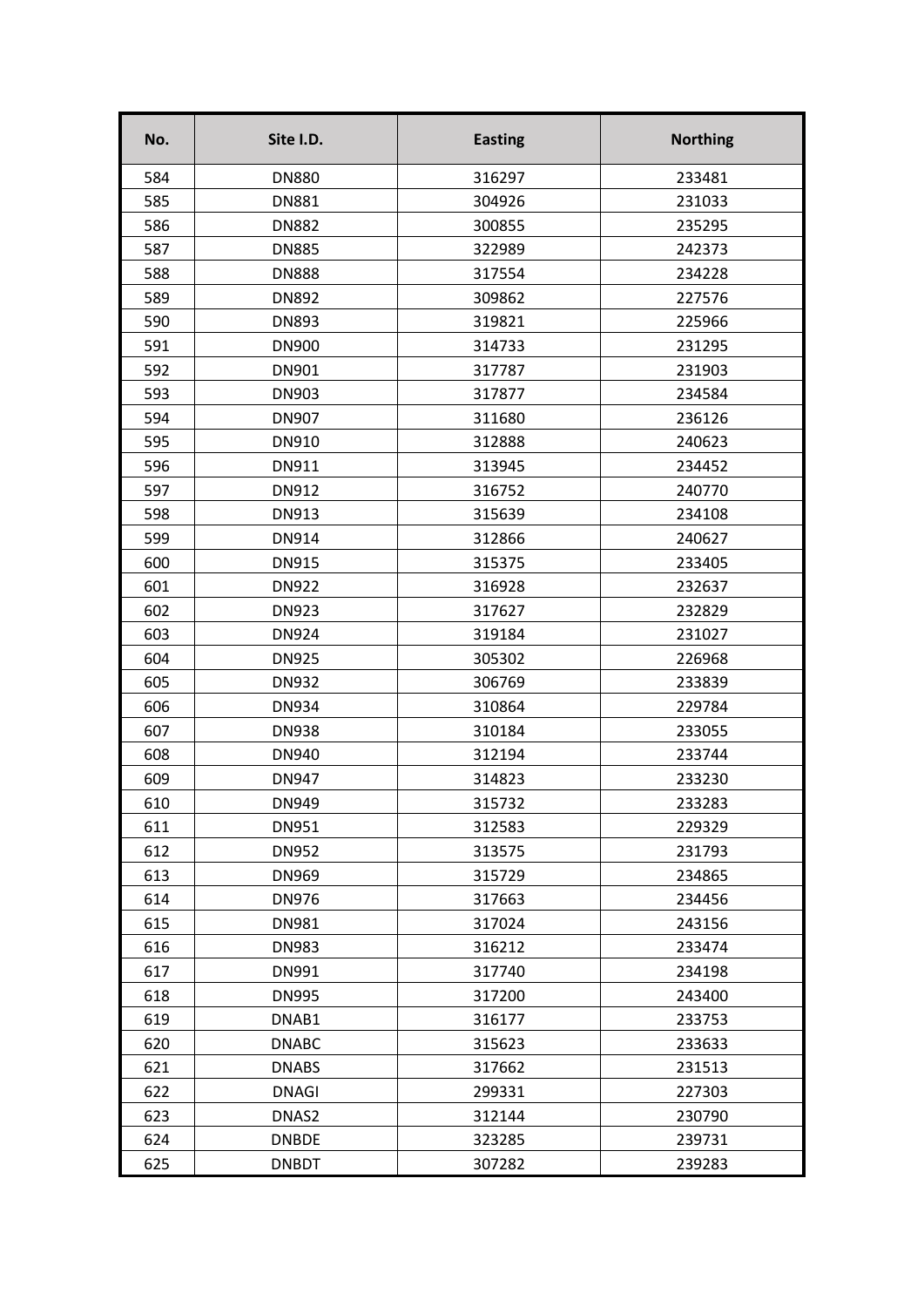| DNBE1<br>314218<br>226821<br>626<br>627<br><b>DNBLB</b><br>313424<br>226918<br>628<br><b>DNBLP</b><br>320331<br>239840<br>629<br>DNBM1<br>315563<br>239083<br>630<br>DNBS1<br>307112<br>239327<br>DNBW1<br>631<br>300313<br>233141<br>DNC01<br>632<br>316425<br>235960<br>633<br>DNC02<br>316413<br>235927<br>634<br>DNC03<br>316399<br>235870<br>635<br>DNC04<br>316444<br>235818<br>636<br>DNC05<br>316536<br>235817<br>637<br>DNC06<br>316565<br>235875<br>638<br>DNC07<br>316523<br>235893<br>639<br><b>DNCAB</b><br>313026<br>236032<br>640<br><b>DNCCD</b><br>317271<br>234527<br>641<br>DNCF1<br>315929<br>232443<br>642<br>DNCI1<br>318090<br>236176<br>643<br><b>DNCLD</b><br>306099<br>231352<br>644<br><b>DNCME</b><br>306681<br>238037<br>645<br>DNCP1<br>311006<br>239827<br>646<br><b>DNCRL</b><br>312005<br>231335<br>647<br>DNCW <sub>2</sub><br>303654<br>227299<br>648<br>DNCX1<br>316593<br>235912<br>649<br><b>DNDAP</b><br>316780<br>243326<br>650<br><b>DNDBN</b><br>314066<br>233428<br><b>DNDCT</b><br>651<br>315714<br>233965<br>652<br><b>DNDOC</b><br>320168<br>235111<br>653<br>DNDP1<br>318211<br>234798<br>654<br><b>DNDSD</b><br>315976<br>236204<br>655<br>DNEA1<br>315889<br>234526<br>656<br>DNES1<br>316632<br>233343<br>657<br>DNFL1<br>315978<br>234220<br>658<br><b>DNFOX</b><br>322107<br>226224<br>659<br>DNGS2<br>315899<br>233708<br>660<br>DNGS3<br>315956<br>233791<br>661<br>DNHB1<br>313366<br>232659<br>662<br><b>DNIGB</b><br>233896<br>317811<br>663<br>DNIN1<br>310651<br>232806<br>664<br><b>DNITE</b><br>315973<br>235025<br>665<br><b>DNJWT</b><br>315882<br>234696<br>666<br>DNL01<br>317983<br>233098 | No. | Site I.D. | <b>Easting</b> | <b>Northing</b> |
|--------------------------------------------------------------------------------------------------------------------------------------------------------------------------------------------------------------------------------------------------------------------------------------------------------------------------------------------------------------------------------------------------------------------------------------------------------------------------------------------------------------------------------------------------------------------------------------------------------------------------------------------------------------------------------------------------------------------------------------------------------------------------------------------------------------------------------------------------------------------------------------------------------------------------------------------------------------------------------------------------------------------------------------------------------------------------------------------------------------------------------------------------------------------------------------------------------------------------------------------------------------------------------------------------------------------------------------------------------------------------------------------------------------------------------------------------------------------------------------------------------------------------------------------------------------------------------------------------------------------------------------------------------------|-----|-----------|----------------|-----------------|
|                                                                                                                                                                                                                                                                                                                                                                                                                                                                                                                                                                                                                                                                                                                                                                                                                                                                                                                                                                                                                                                                                                                                                                                                                                                                                                                                                                                                                                                                                                                                                                                                                                                              |     |           |                |                 |
|                                                                                                                                                                                                                                                                                                                                                                                                                                                                                                                                                                                                                                                                                                                                                                                                                                                                                                                                                                                                                                                                                                                                                                                                                                                                                                                                                                                                                                                                                                                                                                                                                                                              |     |           |                |                 |
|                                                                                                                                                                                                                                                                                                                                                                                                                                                                                                                                                                                                                                                                                                                                                                                                                                                                                                                                                                                                                                                                                                                                                                                                                                                                                                                                                                                                                                                                                                                                                                                                                                                              |     |           |                |                 |
|                                                                                                                                                                                                                                                                                                                                                                                                                                                                                                                                                                                                                                                                                                                                                                                                                                                                                                                                                                                                                                                                                                                                                                                                                                                                                                                                                                                                                                                                                                                                                                                                                                                              |     |           |                |                 |
|                                                                                                                                                                                                                                                                                                                                                                                                                                                                                                                                                                                                                                                                                                                                                                                                                                                                                                                                                                                                                                                                                                                                                                                                                                                                                                                                                                                                                                                                                                                                                                                                                                                              |     |           |                |                 |
|                                                                                                                                                                                                                                                                                                                                                                                                                                                                                                                                                                                                                                                                                                                                                                                                                                                                                                                                                                                                                                                                                                                                                                                                                                                                                                                                                                                                                                                                                                                                                                                                                                                              |     |           |                |                 |
|                                                                                                                                                                                                                                                                                                                                                                                                                                                                                                                                                                                                                                                                                                                                                                                                                                                                                                                                                                                                                                                                                                                                                                                                                                                                                                                                                                                                                                                                                                                                                                                                                                                              |     |           |                |                 |
|                                                                                                                                                                                                                                                                                                                                                                                                                                                                                                                                                                                                                                                                                                                                                                                                                                                                                                                                                                                                                                                                                                                                                                                                                                                                                                                                                                                                                                                                                                                                                                                                                                                              |     |           |                |                 |
|                                                                                                                                                                                                                                                                                                                                                                                                                                                                                                                                                                                                                                                                                                                                                                                                                                                                                                                                                                                                                                                                                                                                                                                                                                                                                                                                                                                                                                                                                                                                                                                                                                                              |     |           |                |                 |
|                                                                                                                                                                                                                                                                                                                                                                                                                                                                                                                                                                                                                                                                                                                                                                                                                                                                                                                                                                                                                                                                                                                                                                                                                                                                                                                                                                                                                                                                                                                                                                                                                                                              |     |           |                |                 |
|                                                                                                                                                                                                                                                                                                                                                                                                                                                                                                                                                                                                                                                                                                                                                                                                                                                                                                                                                                                                                                                                                                                                                                                                                                                                                                                                                                                                                                                                                                                                                                                                                                                              |     |           |                |                 |
|                                                                                                                                                                                                                                                                                                                                                                                                                                                                                                                                                                                                                                                                                                                                                                                                                                                                                                                                                                                                                                                                                                                                                                                                                                                                                                                                                                                                                                                                                                                                                                                                                                                              |     |           |                |                 |
|                                                                                                                                                                                                                                                                                                                                                                                                                                                                                                                                                                                                                                                                                                                                                                                                                                                                                                                                                                                                                                                                                                                                                                                                                                                                                                                                                                                                                                                                                                                                                                                                                                                              |     |           |                |                 |
|                                                                                                                                                                                                                                                                                                                                                                                                                                                                                                                                                                                                                                                                                                                                                                                                                                                                                                                                                                                                                                                                                                                                                                                                                                                                                                                                                                                                                                                                                                                                                                                                                                                              |     |           |                |                 |
|                                                                                                                                                                                                                                                                                                                                                                                                                                                                                                                                                                                                                                                                                                                                                                                                                                                                                                                                                                                                                                                                                                                                                                                                                                                                                                                                                                                                                                                                                                                                                                                                                                                              |     |           |                |                 |
|                                                                                                                                                                                                                                                                                                                                                                                                                                                                                                                                                                                                                                                                                                                                                                                                                                                                                                                                                                                                                                                                                                                                                                                                                                                                                                                                                                                                                                                                                                                                                                                                                                                              |     |           |                |                 |
|                                                                                                                                                                                                                                                                                                                                                                                                                                                                                                                                                                                                                                                                                                                                                                                                                                                                                                                                                                                                                                                                                                                                                                                                                                                                                                                                                                                                                                                                                                                                                                                                                                                              |     |           |                |                 |
|                                                                                                                                                                                                                                                                                                                                                                                                                                                                                                                                                                                                                                                                                                                                                                                                                                                                                                                                                                                                                                                                                                                                                                                                                                                                                                                                                                                                                                                                                                                                                                                                                                                              |     |           |                |                 |
|                                                                                                                                                                                                                                                                                                                                                                                                                                                                                                                                                                                                                                                                                                                                                                                                                                                                                                                                                                                                                                                                                                                                                                                                                                                                                                                                                                                                                                                                                                                                                                                                                                                              |     |           |                |                 |
|                                                                                                                                                                                                                                                                                                                                                                                                                                                                                                                                                                                                                                                                                                                                                                                                                                                                                                                                                                                                                                                                                                                                                                                                                                                                                                                                                                                                                                                                                                                                                                                                                                                              |     |           |                |                 |
|                                                                                                                                                                                                                                                                                                                                                                                                                                                                                                                                                                                                                                                                                                                                                                                                                                                                                                                                                                                                                                                                                                                                                                                                                                                                                                                                                                                                                                                                                                                                                                                                                                                              |     |           |                |                 |
|                                                                                                                                                                                                                                                                                                                                                                                                                                                                                                                                                                                                                                                                                                                                                                                                                                                                                                                                                                                                                                                                                                                                                                                                                                                                                                                                                                                                                                                                                                                                                                                                                                                              |     |           |                |                 |
|                                                                                                                                                                                                                                                                                                                                                                                                                                                                                                                                                                                                                                                                                                                                                                                                                                                                                                                                                                                                                                                                                                                                                                                                                                                                                                                                                                                                                                                                                                                                                                                                                                                              |     |           |                |                 |
|                                                                                                                                                                                                                                                                                                                                                                                                                                                                                                                                                                                                                                                                                                                                                                                                                                                                                                                                                                                                                                                                                                                                                                                                                                                                                                                                                                                                                                                                                                                                                                                                                                                              |     |           |                |                 |
|                                                                                                                                                                                                                                                                                                                                                                                                                                                                                                                                                                                                                                                                                                                                                                                                                                                                                                                                                                                                                                                                                                                                                                                                                                                                                                                                                                                                                                                                                                                                                                                                                                                              |     |           |                |                 |
|                                                                                                                                                                                                                                                                                                                                                                                                                                                                                                                                                                                                                                                                                                                                                                                                                                                                                                                                                                                                                                                                                                                                                                                                                                                                                                                                                                                                                                                                                                                                                                                                                                                              |     |           |                |                 |
|                                                                                                                                                                                                                                                                                                                                                                                                                                                                                                                                                                                                                                                                                                                                                                                                                                                                                                                                                                                                                                                                                                                                                                                                                                                                                                                                                                                                                                                                                                                                                                                                                                                              |     |           |                |                 |
|                                                                                                                                                                                                                                                                                                                                                                                                                                                                                                                                                                                                                                                                                                                                                                                                                                                                                                                                                                                                                                                                                                                                                                                                                                                                                                                                                                                                                                                                                                                                                                                                                                                              |     |           |                |                 |
|                                                                                                                                                                                                                                                                                                                                                                                                                                                                                                                                                                                                                                                                                                                                                                                                                                                                                                                                                                                                                                                                                                                                                                                                                                                                                                                                                                                                                                                                                                                                                                                                                                                              |     |           |                |                 |
|                                                                                                                                                                                                                                                                                                                                                                                                                                                                                                                                                                                                                                                                                                                                                                                                                                                                                                                                                                                                                                                                                                                                                                                                                                                                                                                                                                                                                                                                                                                                                                                                                                                              |     |           |                |                 |
|                                                                                                                                                                                                                                                                                                                                                                                                                                                                                                                                                                                                                                                                                                                                                                                                                                                                                                                                                                                                                                                                                                                                                                                                                                                                                                                                                                                                                                                                                                                                                                                                                                                              |     |           |                |                 |
|                                                                                                                                                                                                                                                                                                                                                                                                                                                                                                                                                                                                                                                                                                                                                                                                                                                                                                                                                                                                                                                                                                                                                                                                                                                                                                                                                                                                                                                                                                                                                                                                                                                              |     |           |                |                 |
|                                                                                                                                                                                                                                                                                                                                                                                                                                                                                                                                                                                                                                                                                                                                                                                                                                                                                                                                                                                                                                                                                                                                                                                                                                                                                                                                                                                                                                                                                                                                                                                                                                                              |     |           |                |                 |
|                                                                                                                                                                                                                                                                                                                                                                                                                                                                                                                                                                                                                                                                                                                                                                                                                                                                                                                                                                                                                                                                                                                                                                                                                                                                                                                                                                                                                                                                                                                                                                                                                                                              |     |           |                |                 |
|                                                                                                                                                                                                                                                                                                                                                                                                                                                                                                                                                                                                                                                                                                                                                                                                                                                                                                                                                                                                                                                                                                                                                                                                                                                                                                                                                                                                                                                                                                                                                                                                                                                              |     |           |                |                 |
|                                                                                                                                                                                                                                                                                                                                                                                                                                                                                                                                                                                                                                                                                                                                                                                                                                                                                                                                                                                                                                                                                                                                                                                                                                                                                                                                                                                                                                                                                                                                                                                                                                                              |     |           |                |                 |
|                                                                                                                                                                                                                                                                                                                                                                                                                                                                                                                                                                                                                                                                                                                                                                                                                                                                                                                                                                                                                                                                                                                                                                                                                                                                                                                                                                                                                                                                                                                                                                                                                                                              |     |           |                |                 |
|                                                                                                                                                                                                                                                                                                                                                                                                                                                                                                                                                                                                                                                                                                                                                                                                                                                                                                                                                                                                                                                                                                                                                                                                                                                                                                                                                                                                                                                                                                                                                                                                                                                              |     |           |                |                 |
|                                                                                                                                                                                                                                                                                                                                                                                                                                                                                                                                                                                                                                                                                                                                                                                                                                                                                                                                                                                                                                                                                                                                                                                                                                                                                                                                                                                                                                                                                                                                                                                                                                                              |     |           |                |                 |
|                                                                                                                                                                                                                                                                                                                                                                                                                                                                                                                                                                                                                                                                                                                                                                                                                                                                                                                                                                                                                                                                                                                                                                                                                                                                                                                                                                                                                                                                                                                                                                                                                                                              |     |           |                |                 |
|                                                                                                                                                                                                                                                                                                                                                                                                                                                                                                                                                                                                                                                                                                                                                                                                                                                                                                                                                                                                                                                                                                                                                                                                                                                                                                                                                                                                                                                                                                                                                                                                                                                              |     |           |                |                 |
| 667<br>DNL02<br>317983<br>233098                                                                                                                                                                                                                                                                                                                                                                                                                                                                                                                                                                                                                                                                                                                                                                                                                                                                                                                                                                                                                                                                                                                                                                                                                                                                                                                                                                                                                                                                                                                                                                                                                             |     |           |                |                 |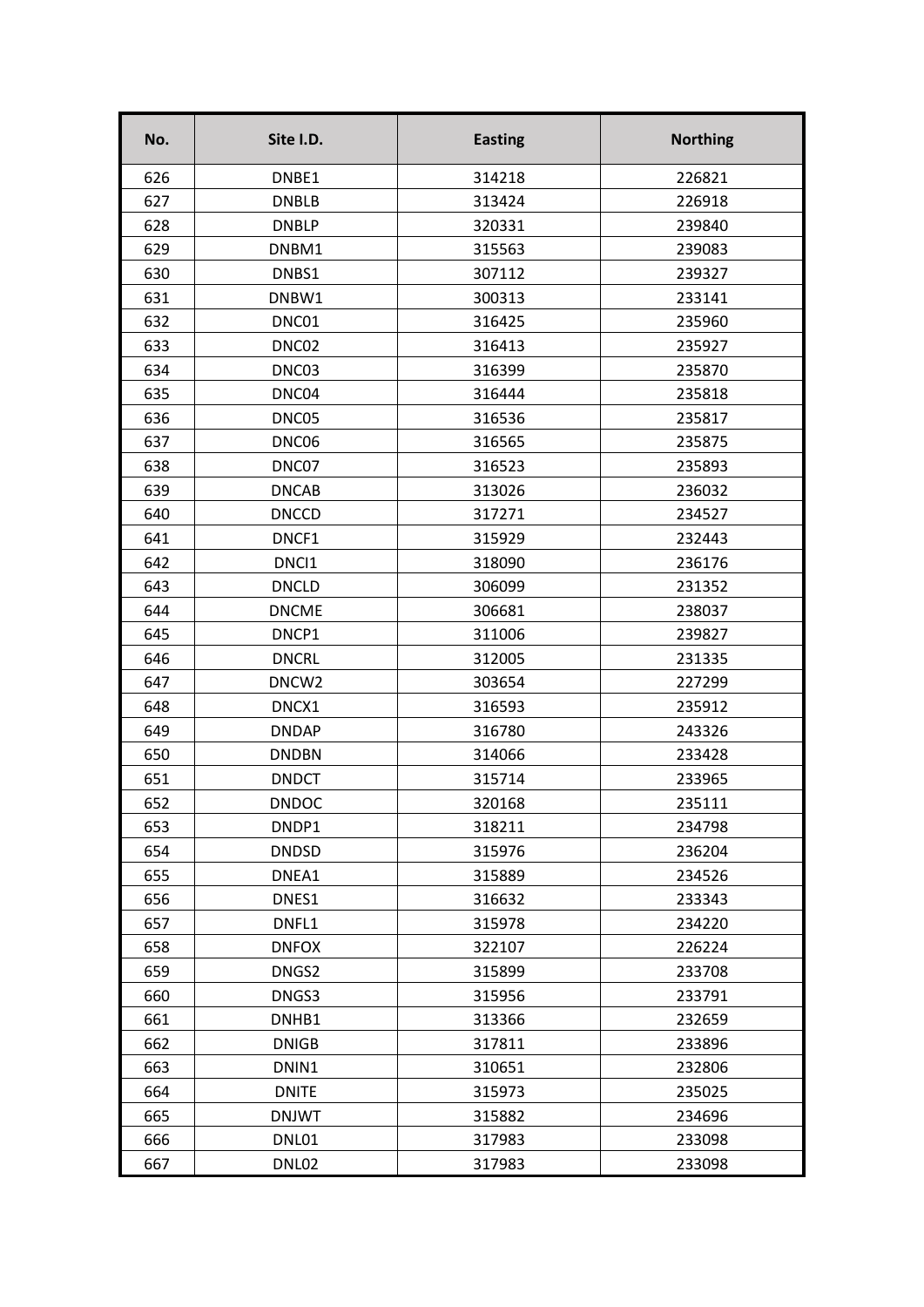| No. | Site I.D.         | <b>Easting</b> | <b>Northing</b> |
|-----|-------------------|----------------|-----------------|
| 668 | DNL03             | 317983         | 233098          |
| 669 | DNL04             | 317983         | 233098          |
| 670 | DNL05             | 317983         | 233098          |
| 671 | DNL06             | 317983         | 233098          |
| 672 | DNL07             | 317983         | 233098          |
| 673 | DNL08             | 317983         | 233098          |
| 674 | DNL09             | 317983         | 233098          |
| 675 | <b>DNLCN</b>      | 304621         | 235217          |
| 676 | DNLV2             | 307147         | 234747          |
| 677 | DNMB1             | 315478         | 233953          |
| 678 | DNMB <sub>2</sub> | 315385         | 233930          |
| 679 | <b>DNMHD</b>      | 322960         | 245470          |
| 680 | <b>DNMOW</b>      | 320637         | 258411          |
| 681 | DNMV1             | 320009         | 226102          |
| 682 | DNMV3             | 320025         | 226111          |
| 683 | <b>DNNGE</b>      | 315634         | 227932          |
| 684 | DNNS2             | 321218         | 223910          |
| 685 | <b>DNNSB</b>      | 317027         | 235498          |
| 686 | <b>DNNUT</b>      | 318440         | 230830          |
| 687 | <b>DNPAL</b>      | 307884         | 234073          |
| 688 | DNPH1             | 319494         | 233778          |
| 689 | <b>DNPRP</b>      | 319966         | 228536          |
| 690 | DNRD1             | 318260         | 231739          |
| 691 | DNRD <sub>2</sub> | 318068         | 232229          |
| 692 | DNRD3             | 318070         | 232219          |
| 693 | <b>DNRTM</b>      | 317686         | 223040          |
| 694 | <b>DNSAN</b>      | 316464         | 240049          |
| 695 | <b>DNSBS</b>      | 317819         | 245630          |
| 696 | <b>DNSDX</b>      | 313987         | 231276          |
| 697 | <b>DNSKL</b>      | 325246         | 221658          |
| 698 | DNSL1             | 315509         | 240817          |
| 699 | <b>DNTLH</b>      | 308896         | 228024          |
| 700 | <b>DNTPH</b>      | 321716         | 229202          |
| 701 | <b>DNTRE</b>      | 314098         | 230108          |
| 702 | <b>DNTST</b>      | 314847         | 233876          |
| 703 | <b>DNTWR</b>      | 315003         | 236019          |
| 704 | DNTY1             | 315464         | 234560          |
| 705 | <b>DNVIC</b>      | 324025         | 225922          |
| 706 | DNWA1             | 310469         | 231577          |
| 707 | <b>DNWAL</b>      | 311202         | 230982          |
| 708 | DNWR1             | 309991         | 245388          |
| 709 | <b>DNWSE</b>      | 308765         | 231335          |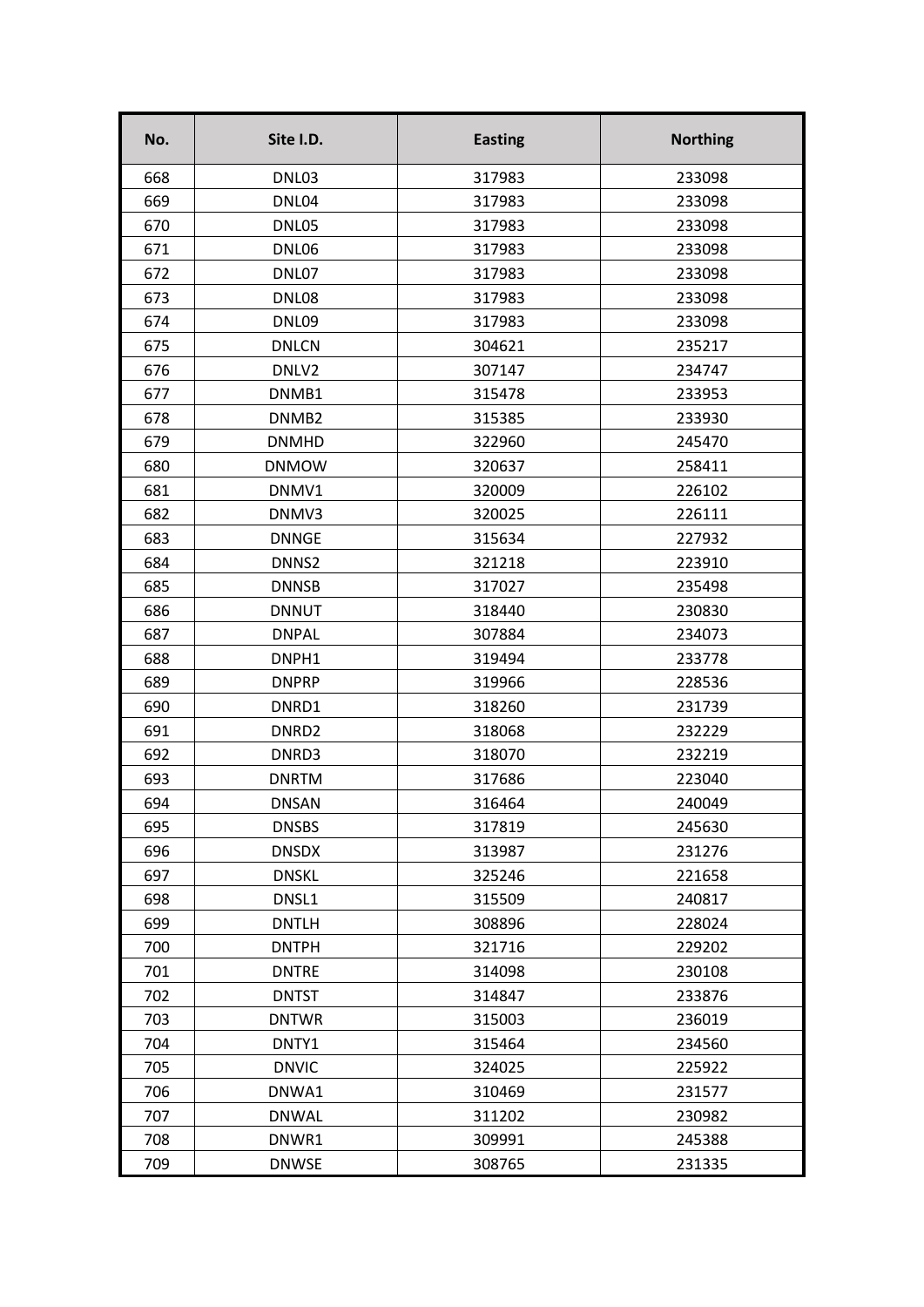| No. | Site I.D.    | <b>Easting</b> | <b>Northing</b> |
|-----|--------------|----------------|-----------------|
| 710 | DX014        | 313443         | 234057          |
| 711 | DX021        | 316238         | 234531          |
| 712 | DX028        | 314523         | 234434          |
| 713 | DX053        | 325277         | 227883          |
| 714 | <b>DX058</b> | 317762         | 230503          |
| 715 | DX060        | 316942         | 233482          |
| 716 | DX062        | 323789         | 228781          |
| 717 | DX066        | 308194         | 227912          |
| 718 | DX073        | 319865         | 250792          |
| 719 | DX074        | 318070         | 236722          |
| 720 | DX083        | 314938         | 235020          |
| 721 | DX084        | 314967         | 232434          |
| 722 | DX087        | 320276         | 225854          |
| 723 | DX094        | 318110         | 232048          |
| 724 | DX109        | 321253         | 236202          |
| 725 | DX128        | 322706         | 228138          |
| 726 | DX141        | 317896         | 233555          |
| 727 | DX144        | 316240         | 232715          |
| 728 | DX146        | 321220         | 223893          |
| 729 | DX148        | 316534         | 235479          |
| 730 | DX166        | 323575         | 260681          |
| 731 | DX169        | 323255         | 227107          |
| 732 | DX174        | 323497         | 226003          |
| 733 | <b>DX177</b> | 320373         | 225585          |
| 734 | DX181        | 317637         | 227621          |
| 735 | DX189        | 317996         | 239952          |
| 736 | DX194        | 323023         | 240787          |
| 737 | DX197        | 318280         | 239360          |
| 738 | DX199        | 321571         | 227892          |
| 739 | DX212        | 308560         | 238820          |
| 740 | DX218        | 315607         | 232884          |
| 741 | DX219        | 317902         | 235183          |
| 742 | DX223        | 315500         | 235750          |
| 743 | DX224        | 323705         | 228008          |
| 744 | DX229        | 313626         | 233451          |
| 745 | DX230        | 320830         | 254702          |
| 746 | DX237        | 325255         | 224027          |
| 747 | DX238        | 325762         | 222328          |
| 748 | DX252        | 315526         | 240335          |
| 749 | DX256        | 317142         | 227881          |
| 750 | DX263        | 315813         | 233924          |
| 751 | DX264        | 319747         | 252020          |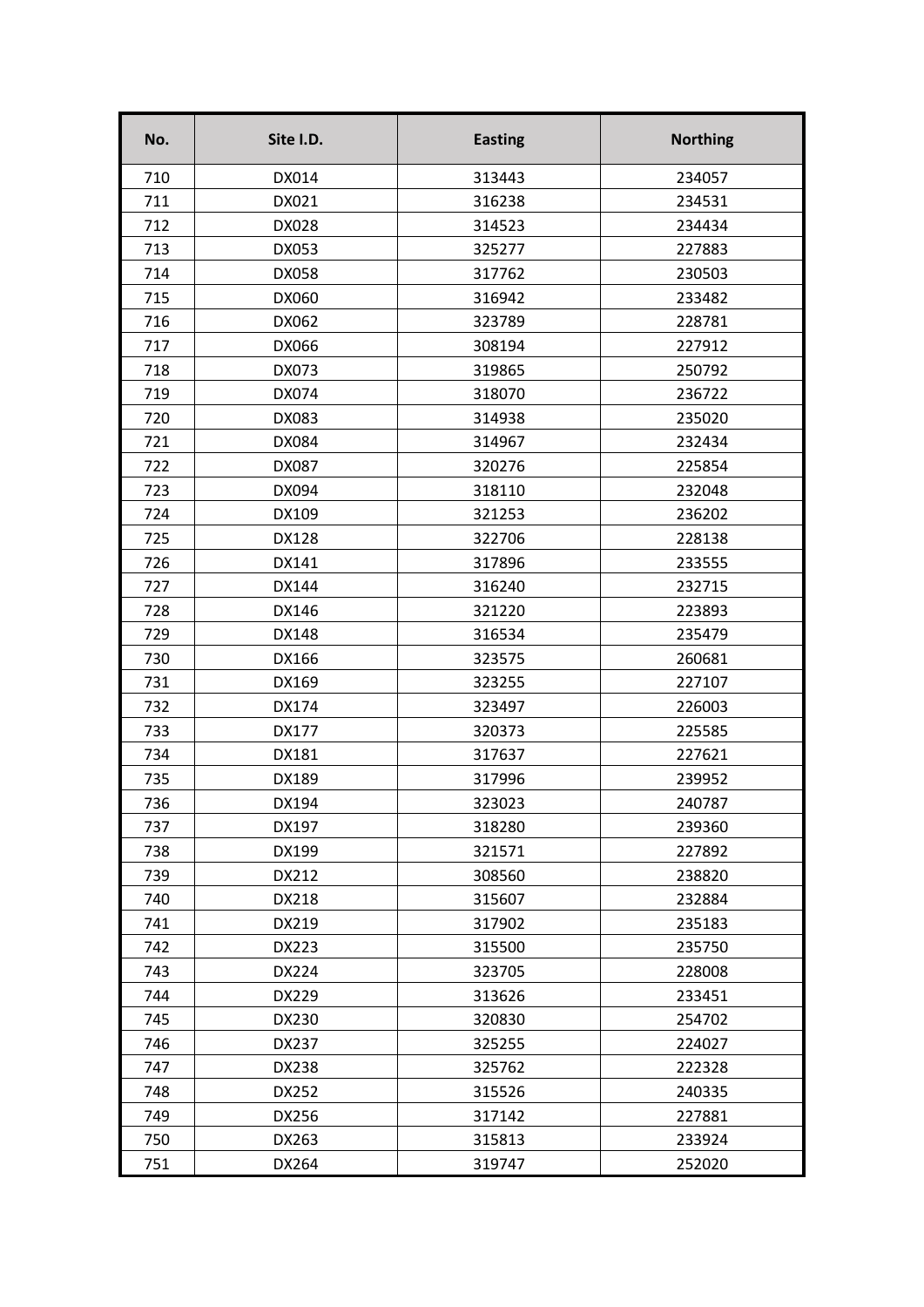| No. | Site I.D.    | <b>Easting</b> | <b>Northing</b> |
|-----|--------------|----------------|-----------------|
| 752 | DX268        | 318230         | 232473          |
| 753 | DX269        | 318290         | 245663          |
| 754 | DX281        | 319456         | 226164          |
| 755 | DX282        | 307667         | 232539          |
| 756 | DX294        | 317598         | 234471          |
| 757 | <b>DXRHQ</b> | 318302         | 245692          |
| 758 | GY008        | 139185         | 241773          |
| 759 | GY011        | 115527         | 254594          |
| 760 | GY022        | 128072         | 225397          |
| 761 | GY032        | 122174         | 223691          |
| 762 | GY034        | 137173         | 232987          |
| 763 | GY037        | 127647         | 223659          |
| 764 | GY038        | 130927         | 226447          |
| 765 | GY041        | 134741         | 222359          |
| 766 | GY045        | 164408         | 246468          |
| 767 | GY047        | 128388         | 227071          |
| 768 | GY048        | 144743         | 228652          |
| 769 | GY049        | 142080         | 223114          |
| 770 | GY075        | 131929         | 226020          |
| 771 | GY078        | 96328          | 227824          |
| 772 | GY079        | 185266         | 204434          |
| 773 | GY080        | 119914         | 222689          |
| 774 | GY081        | 131434         | 225079          |
| 775 | GY085        | 127892         | 244738          |
| 776 | GY089        | 151052         | 263330          |
| 777 | GY090        | 129770         | 225160          |
| 778 | GY093        | 127927         | 224671          |
| 779 | GY096        | 130010         | 225952          |
| 780 | GY099        | 180530         | 230486          |
| 781 | GY101        | 137210         | 231200          |
| 782 | GY102        | 133586         | 227976          |
| 783 | GY111        | 130168         | 224774          |
| 784 | GY113        | 129597         | 226472          |
| 785 | GY116        | 132342         | 225791          |
| 786 | GY124        | 130133         | 225620          |
| 787 | GY125        | 126123         | 224883          |
| 788 | GY127        | 130044         | 225297          |
| 789 | GY128        | 127792         | 225922          |
| 790 | GY129        | 68576          | 262813          |
| 791 | GY132        | 127588         | 224187          |
| 792 | GY133        | 128334         | 223902          |
| 793 | GY138        | 130137         | 225227          |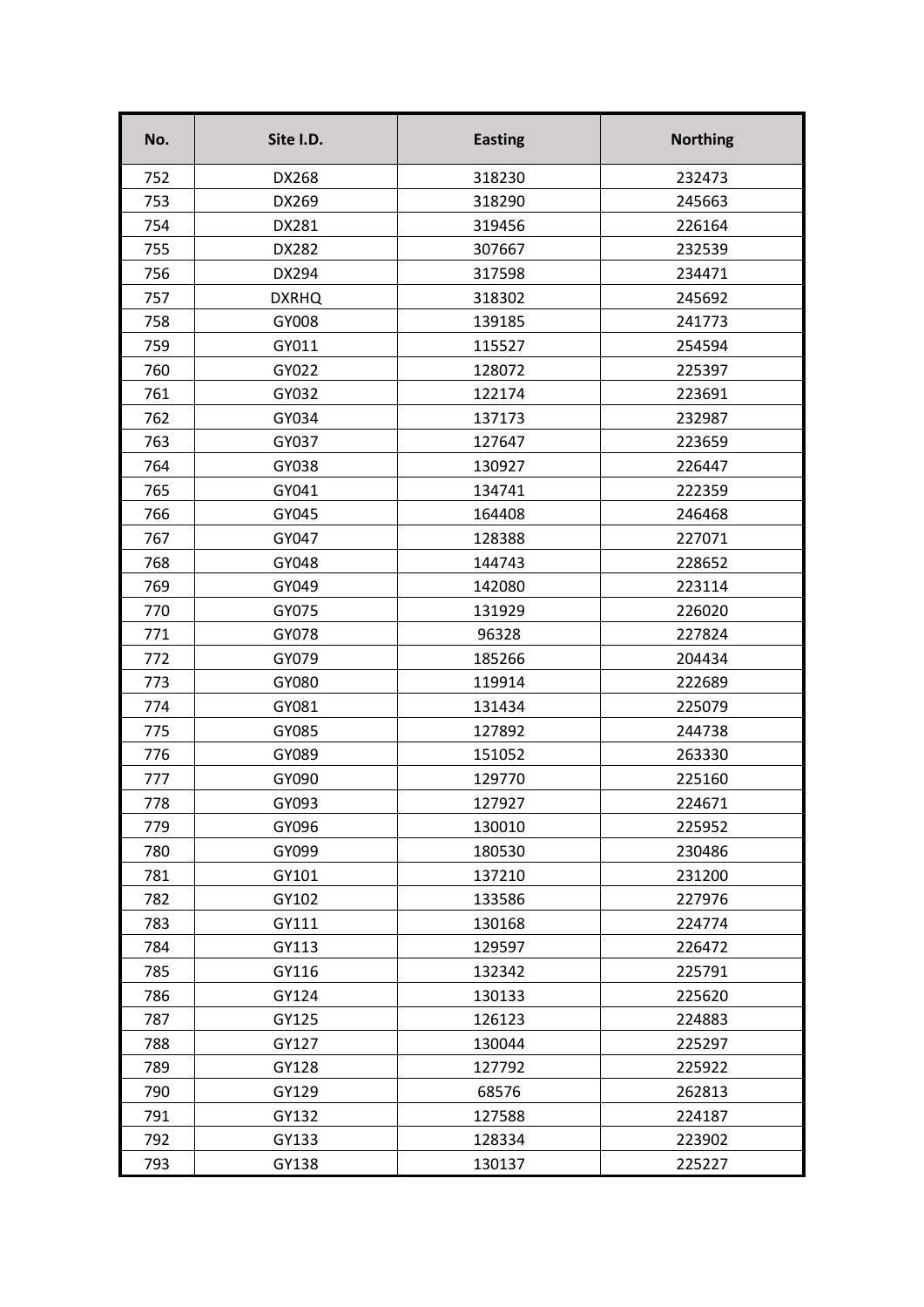| No. | Site I.D.    | <b>Easting</b> | <b>Northing</b> |
|-----|--------------|----------------|-----------------|
| 794 | GY141        | 132735         | 240082          |
| 795 | GY144        | 185189         | 230898          |
| 796 | GY146        | 141509         | 201378          |
| 797 | GY148        | 130653         | 225968          |
| 798 | GY149        | 163016         | 216988          |
| 799 | GY150        | 133965         | 228754          |
| 800 | GY152        | 115412         | 256693          |
| 801 | GY156        | 134061         | 225762          |
| 802 | GY159        | 137454         | 228609          |
| 803 | GY162        | 130367         | 225159          |
| 804 | GY164        | 128794         | 224577          |
| 805 | GY165        | 126530         | 223664          |
| 806 | GY167        | 65738          | 250602          |
| 807 | GY169        | 137709         | 225792          |
| 808 | GY170        | 130351         | 226649          |
| 809 | GY171        | 174390         | 212563          |
| 810 | GY172        | 129553         | 225049          |
| 811 | GY173        | 134715         | 225824          |
| 812 | GY176        | 127554         | 224773          |
| 813 | GY179        | 128449         | 224275          |
| 814 | GY184        | 129144         | 225637          |
| 815 | GY187        | 130694         | 227992          |
| 816 | GY190        | 132751         | 227561          |
| 817 | GY191        | 133316         | 226966          |
| 818 | GY192        | 132548         | 226595          |
| 819 | GY198        | 132268         | 225169          |
| 820 | GY203        | 124769         | 228878          |
| 821 | GY204        | 150685         | 231431          |
| 822 | GY205        | 145164         | 202099          |
| 823 | GY209        | 161934         | 216412          |
| 824 | GY210        | 112017         | 242711          |
| 825 | GY212        | 161003         | 239653          |
| 826 | GY213        | 123114         | 222929          |
| 827 | GY215        | 143558         | 251978          |
| 828 | GY223        | 129679         | 224987          |
| 829 | GY564        | 143957         | 252711          |
| 830 | GY570        | 112977         | 222489          |
| 831 | <b>GYBEH</b> | 186851         | 231934          |
| 832 | GYES2        | 130035         | 225280          |
| 833 | <b>GYGAL</b> | 129825         | 225361          |
| 834 | <b>GYKRN</b> | 88385          | 209152          |
| 835 | <b>GYLGH</b> | 161094         | 217082          |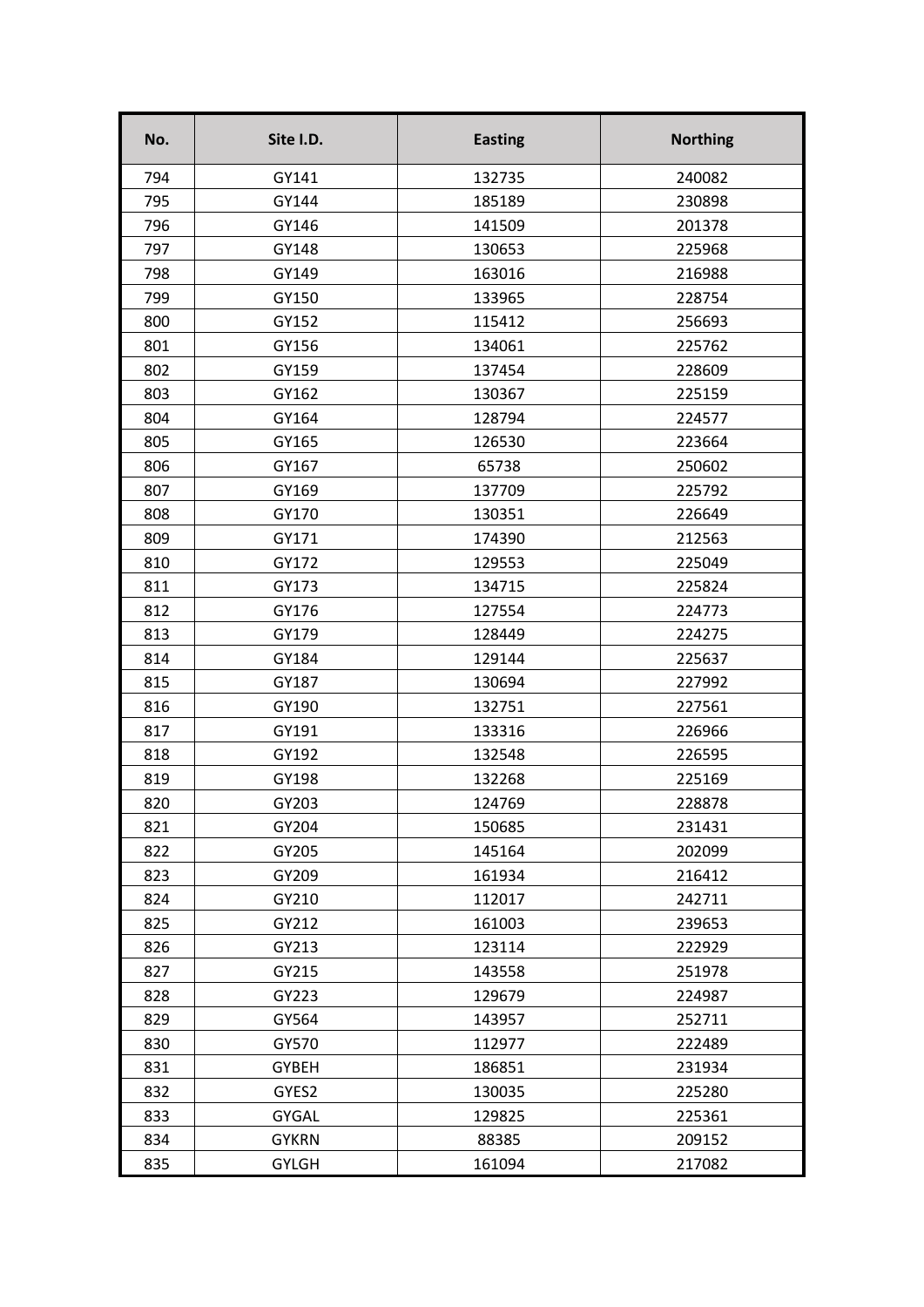| No. | Site I.D.    | <b>Easting</b> | <b>Northing</b> |
|-----|--------------|----------------|-----------------|
| 836 | <b>GYMVW</b> | 132152         | 227021          |
| 837 | <b>GYOME</b> | 138032         | 224353          |
| 838 | <b>GYSLA</b> | 129027         | 225154          |
| 839 | <b>GYTBY</b> | 125965         | 227344          |
| 840 | <b>GYTEP</b> | 150483         | 221204          |
| 841 | <b>GYTUM</b> | 143417         | 252049          |
| 842 | KE011        | 285167         | 213908          |
| 843 | <b>KE012</b> | 271056         | 228736          |
| 844 | <b>KE013</b> | 278340         | 223632          |
| 845 | <b>KE014</b> | 275664         | 201493          |
| 846 | <b>KE015</b> | 288510         | 216323          |
| 847 | <b>KE018</b> | 287606         | 212410          |
| 848 | <b>KE021</b> | 272690         | 189970          |
| 849 | <b>KE024</b> | 284452         | 210077          |
| 850 | KE027        | 288969         | 224072          |
| 851 | <b>KE030</b> | 291741         | 215867          |
| 852 | <b>KE031</b> | 292590         | 210302          |
| 853 | <b>KE046</b> | 286841         | 228881          |
| 854 | <b>KE048</b> | 283841         | 223769          |
| 855 | KE051        | 289162         | 218590          |
| 856 | <b>KE052</b> | 291277         | 220597          |
| 857 | <b>KE053</b> | 295278         | 235635          |
| 858 | <b>KE055</b> | 293162         | 234188          |
| 859 | <b>KE056</b> | 277784         | 211605          |
| 860 | <b>KE059</b> | 269156         | 194073          |
| 861 | <b>KE066</b> | 299502         | 236604          |
| 862 | <b>KE067</b> | 289277         | 222698          |
| 863 | <b>KE068</b> | 279723         | 215668          |
| 864 | <b>KE070</b> | 297694         | 232985          |
| 865 | KE071        | 291676         | 215816          |
| 866 | <b>KE072</b> | 280980         | 197115          |
| 867 | <b>KE073</b> | 286501         | 219278          |
| 868 | <b>KE079</b> | 288758         | 221538          |
| 869 | <b>KE081</b> | 300843         | 236002          |
| 870 | <b>KE082</b> | 287956         | 227367          |
| 871 | <b>KE083</b> | 289156         | 218004          |
| 872 | <b>KE085</b> | 288717         | 239137          |
| 873 | <b>KE092</b> | 272988         | 212336          |
| 874 | KE093        | 271237         | 211270          |
| 875 | <b>KE094</b> | 294007         | 237555          |
| 876 | <b>KE096</b> | 299036         | 234722          |
| 877 | <b>KE099</b> | 293033         | 223165          |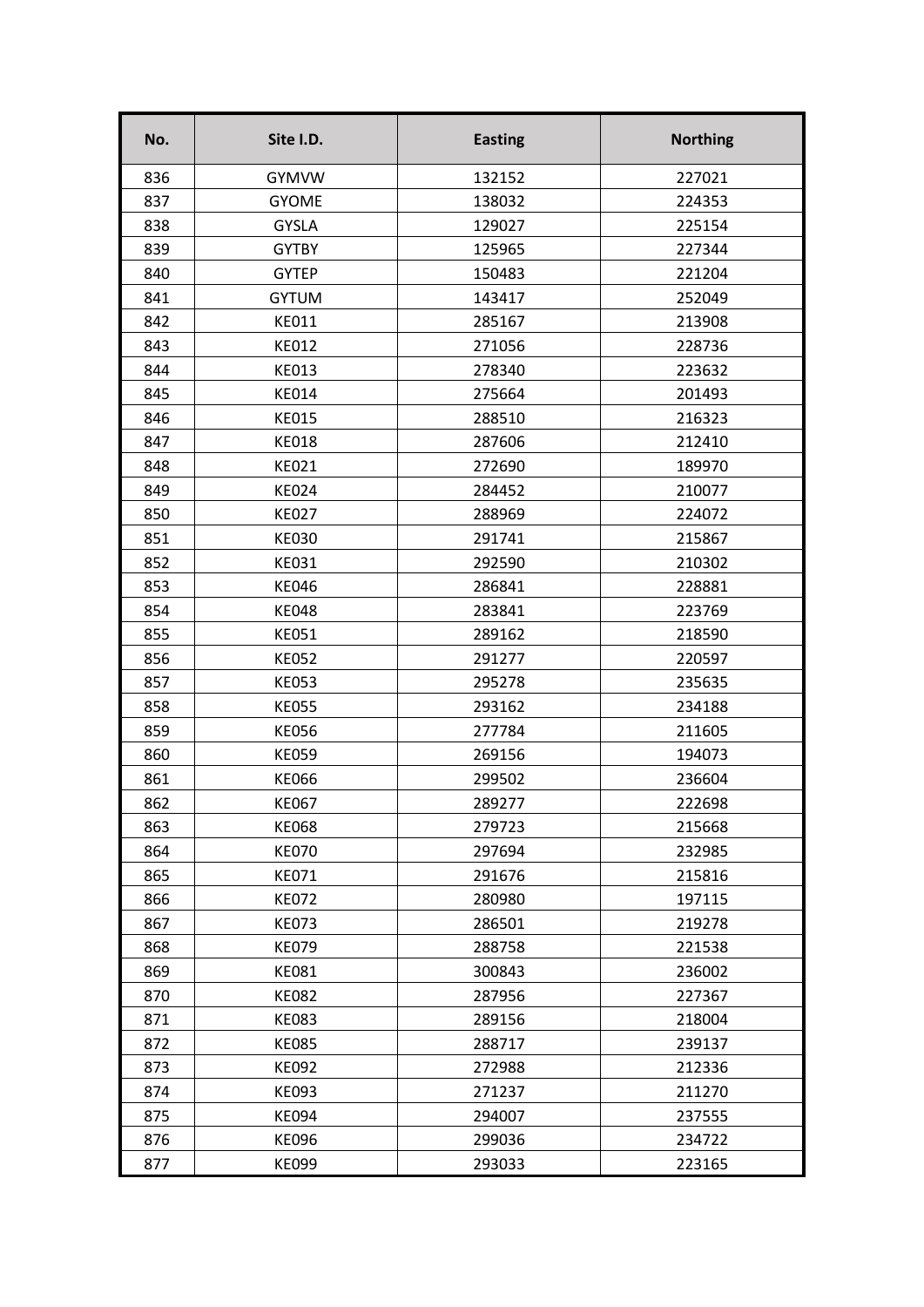| No. | Site I.D.         | <b>Easting</b> | <b>Northing</b> |
|-----|-------------------|----------------|-----------------|
| 878 | KE100             | 301103         | 237149          |
| 879 | KE101             | 263312         | 210136          |
| 880 | KE102             | 282897         | 209149          |
| 881 | KE105             | 292227         | 236620          |
| 882 | KE106             | 290414         | 222011          |
| 883 | KE107             | 280380         | 214819          |
| 884 | KE110             | 277480         | 184857          |
| 885 | <b>KE113</b>      | 281560         | 215879          |
| 886 | KE133             | 298784         | 236914          |
| 887 | <b>KE178</b>      | 296148         | 232567          |
| 888 | <b>KE364</b>      | 295536         | 238912          |
| 889 | <b>KE370</b>      | 287884         | 220928          |
| 890 | KEA3J             | 292537         | 221971          |
| 891 | KEA4H             | 285129         | 218536          |
| 892 | KEA5C             | 278728         | 213165          |
| 893 | <b>KEAMN</b>      | 267746         | 193687          |
| 894 | KEBM2             | 277691         | 232973          |
| 895 | <b>KECEL</b>      | 296959         | 233685          |
| 896 | KECH <sub>2</sub> | 295506         | 238884          |
| 897 | KECM1             | 279433         | 214707          |
| 898 | <b>KECYE</b>      | 269222         | 212178          |
| 899 | <b>KEDMH</b>      | 271319         | 216953          |
| 900 | <b>KEDNU</b>      | 280420         | 215058          |
| 901 | KEG4K             | 285201         | 241242          |
| 902 | KEIN1             | 298394         | 237155          |
| 903 | KEKC1             | 291791         | 229486          |
| 904 | <b>KELEX</b>      | 300045         | 235954          |
| 905 | <b>KEMHE</b>      | 293614         | 238038          |
| 906 | <b>KEMHS</b>      | 268337         | 242710          |
| 907 | <b>KENAS</b>      | 289208         | 219417          |
| 908 | <b>KK006</b>      | 256910         | 175053          |
| 909 | <b>KK011</b>      | 263101         | 136952          |
| 910 | <b>KK027</b>      | 258863         | 140436          |
| 911 | <b>KK036</b>      | 260922         | 172222          |
| 912 | <b>KK040</b>      | 262948         | 152372          |
| 913 | <b>KK047</b>      | 250763         | 157267          |
| 914 | <b>KK053</b>      | 248804         | 150236          |
| 915 | <b>KK060</b>      | 252454         | 165642          |
| 916 | <b>KK067</b>      | 254303         | 135458          |
| 917 | <b>KK074</b>      | 240150         | 164655          |
| 918 | <b>KK075</b>      | 251802         | 154273          |
| 919 | <b>KK081</b>      | 249243         | 156630          |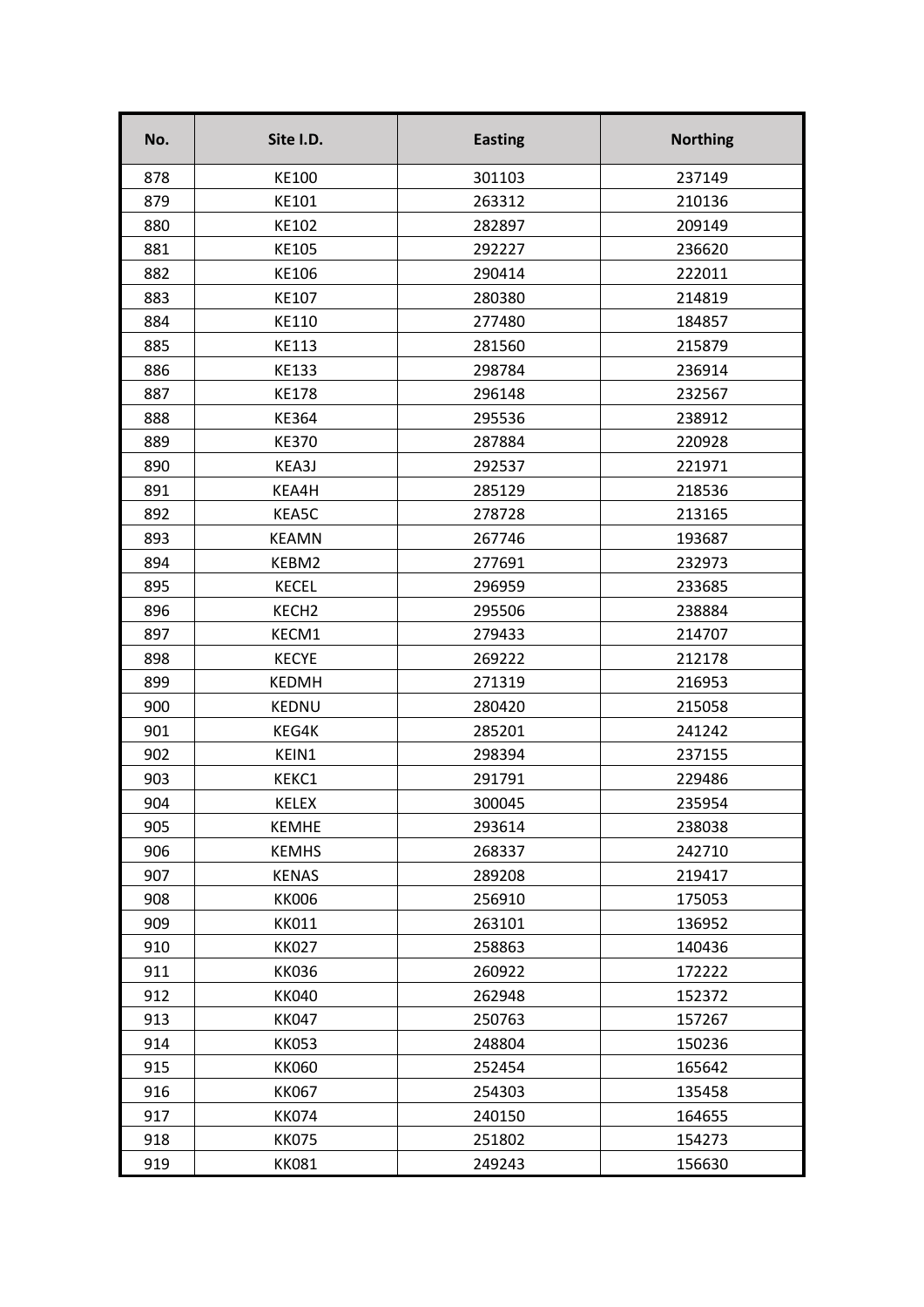| No. | Site I.D.    | <b>Easting</b> | <b>Northing</b> |
|-----|--------------|----------------|-----------------|
| 920 | <b>KK089</b> | 265796         | 160262          |
| 921 | <b>KK091</b> | 249795         | 157648          |
| 922 | <b>KK092</b> | 252657         | 157417          |
| 923 | <b>KK093</b> | 255551         | 121491          |
| 924 | <b>KK094</b> | 266699         | 115892          |
| 925 | <b>KK098</b> | 258624         | 141968          |
| 926 | <b>KK099</b> | 245049         | 171289          |
| 927 | <b>KK100</b> | 255268         | 143869          |
| 928 | <b>KK101</b> | 253386         | 172286          |
| 929 | <b>KK102</b> | 253576         | 155013          |
| 930 | <b>KK106</b> | 251250         | 156236          |
| 931 | <b>KK113</b> | 250643         | 155712          |
| 932 | <b>KKKYC</b> | 252159         | 156058          |
| 933 | KY012        | 91740          | 124619          |
| 934 | KY013        | 108927         | 120815          |
| 935 | KY016        | 90952          | 72985           |
| 936 | <b>KY028</b> | 37734          | 107422          |
| 937 | <b>KY038</b> | 83786          | 114426          |
| 938 | KY053        | 96026          | 91767           |
| 939 | KY056        | 113898         | 97240           |
| 940 | KY057        | 59945          | 110878          |
| 941 | <b>KY058</b> | 80825          | 99552           |
| 942 | KY062        | 98641          | 133891          |
| 943 | KY069        | 78601          | 120944          |
| 944 | KY072        | 94037          | 103280          |
| 945 | KY074        | 113710         | 118945          |
| 946 | <b>KY077</b> | 41853          | 99157           |
| 947 | <b>KY078</b> | 83013          | 114058          |
| 948 | KY090        | 100307         | 109956          |
| 949 | KY091        | 116818         | 93162           |
| 950 | KY108        | 83515          | 114567          |
| 951 | KY121        | 50189          | 66491           |
| 952 | KY122        | 85881          | 116588          |
| 953 | KY123        | 98931          | 133630          |
| 954 | KY124        | 86406          | 141254          |
| 955 | KY126        | 85458          | 113655          |
| 956 | KY128        | 106870         | 147621          |
| 957 | KY129        | 97001          | 89010           |
| 958 | KY130        | 62052          | 113502          |
| 959 | KY142        | 98233          | 90692           |
| 960 | KY143        | 99932          | 109641          |
| 961 | KY144        | 99143          | 133865          |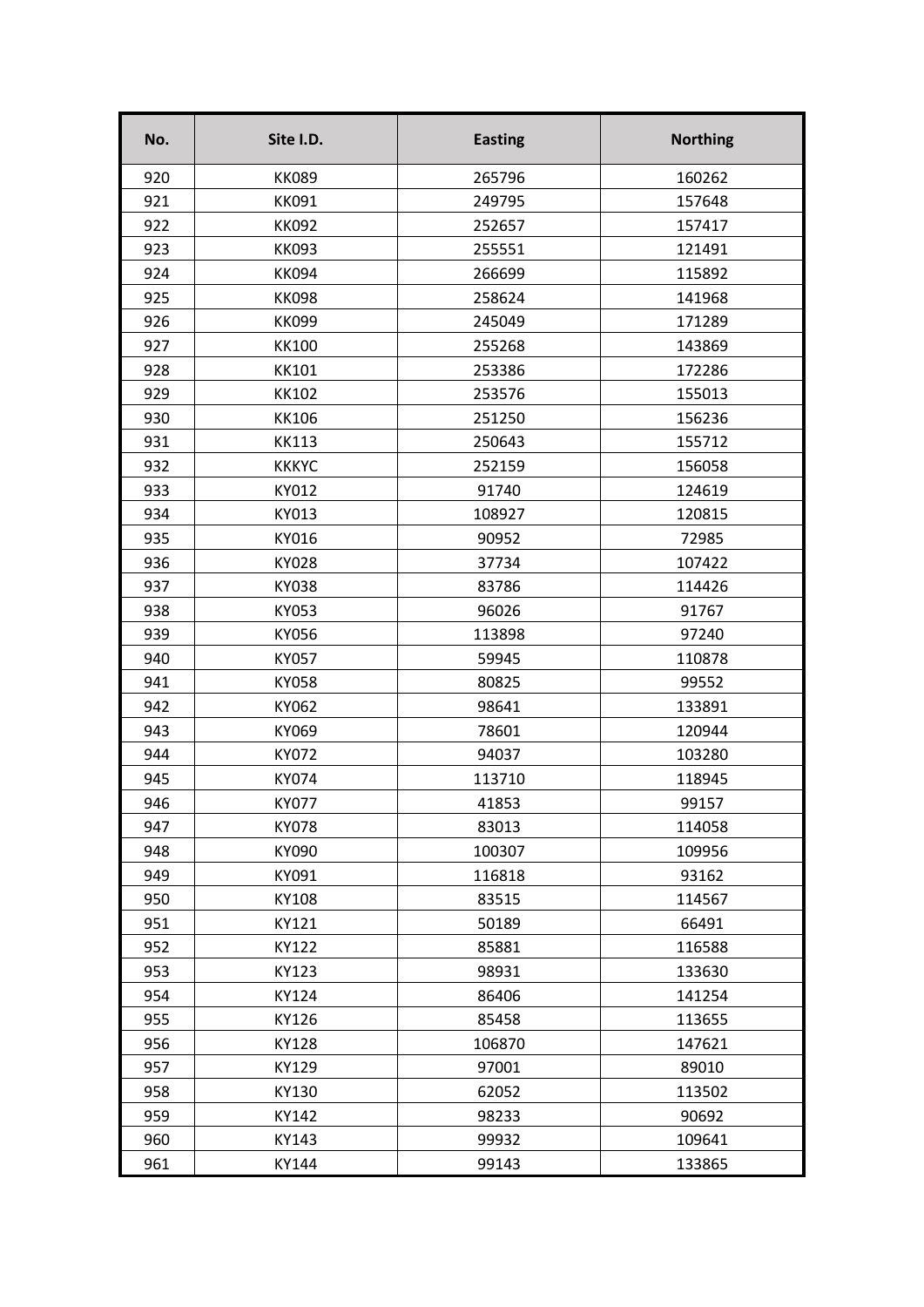| No.  | Site I.D.    | <b>Easting</b> | <b>Northing</b> |
|------|--------------|----------------|-----------------|
| 962  | KY146        | 75625          | 127898          |
| 963  | KY147        | 77555          | 96395           |
| 964  | KY148        | 86646          | 141261          |
| 965  | KY149        | 47422          | 79509           |
| 966  | KY152        | 68823          | 66856           |
| 967  | KY153        | 85736          | 114722          |
| 968  | KY155        | 96638          | 90577           |
| 969  | <b>KYAVN</b> | 104471         | 89146           |
| 970  | <b>KYDGE</b> | 44789          | 100588          |
| 971  | KYE06        | 99542          | 92542           |
| 972  | <b>KYEHL</b> | 92251          | 91655           |
| 973  | KYEK1        | 94261          | 70778           |
| 974  | <b>KYKEA</b> | 89902          | 71095           |
| 975  | <b>KYKKV</b> | 37568          | 69913           |
| 976  | <b>KYKLN</b> | 96289          | 90805           |
| 977  | <b>KYKLQ</b> | 99240          | 90821           |
| 978  | <b>KYKRG</b> | 77496          | 96555           |
| 979  | <b>KYLTL</b> | 97170          | 135122          |
| 980  | <b>KYTWV</b> | 84197          | 114659          |
| 981  | LD013        | 213039         | 276871          |
| 982  | LD014        | 213957         | 273731          |
| 983  | LD026        | 219514         | 288493          |
| 984  | LD02A        | 232060         | 281476          |
| 985  | LD042        | 215778         | 256964          |
| 986  | LD047        | 225868         | 271931          |
| 987  | LD050        | 212894         | 275375          |
| 988  | LD507        | 219441         | 255759          |
| 989  | <b>LDLOD</b> | 214685         | 276036          |
| 990  | LH001        | 297982         | 283296          |
| 991  | LH002        | 304401         | 292185          |
| 992  | LH003        | 304148         | 306696          |
| 993  | LH004        | 308043         | 310427          |
| 994  | LH007        | 306213         | 311522          |
| 995  | LH008        | 295084         | 292998          |
| 996  | LH028        | 302823         | 301228          |
| 997  | LH029        | 305894         | 295605          |
| 998  | LH030        | 308072         | 273905          |
| 999  | LH033        | 309891         | 274844          |
| 1000 | LH035        | 306027         | 309158          |
| 1001 | LH045        | 306013         | 287961          |
| 1002 | LH047        | 305506         | 284204          |
| 1003 | LH048        | 305633         | 276247          |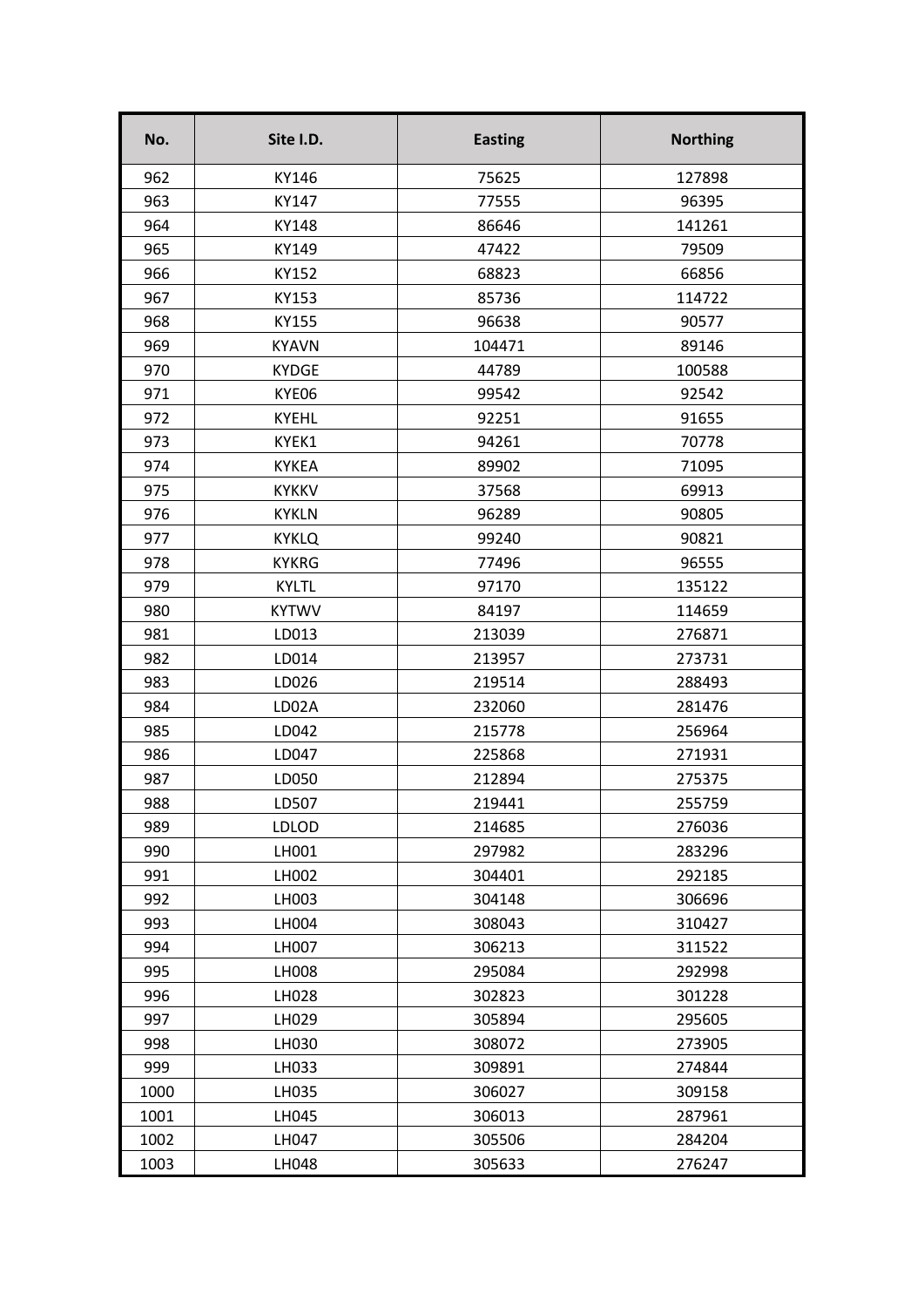| No.  | Site I.D.    | <b>Easting</b> | <b>Northing</b> |
|------|--------------|----------------|-----------------|
| 1004 | LH050        | 305739         | 304482          |
| 1005 | LH052        | 308628         | 275206          |
| 1006 | LH054        | 296318         | 290627          |
| 1007 | LH056        | 305128         | 305518          |
| 1008 | LH057        | 304838         | 307163          |
| 1009 | LH058        | 304772         | 307811          |
| 1010 | LH062        | 305552         | 281512          |
| 1011 | LH063        | 306562         | 278341          |
| 1012 | LH064        | 307390         | 273703          |
| 1013 | LH065        | 311016         | 276472          |
| 1014 | LH066        | 305072         | 277925          |
| 1015 | LH070        | 307430         | 303065          |
| 1016 | LH072        | 294577         | 298797          |
| 1017 | LH075        | 309203         | 275022          |
| 1018 | LH076        | 304456         | 310250          |
| 1019 | LH077        | 306174         | 306826          |
| 1020 | LH078        | 318797         | 311739          |
| 1021 | LH079        | 314177         | 316685          |
| 1022 | LH080        | 309020         | 276605          |
| 1023 | LH082        | 302582         | 305296          |
| 1024 | LH085        | 307252         | 316748          |
| 1025 | LH093        | 313862         | 292483          |
| 1026 | LH562        | 306921         | 302822          |
| 1027 | LH563        | 305102         | 298059          |
| 1028 | <b>LHDBC</b> | 308671         | 275590          |
| 1029 | <b>LHDDK</b> | 304896         | 306912          |
| 1030 | <b>LK006</b> | 128011         | 133859          |
| 1031 | <b>LK007</b> | 157482         | 157191          |
| 1032 | <b>LK008</b> | 145096         | 143805          |
| 1033 | LK010        | 151618         | 144912          |
| 1034 | LK013        | 151358         | 148876          |
| 1035 | LK014        | 134252         | 140344          |
| 1036 | LK018        | 128348         | 153858          |
| 1037 | LK022        | 159692         | 157014          |
| 1038 | <b>LK024</b> | 157855         | 157591          |
| 1039 | <b>LK025</b> | 162412         | 158441          |
| 1040 | <b>LK034</b> | 160100         | 154160          |
| 1041 | LK039        | 161353         | 127958          |
| 1042 | <b>LK046</b> | 157694         | 157154          |
| 1043 | <b>LK048</b> | 112558         | 134994          |
| 1044 | <b>LK050</b> | 155802         | 152537          |
| 1045 | <b>LK052</b> | 142311         | 154293          |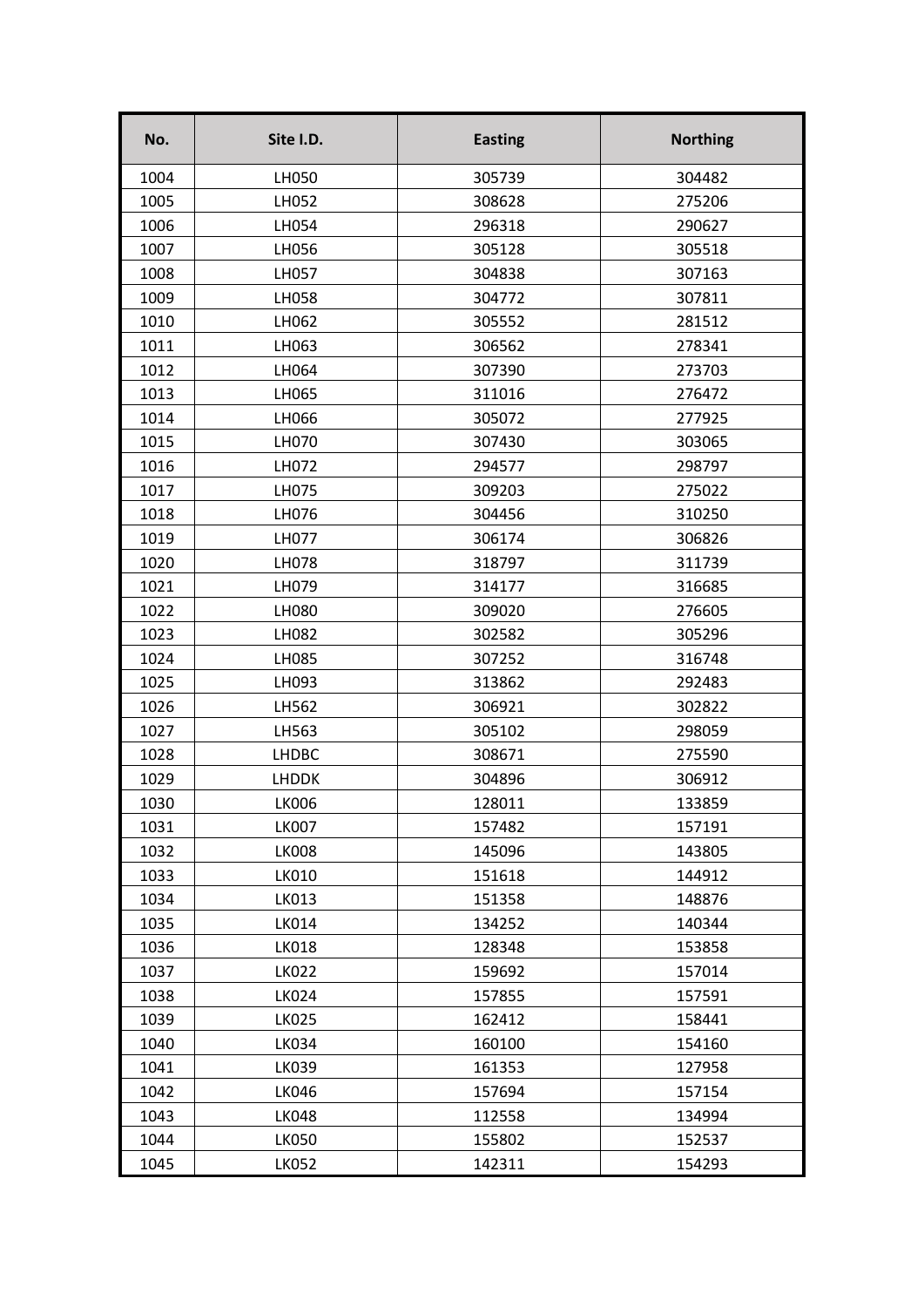| No.  | Site I.D.    | <b>Easting</b> | <b>Northing</b> |
|------|--------------|----------------|-----------------|
| 1046 | <b>LK054</b> | 170979         | 135720          |
| 1047 | <b>LK060</b> | 156344         | 154482          |
| 1048 | <b>LK062</b> | 161817         | 157165          |
| 1049 | <b>LK067</b> | 137936         | 130246          |
| 1050 | <b>LK068</b> | 160819         | 155560          |
| 1051 | <b>LK073</b> | 161410         | 158160          |
| 1052 | <b>LK074</b> | 156672         | 156361          |
| 1053 | <b>LK077</b> | 154930         | 155616          |
| 1054 | <b>LK078</b> | 158889         | 155969          |
| 1055 | <b>LK080</b> | 157908         | 156907          |
| 1056 | <b>LK082</b> | 157353         | 156567          |
| 1057 | <b>LK083</b> | 163000         | 154354          |
| 1058 | <b>LK086</b> | 153422         | 154102          |
| 1059 | <b>LK087</b> | 156639         | 153832          |
| 1060 | <b>LK088</b> | 155859         | 157743          |
| 1061 | <b>LK089</b> | 155598         | 159431          |
| 1062 | <b>LK090</b> | 153745         | 158483          |
| 1063 | LK092        | 152980         | 148975          |
| 1064 | LK093        | 138303         | 148974          |
| 1065 | <b>LK094</b> | 158377         | 157710          |
| 1066 | <b>LK095</b> | 165692         | 156784          |
| 1067 | <b>LK096</b> | 159114         | 155568          |
| 1068 | <b>LK097</b> | 133503         | 151221          |
| 1069 | <b>LK098</b> | 147328         | 152146          |
| 1070 | <b>LK099</b> | 155986         | 156163          |
| 1071 | LK100        | 147309         | 146100          |
| 1072 | LK101        | 127692         | 136270          |
| 1073 | LK104        | 162649         | 157165          |
| 1074 | LK108        | 157292         | 157361          |
| 1075 | LK112        | 163994         | 156863          |
| 1076 | LK115        | 112214         | 126919          |
| 1077 | LK116        | 157487         | 157024          |
| 1078 | LK119        | 155764         | 154233          |
| 1079 | LK120        | 151268         | 141386          |
| 1080 | LK121        | 136293         | 141724          |
| 1081 | LK123        | 162899         | 136323          |
| 1082 | LK124        | 137942         | 121089          |
| 1083 | LK127        | 155686         | 151775          |
| 1084 | LK129        | 125293         | 151472          |
| 1085 | LK131        | 158207         | 155336          |
| 1086 | LK132        | 155261         | 153190          |
| 1087 | LK135        | 157921         | 157008          |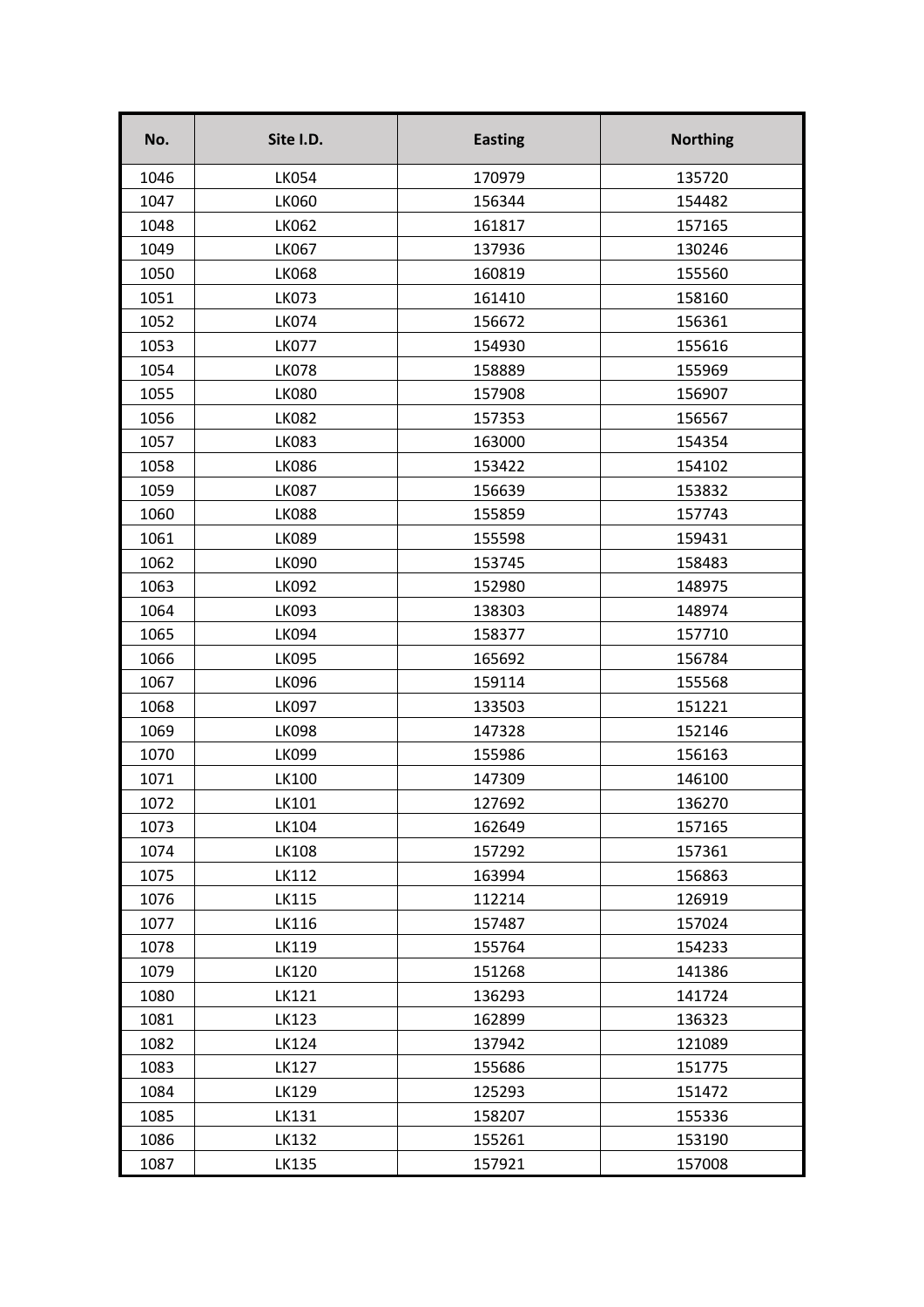| No.  | Site I.D.    | <b>Easting</b> | <b>Northing</b> |
|------|--------------|----------------|-----------------|
| 1088 | <b>LK560</b> | 148050         | 145988          |
| 1089 | <b>LK571</b> | 155764         | 153900          |
| 1090 | <b>LKAFE</b> | 111285         | 126160          |
| 1091 | <b>LKATD</b> | 159172         | 159404          |
| 1092 | <b>LKCCL</b> | 166347         | 162572          |
| 1093 | <b>LKCHD</b> | 155122         | 157733          |
| 1094 | LKEL1        | 157161         | 155672          |
| 1095 | <b>LKLKD</b> | 155928         | 153222          |
| 1096 | <b>LKLMK</b> | 157703         | 156791          |
| 1097 | LKTP1        | 156549         | 158342          |
| 1098 | LKTP2        | 156549         | 158342          |
| 1099 | LM017        | 213146         | 310729          |
| 1100 | LM019        | 197166         | 310935          |
| 1101 | LM027        | 181763         | 329094          |
| 1102 | LM028        | 195344         | 299446          |
| 1103 | LM041        | 208716         | 296807          |
| 1104 | LM554        | 210052         | 293797          |
| 1105 | <b>LMCKN</b> | 193679         | 299612          |
| 1106 | <b>LMMRN</b> | 188786         | 339537          |
| 1107 | LS002        | 255766         | 211580          |
| 1108 | LS003        | 247146         | 197049          |
| 1109 | <b>LS008</b> | 231328         | 195484          |
| 1110 | LS021        | 250242         | 195577          |
| 1111 | LS022        | 245194         | 207564          |
| 1112 | LS024        | 264580         | 187964          |
| 1113 | LS027        | 227855         | 177673          |
| 1114 | LS030        | 246783         | 198546          |
| 1115 | LS041        | 248875         | 199049          |
| 1116 | LS050        | 226833         | 178515          |
| 1117 | LS054        | 254395         | 212430          |
| 1118 | LS561        | 257056         | 196225          |
| 1119 | <b>LSAXR</b> | 245521         | 184440          |
| 1120 | <b>LSKIE</b> | 260640         | 208812          |
| 1121 | <b>LSMRE</b> | 253599         | 203441          |
| 1122 | <b>LSPAN</b> | 254297         | 211962          |
| 1123 | <b>LSPGS</b> | 246458         | 197963          |
| 1124 | MH002        | 301496         | 242562          |
| 1125 | MH003        | 296986         | 252176          |
| 1126 | MH004        | 277409         | 240045          |
| 1127 | MH005        | 276216         | 244148          |
| 1128 | MH007        | 304006         | 268964          |
| 1129 | MH009        | 279403         | 269397          |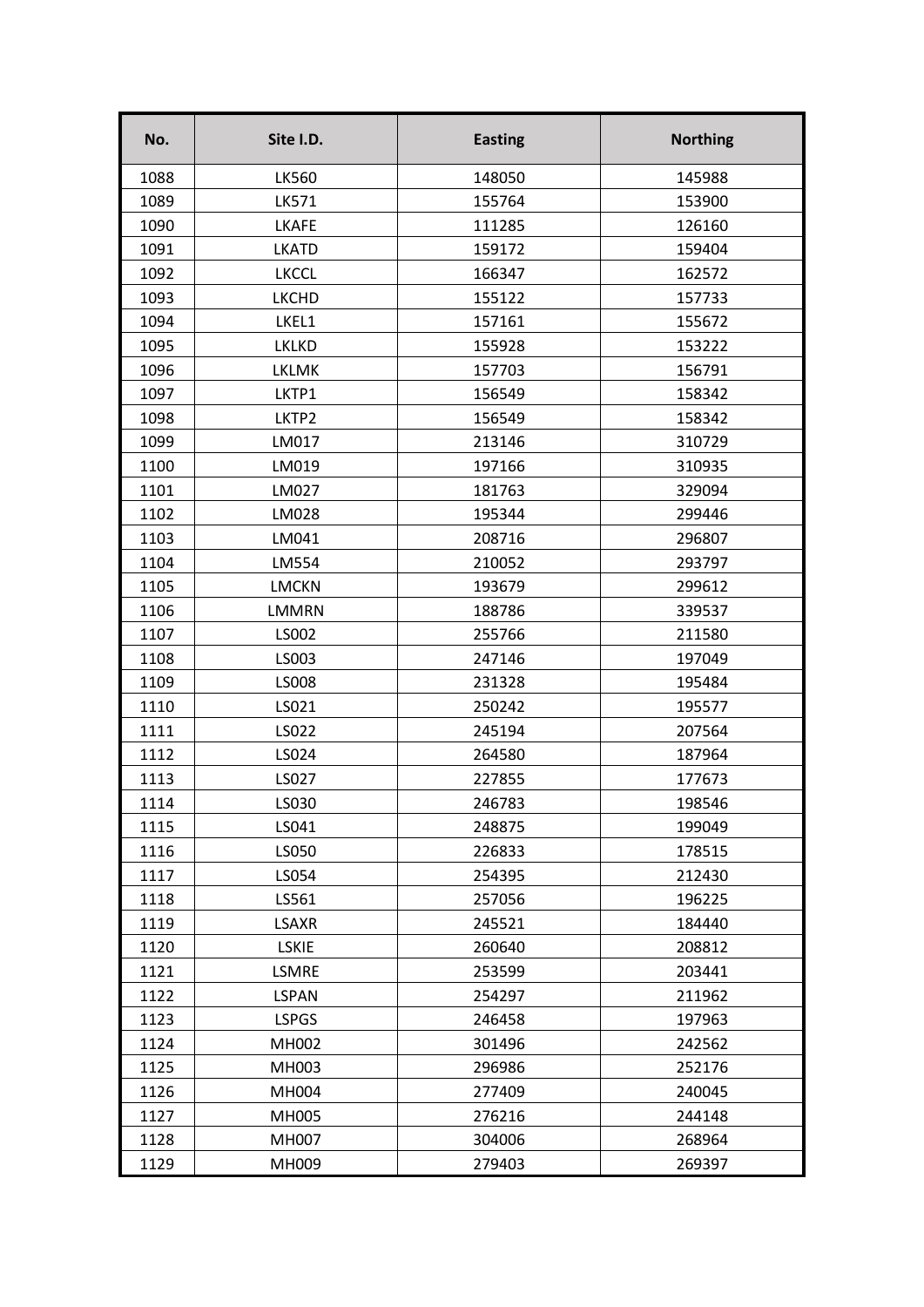| No.  | Site I.D.    | <b>Easting</b> | <b>Northing</b> |
|------|--------------|----------------|-----------------|
| 1130 | MH012        | 299775         | 246349          |
| 1131 | MH015        | 287157         | 267702          |
| 1132 | MH020        | 312634         | 267542          |
| 1133 | MH022        | 282095         | 291749          |
| 1134 | MH023        | 287854         | 265054          |
| 1135 | MH024        | 260291         | 244915          |
| 1136 | MH026        | 286298         | 268922          |
| 1137 | MH028        | 301275         | 242290          |
| 1138 | MH031        | 283573         | 283892          |
| 1139 | MH033        | 271769         | 265704          |
| 1140 | MH035        | 285653         | 266971          |
| 1141 | MH037        | 293776         | 243822          |
| 1142 | MH038        | 271477         | 264072          |
| 1143 | MH041        | 306407         | 252464          |
| 1144 | MH042        | 307823         | 252551          |
| 1145 | MH045        | 295962         | 274322          |
| 1146 | MH048        | 284124         | 248716          |
| 1147 | MH052        | 304086         | 261071          |
| 1148 | MH054        | 282653         | 259793          |
| 1149 | MH055        | 276956         | 260238          |
| 1150 | MH058        | 279640         | 248866          |
| 1151 | MH060        | 286904         | 267876          |
| 1152 | MH063        | 287993         | 266292          |
| 1153 | MH064        | 270795         | 245725          |
| 1154 | MH066        | 287585         | 271210          |
| 1155 | MH068        | 301743         | 249221          |
| 1156 | MH069        | 289583         | 267320          |
| 1157 | MH070        | 293856         | 274057          |
| 1158 | MH074        | 283491         | 265031          |
| 1159 | <b>MH077</b> | 279879         | 255815          |
| 1160 | MH078        | 288680         | 266849          |
| 1161 | MH085        | 299637         | 267401          |
| 1162 | MH086        | 295965         | 270072          |
| 1163 | MH088        | 275056         | 275536          |
| 1164 | MH090        | 273884         | 276014          |
| 1165 | MH100        | 277922         | 241117          |
| 1166 | MH108        | 257050         | 242800          |
| 1167 | MH111        | 316349         | 271355          |
| 1168 | MH122        | 268010         | 254551          |
| 1169 | MH136        | 277451         | 266367          |
| 1170 | MH554        | 302442         | 251236          |
| 1171 | <b>MH557</b> | 303777         | 256996          |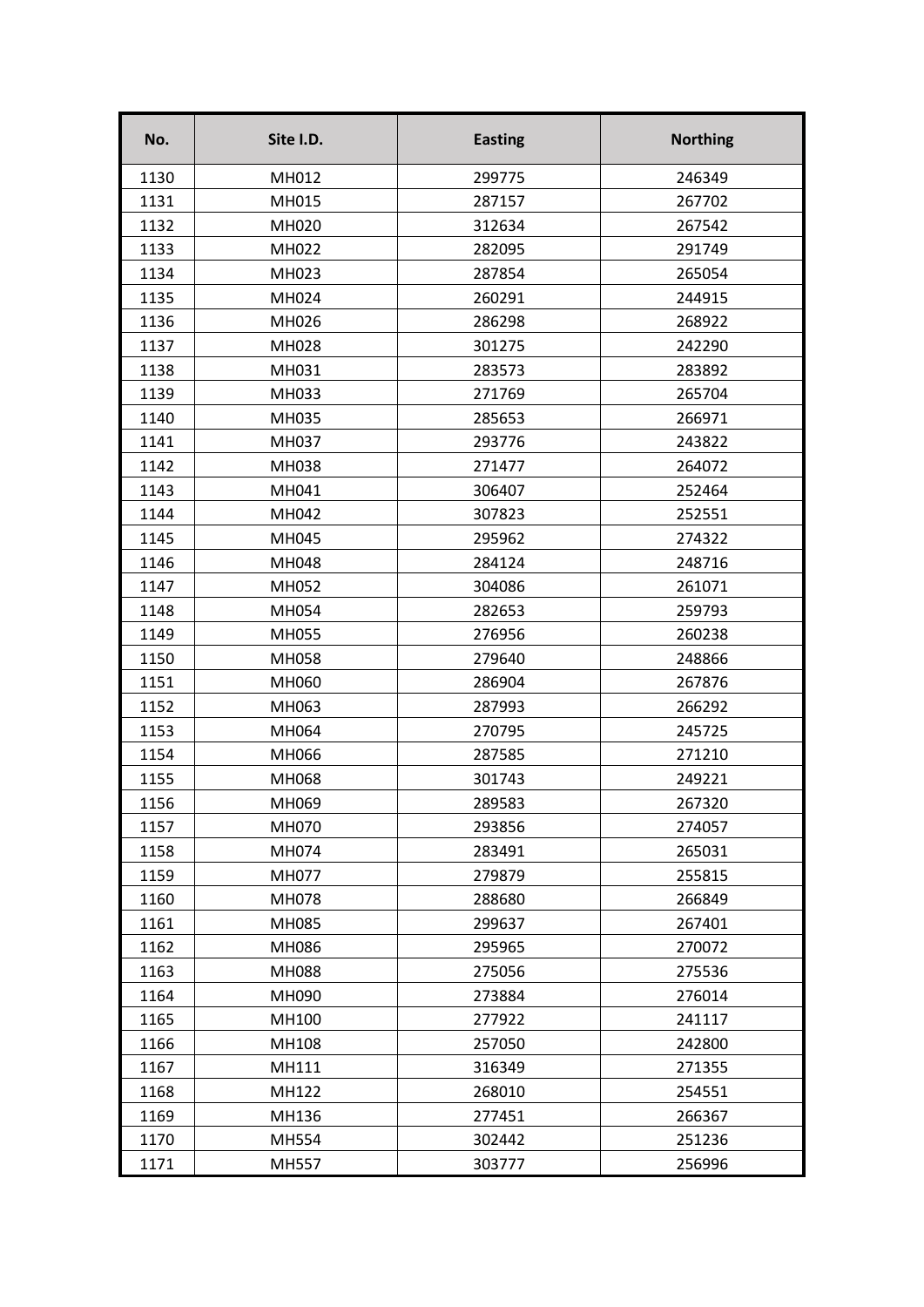| No.  | Site I.D.    | <b>Easting</b> | <b>Northing</b> |
|------|--------------|----------------|-----------------|
| 1172 | <b>MHABE</b> | 305013         | 254071          |
| 1173 | <b>MHNAV</b> | 286840         | 267162          |
| 1174 | <b>MHOLE</b> | 255327         | 280717          |
| 1175 | <b>MHRAT</b> | 301911         | 251826          |
| 1176 | MHWD1        | 291111         | 248807          |
| 1177 | <b>MN006</b> | 273117         | 319337          |
| 1178 | <b>MN008</b> | 266051         | 334496          |
| 1179 | MN014        | 292946         | 307858          |
| 1180 | MN025        | 285623         | 314726          |
| 1181 | MN027        | 277022         | 306745          |
| 1182 | MN035        | 285693         | 302244          |
| 1183 | MN041        | 257672         | 324642          |
| 1184 | <b>MN044</b> | 287001         | 302958          |
| 1185 | <b>MN054</b> | 262425         | 335345          |
| 1186 | <b>MN068</b> | 282749         | 319505          |
| 1187 | MN069        | 267358         | 334113          |
| 1188 | <b>MN070</b> | 281379         | 319713          |
| 1189 | MN072        | 268249         | 334748          |
| 1190 | <b>MNCCS</b> | 284137         | 303851          |
| 1191 | <b>MNCNE</b> | 250577         | 326331          |
| 1192 | <b>MNEMG</b> | 267524         | 333154          |
| 1193 | <b>MNMON</b> | 267095         | 333755          |
| 1194 | MO004        | 114520         | 290352          |
| 1195 | MO009        | 86624          | 323243          |
| 1196 | MO018        | 119076         | 330919          |
| 1197 | MO022        | 81850          | 279605          |
| 1198 | MO042        | 116037         | 289681          |
| 1199 | MO045        | 127473         | 253651          |
| 1200 | MO046        | 98925          | 282169          |
| 1201 | MO054        | 147918         | 302060          |
| 1202 | MO055        | 127390         | 304386          |
| 1203 | MO061        | 124605         | 320761          |
| 1204 | MO067        | 98519          | 293629          |
| 1205 | MO077        | 124227         | 318928          |
| 1206 | MO078        | 135312         | 274974          |
| 1207 | M0081        | 125826         | 318684          |
| 1208 | MO092        | 115387         | 290456          |
| 1209 | MO097        | 134343         | 289455          |
| 1210 | MO099        | 138887         | 282506          |
| 1211 | MO102        | 149430         | 279478          |
| 1212 | MO107        | 99917          | 284491          |
| 1213 | MO108        | 137532         | 299425          |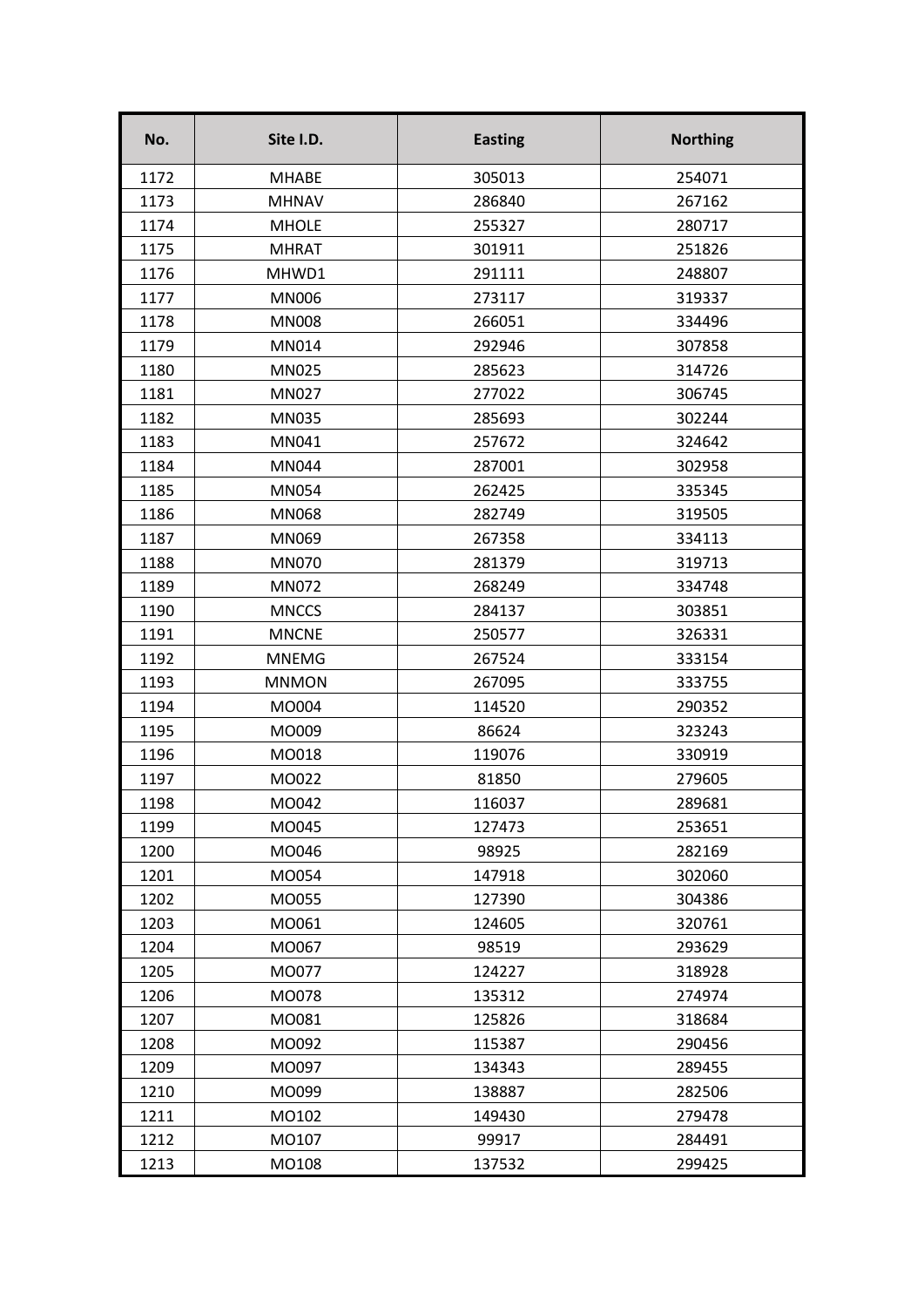| No.  | Site I.D.    | <b>Easting</b> | <b>Northing</b> |
|------|--------------|----------------|-----------------|
| 1214 | M0111        | 86543          | 333472          |
| 1215 | <b>MOBLA</b> | 123833         | 318437          |
| 1216 | <b>MOBRE</b> | 118931         | 264508          |
| 1217 | <b>MOCBR</b> | 114746         | 290076          |
| 1218 | <b>MOCMH</b> | 133659         | 275659          |
| 1219 | <b>MOKID</b> | 139683         | 299059          |
| 1220 | <b>MOMNN</b> | 66910          | 302584          |
| 1221 | <b>MOWSH</b> | 99956          | 283949          |
| 1222 | OY010        | 205906         | 204705          |
| 1223 | OY014        | 234010         | 225159          |
| 1224 | OY015        | 222587         | 205516          |
| 1225 | OY018        | 234354         | 222922          |
| 1226 | OY033        | 252342         | 234505          |
| 1227 | OY037        | 233295         | 224701          |
| 1228 | OY038        | 202386         | 216071          |
| 1229 | OY039        | 231553         | 223420          |
| 1230 | OY042        | 261248         | 227541          |
| 1231 | OY043        | 263274         | 232562          |
| 1232 | OY044        | 236417         | 218854          |
| 1233 | OY045        | 235896         | 225158          |
| 1234 | OY048        | 208887         | 223734          |
| 1235 | OY050        | 220945         | 221060          |
| 1236 | OY068        | 225804         | 233168          |
| 1237 | OY070        | 207230         | 202955          |
| 1238 | <b>OYAAN</b> | 234236         | 227861          |
| 1239 | <b>OYEDY</b> | 262629         | 232204          |
| 1240 | RN012        | 192966         | 298704          |
| 1241 | RN014        | 187990         | 263836          |
| 1242 | <b>RN034</b> | 192722         | 280952          |
| 1243 | <b>RN035</b> | 187538         | 288821          |
| 1244 | <b>RN037</b> | 186576         | 296231          |
| 1245 | <b>RN039</b> | 167924         | 279841          |
| 1246 | <b>RN042</b> | 193784         | 291880          |
| 1247 | <b>RN046</b> | 188451         | 242325          |
| 1248 | <b>RN049</b> | 204729         | 286615          |
| 1249 | <b>RN052</b> | 186626         | 313936          |
| 1250 | <b>RN054</b> | 200176         | 239373          |
| 1251 | <b>RN056</b> | 200821         | 246477          |
| 1252 | <b>RN059</b> | 191047         | 266717          |
| 1253 | <b>RN060</b> | 158077         | 277069          |
| 1254 | RN063        | 185256         | 266239          |
| 1255 | <b>RN065</b> | 180361         | 302694          |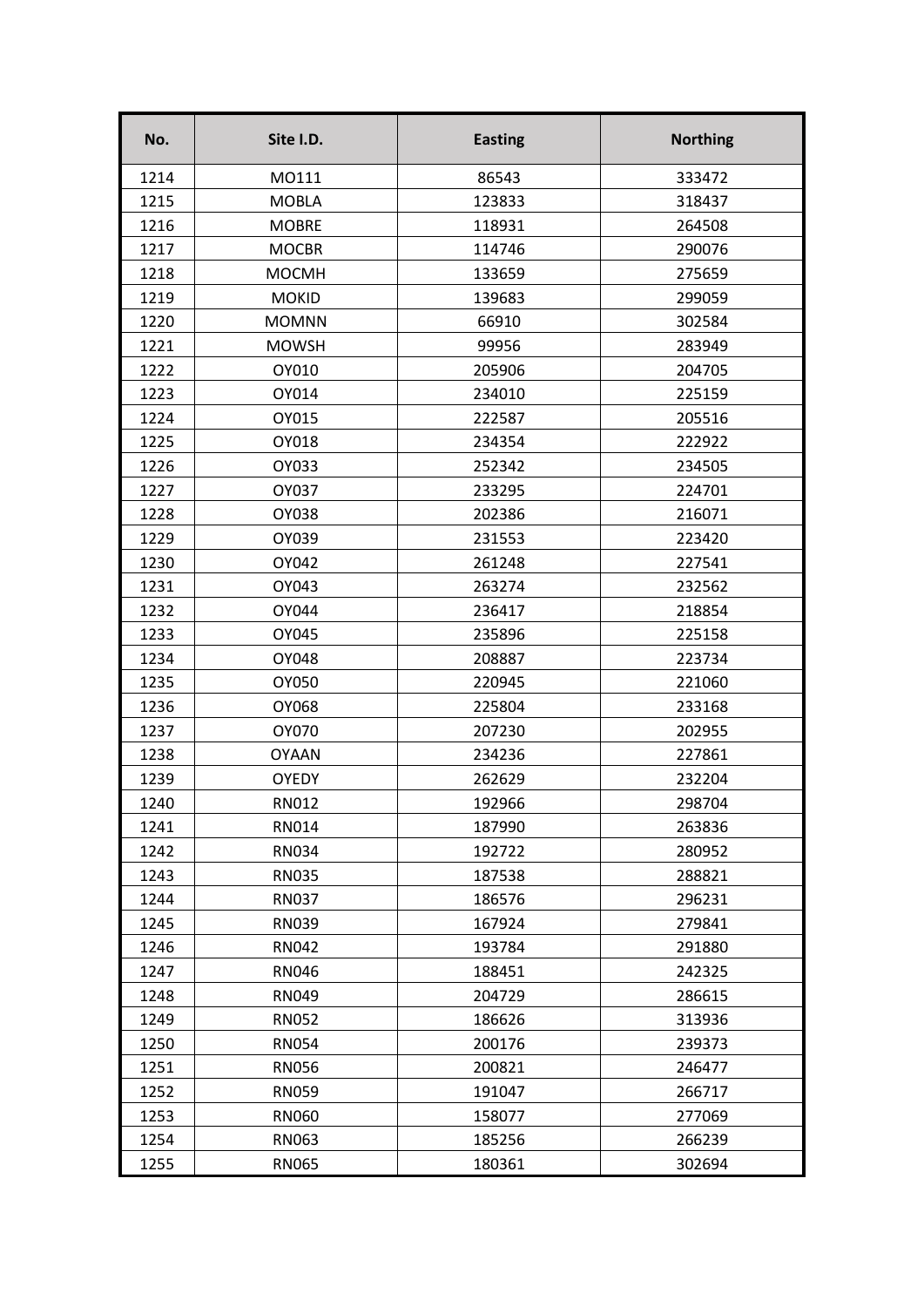| No.  | Site I.D.    | <b>Easting</b> | <b>Northing</b> |
|------|--------------|----------------|-----------------|
| 1256 | <b>RN066</b> | 161965         | 294776          |
| 1257 | SO005        | 166234         | 315602          |
| 1258 | SO008        | 167516         | 339085          |
| 1259 | SO024        | 128884         | 329861          |
| 1260 | SO032        | 170045         | 335530          |
| 1261 | SO033        | 169125         | 336071          |
| 1262 | SO036        | 171700         | 354504          |
| 1263 | SO041        | 169631         | 334476          |
| 1264 | SO049        | 169304         | 335902          |
| 1265 | SO060        | 166889         | 329568          |
| 1266 | SO071        | 167969         | 325667          |
| 1267 | SO073        | 170009         | 337060          |
| 1268 | SO074        | 167925         | 335252          |
| 1269 | <b>SOCGN</b> | 166251         | 346786          |
| 1270 | <b>SORTD</b> | 168413         | 336138          |
| 1271 | <b>SOTCY</b> | 152112         | 311864          |
| 1272 | <b>TY003</b> | 203762         | 180060          |
| 1273 | <b>TY004</b> | 190670         | 136155          |
| 1274 | <b>TY005</b> | 186479         | 138909          |
| 1275 | TY014        | 215246         | 151462          |
| 1276 | <b>TY020</b> | 219088         | 124234          |
| 1277 | <b>TY025</b> | 213815         | 188769          |
| 1278 | TY031        | 186436         | 177118          |
| 1279 | TY033        | 220411         | 122523          |
| 1280 | <b>TY054</b> | 210820         | 171010          |
| 1281 | TY067        | 240087         | 121659          |
| 1282 | <b>TY068</b> | 208630         | 154555          |
| 1283 | TY076        | 212096         | 158157          |
| 1284 | <b>TY078</b> | 211299         | 171768          |
| 1285 | TY079        | 198902         | 176657          |
| 1286 | <b>TY080</b> | 212038         | 162974          |
| 1287 | <b>TY082</b> | 177947         | 180043          |
| 1288 | <b>TY088</b> | 212800         | 158259          |
| 1289 | TY094        | 186944         | 178965          |
| 1290 | <b>TY555</b> | 224023         | 123323          |
| 1291 | <b>TYECR</b> | 205518         | 124956          |
| 1292 | <b>TYNNH</b> | 186941         | 179508          |
| 1293 | <b>TYTHS</b> | 212357         | 158735          |
| 1294 | <b>WD005</b> | 226063         | 93006           |
| 1295 | WD006        | 248357         | 111846          |
| 1296 | WD007        | 245742         | 113168          |
| 1297 | WD011        | 197930         | 100802          |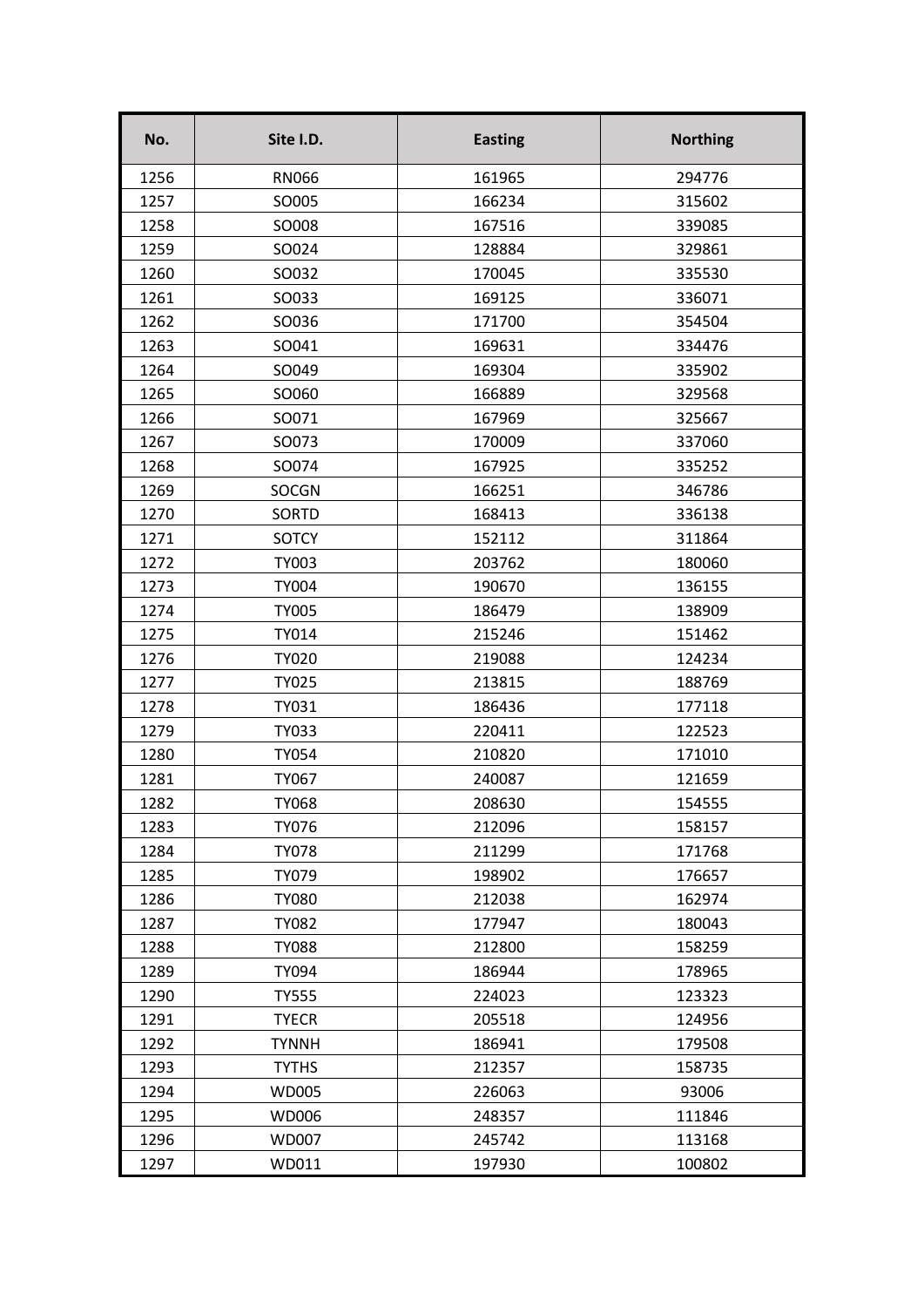| No.  | Site I.D.    | <b>Easting</b> | <b>Northing</b> |
|------|--------------|----------------|-----------------|
| 1298 | WD012        | 205666         | 95037           |
| 1299 | WD014        | 258797         | 111994          |
| 1300 | WD017        | 258094         | 101287          |
| 1301 | WD019        | 228229         | 121728          |
| 1302 | WD020        | 261938         | 110974          |
| 1303 | WD022        | 261179         | 112374          |
| 1304 | WD024        | 211967         | 77853           |
| 1305 | WD026        | 269229         | 100092          |
| 1306 | WD028        | 258065         | 110912          |
| 1307 | WD030        | 218285         | 112513          |
| 1308 | WD032        | 218555         | 79438           |
| 1309 | <b>WD045</b> | 245044         | 101460          |
| 1310 | WD049        | 262910         | 103821          |
| 1311 | WD051        | 238978         | 101959          |
| 1312 | <b>WD054</b> | 236969         | 97818           |
| 1313 | WD063        | 260663         | 112221          |
| 1314 | WD067        | 263769         | 110280          |
| 1315 | WD074        | 260687         | 110500          |
| 1316 | <b>WD075</b> | 260432         | 112670          |
| 1317 | WD076        | 262561         | 110955          |
| 1318 | WD080        | 259588         | 111965          |
| 1319 | <b>WD084</b> | 257570         | 101619          |
| 1320 | WD085        | 260064         | 110803          |
| 1321 | <b>WD095</b> | 260754         | 111766          |
| 1322 | WD096        | 261203         | 112056          |
| 1323 | WD097        | 257882         | 111409          |
| 1324 | WD101        | 225439         | 93664           |
| 1325 | WD104        | 262415         | 110394          |
| 1326 | WD108        | 261203         | 109791          |
| 1327 | WD109        | 263388         | 111157          |
| 1328 | WD110        | 262809         | 112642          |
| 1329 | WD113        | 260446         | 112383          |
| 1330 | WD116        | 256006         | 99598           |
| 1331 | WD119        | 255529         | 111573          |
| 1332 | WD121        | 223697         | 95158           |
| 1333 | WD124        | 260166         | 112730          |
| 1334 | WD128        | 263883         | 115742          |
| 1335 | WD606        | 257093         | 110348          |
| 1336 | WD610        | 227825         | 95469           |
| 1337 | WD612        | 251382         | 101026          |
| 1338 | WDET7        | 238655         | 120446          |
| 1339 | WDGGD        | 220908         | 120973          |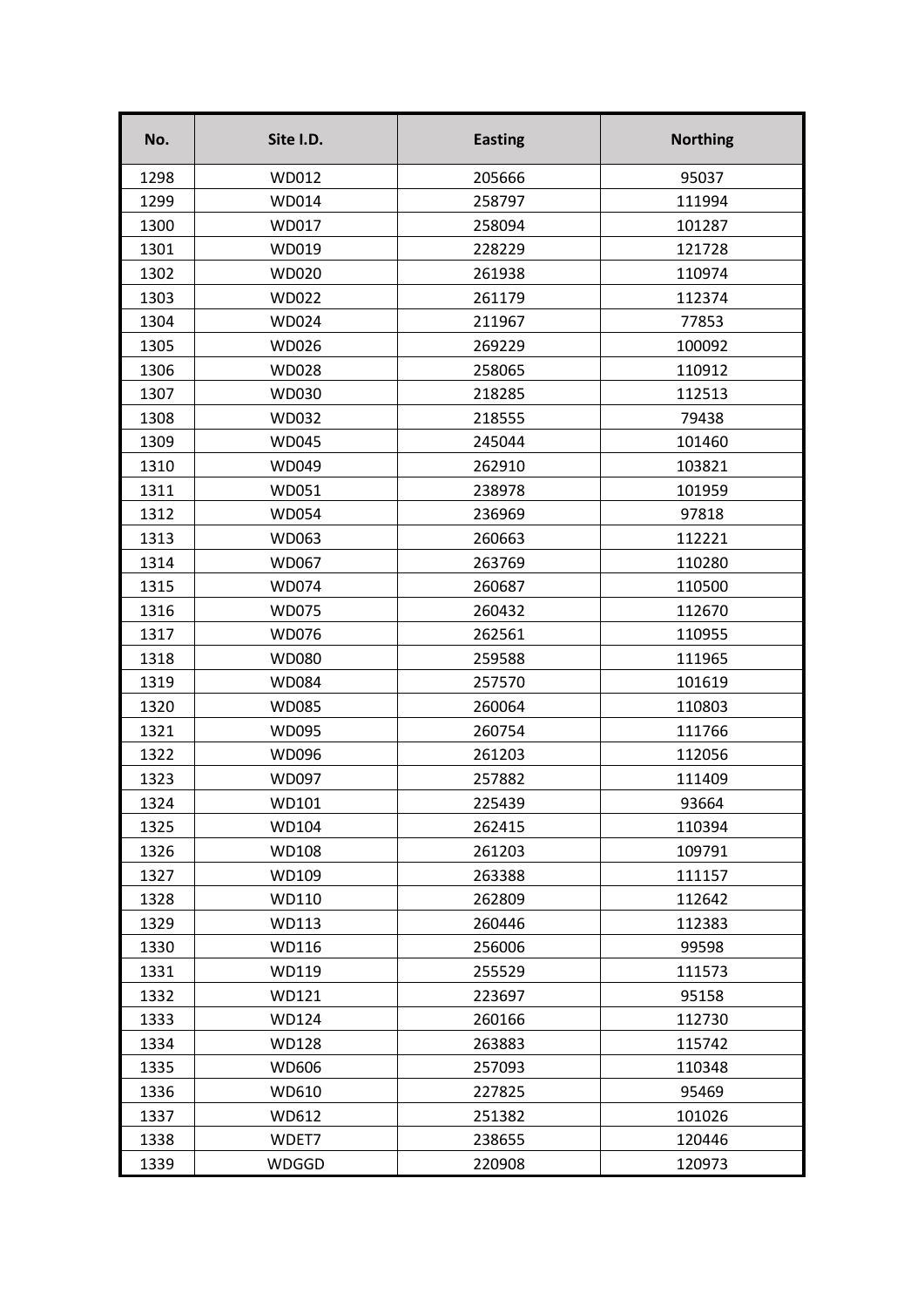| No.  | Site I.D.    | <b>Easting</b> | <b>Northing</b> |
|------|--------------|----------------|-----------------|
| 1340 | <b>WDGLH</b> | 259302         | 112565          |
| 1341 | <b>WDHRN</b> | 267650         | 104163          |
| 1342 | <b>WDKMT</b> | 239404         | 106389          |
| 1343 | <b>WDWTD</b> | 260864         | 112449          |
| 1344 | <b>WH006</b> | 216330         | 239532          |
| 1345 | <b>WH007</b> | 228098         | 246801          |
| 1346 | <b>WH008</b> | 208733         | 238370          |
| 1347 | <b>WH012</b> | 207002         | 242006          |
| 1348 | WH013        | 203709         | 241484          |
| 1349 | <b>WH016</b> | 244829         | 250836          |
| 1350 | <b>WH029</b> | 237213         | 236301          |
| 1351 | <b>WH032</b> | 245739         | 253735          |
| 1352 | <b>WH033</b> | 243870         | 253155          |
| 1353 | <b>WH038</b> | 247591         | 254657          |
| 1354 | <b>WH040</b> | 205862         | 241256          |
| 1355 | WH041        | 200752         | 241237          |
| 1356 | <b>WH043</b> | 233320         | 237373          |
| 1357 | <b>WH045</b> | 246635         | 270821          |
| 1358 | <b>WH056</b> | 247012         | 252404          |
| 1359 | <b>WH060</b> | 246907         | 240362          |
| 1360 | <b>WH069</b> | 204287         | 241502          |
| 1361 | <b>WH070</b> | 241789         | 251576          |
| 1362 | WH071        | 241658         | 254443          |
| 1363 | <b>WH074</b> | 201689         | 241381          |
| 1364 | <b>WH080</b> | 204322         | 241508          |
| 1365 | <b>WH551</b> | 206681         | 242142          |
| 1366 | <b>WHLIN</b> | 255703         | 252718          |
| 1367 | <b>WHMGR</b> | 243670         | 252869          |
| 1368 | <b>WHRSL</b> | 204450         | 241950          |
| 1369 | <b>WW004</b> | 323280         | 172545          |
| 1370 | <b>WW005</b> | 295741         | 208109          |
| 1371 | <b>WW007</b> | 285828         | 189604          |
| 1372 | WW014        | 319081         | 202839          |
| 1373 | WW021        | 286804         | 188242          |
| 1374 | <b>WW024</b> | 313178         | 178203          |
| 1375 | WW027        | 306746         | 171673          |
| 1376 | WW029        | 328430         | 193127          |
| 1377 | <b>WW030</b> | 327014         | 218681          |
| 1378 | WW031        | 323346         | 217998          |
| 1379 | <b>WW040</b> | 331727         | 193869          |
| 1380 | <b>WW042</b> | 298212         | 214340          |
| 1381 | <b>WW044</b> | 318974         | 188043          |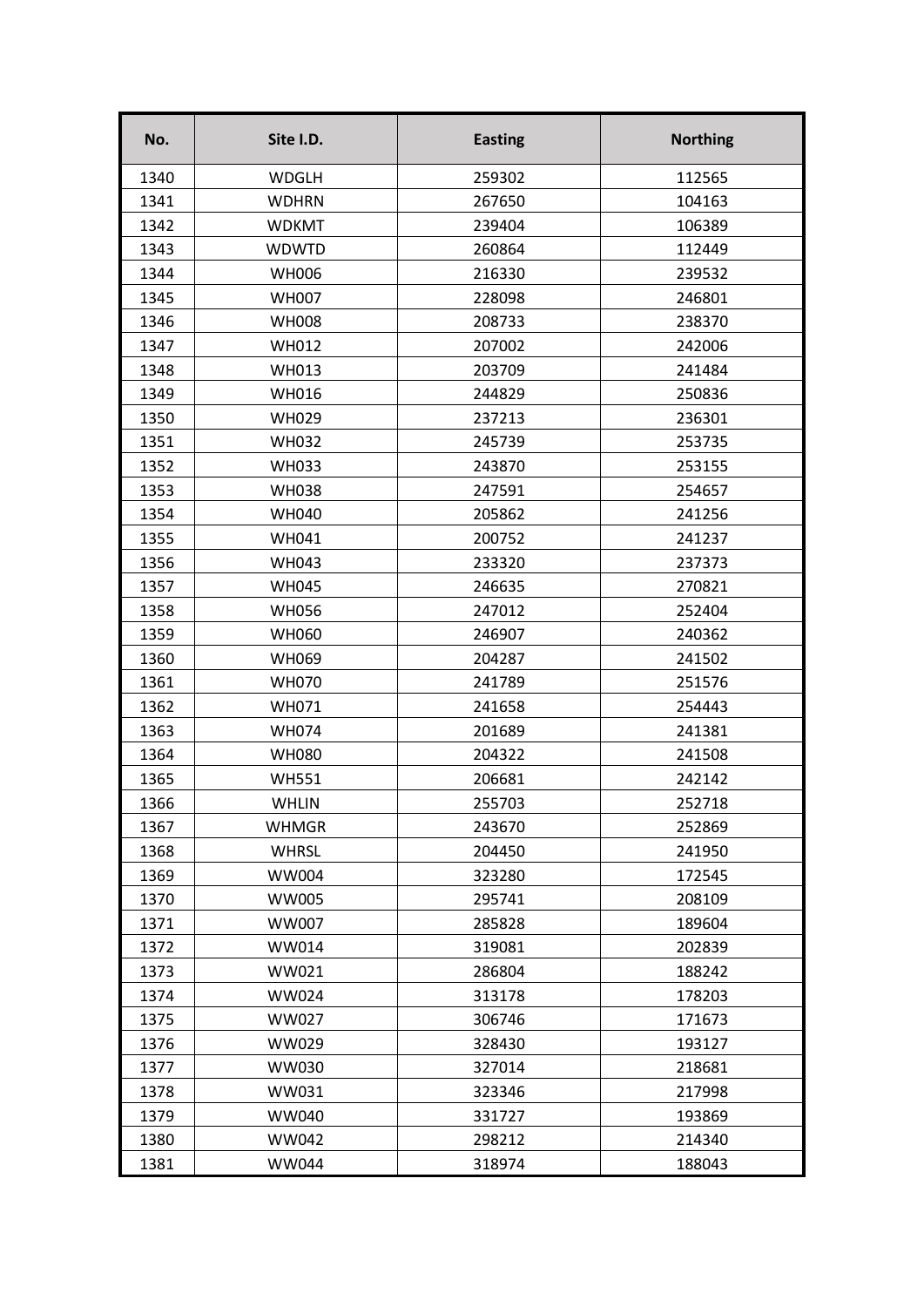| No.  | Site I.D.    | <b>Easting</b> | <b>Northing</b> |
|------|--------------|----------------|-----------------|
| 1382 | <b>WW046</b> | 301595         | 163120          |
| 1383 | <b>WW052</b> | 326185         | 217935          |
| 1384 | <b>WW054</b> | 329806         | 212145          |
| 1385 | <b>WW056</b> | 329627         | 211003          |
| 1386 | <b>WW058</b> | 325015         | 175405          |
| 1387 | <b>WW060</b> | 327505         | 197685          |
| 1388 | <b>WW062</b> | 298634         | 215839          |
| 1389 | <b>WW063</b> | 329319         | 207456          |
| 1390 | <b>WW065</b> | 325727         | 210957          |
| 1391 | <b>WW066</b> | 324498         | 173253          |
| 1392 | WW067        | 326508         | 216854          |
| 1393 | <b>WW069</b> | 328705         | 206282          |
| 1394 | WW071        | 321689         | 216500          |
| 1395 | WW072        | 322392         | 217200          |
| 1396 | WW073        | 303306         | 172834          |
| 1397 | <b>WW076</b> | 328337         | 212965          |
| 1398 | WW079        | 330860         | 194767          |
| 1399 | WW081        | 291625         | 190404          |
| 1400 | <b>WW086</b> | 329886         | 184061          |
| 1401 | <b>WW088</b> | 325037         | 173625          |
| 1402 | <b>WWBAG</b> | 331120         | 192536          |
| 1403 | <b>WWBRR</b> | 326322         | 218537          |
| 1404 | <b>WWDEL</b> | 327099         | 212570          |
| 1405 | WX008        | 285390         | 133032          |
| 1406 | WX011        | 303969         | 121499          |
| 1407 | WX017        | 276754         | 129556          |
| 1408 | WX020        | 312882         | 157994          |
| 1409 | WX024        | 300745         | 129270          |
| 1410 | WX026        | 315545         | 159716          |
| 1411 | WX028        | 286344         | 125180          |
| 1412 | WX030        | 287238         | 133796          |
| 1413 | WX031        | 303284         | 122266          |
| 1414 | WX032        | 320434         | 147660          |
| 1415 | WX033        | 282495         | 115275          |
| 1416 | WX040        | 272646         | 126791          |
| 1417 | WX042        | 310120         | 114840          |
| 1418 | WX050        | 296501         | 140503          |
| 1419 | WX051        | 304764         | 122021          |
| 1420 | WX055        | 305231         | 121524          |
| 1421 | WX057        | 316584         | 156995          |
| 1422 | WX061        | 291764         | 119897          |
| 1423 | WX063        | 294966         | 141945          |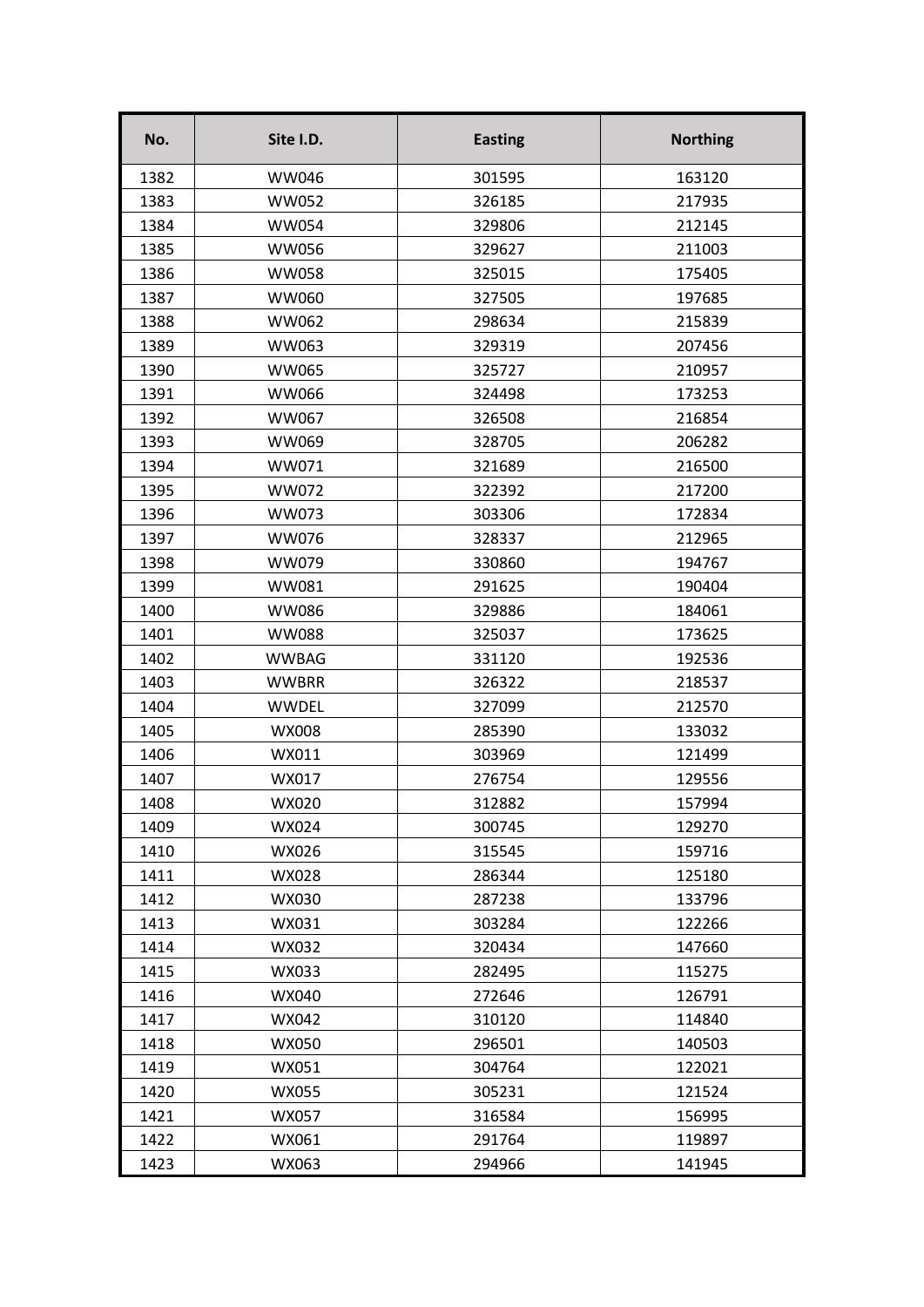| No.  | Site I.D.    | <b>Easting</b> | <b>Northing</b> |
|------|--------------|----------------|-----------------|
| 1424 | WX065        | 292913         | 113094          |
| 1425 | WX069        | 273199         | 108217          |
| 1426 | WX074        | 301316         | 121643          |
| 1427 | <b>WX078</b> | 315215         | 159546          |
| 1428 | WX079        | 319819         | 156221          |
| 1429 | WX083        | 271183         | 128234          |
| 1430 | WX093        | 311255         | 107087          |
| 1431 | WX159        | 318871         | 154448          |
| 1432 | WX180        | 309122         | 149821          |
| 1433 | <b>WXAKH</b> | 318157         | 162467          |
| 1434 | <b>WXBYL</b> | 273073         | 124196          |
| 1435 | <b>WXDRV</b> | 299153         | 139684          |
| 1436 | <b>WXETY</b> | 297341         | 139711          |
| 1437 | <b>WXKMU</b> | 316462         | 141336          |
| 1438 | <b>WXSBY</b> | 302260         | 157169          |
| 1439 | <b>WXSME</b> | 298097         | 119260          |
| 1440 | <b>WXWXD</b> | 304787         | 120874          |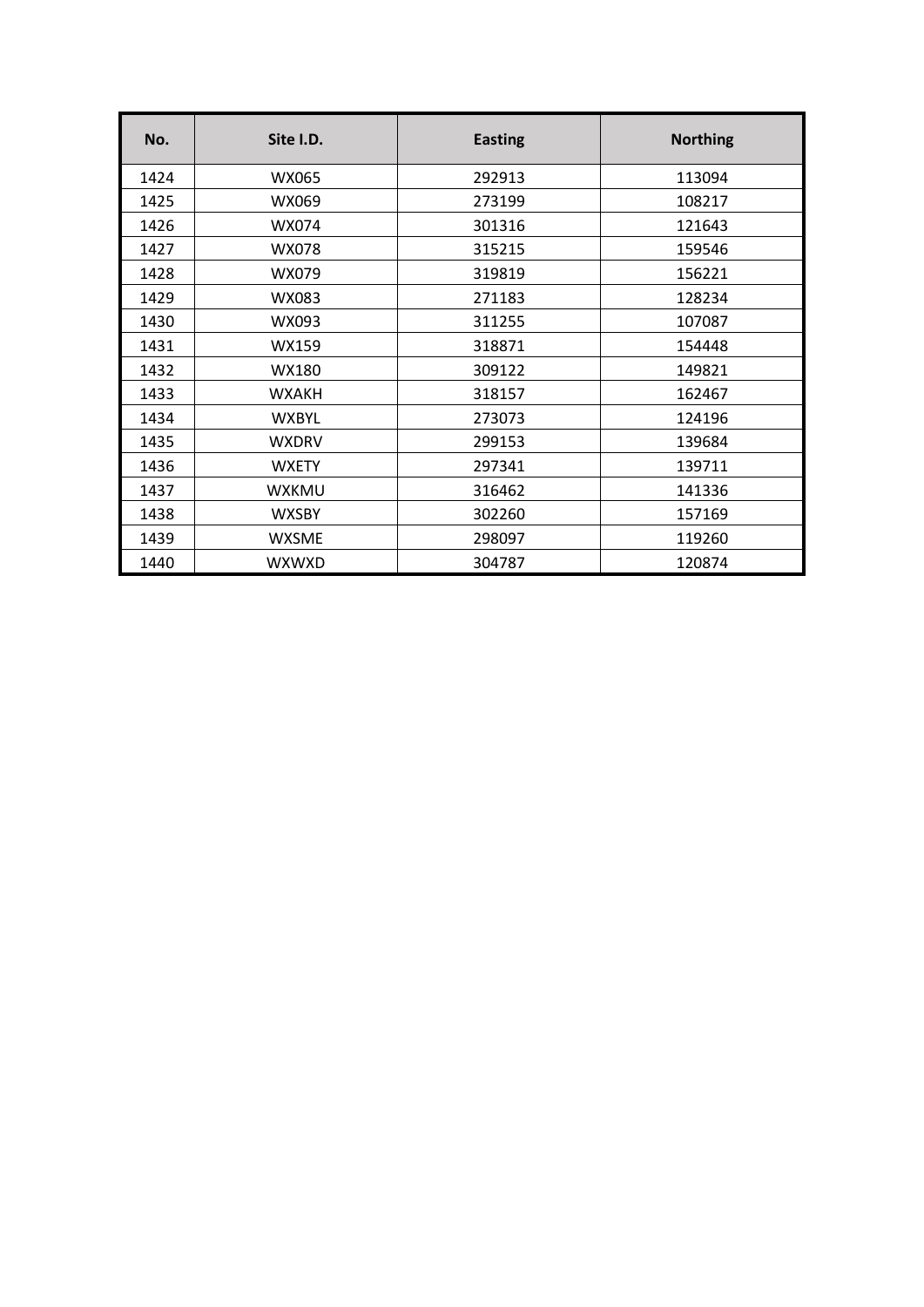## **Schedule 2**

| No.            | <b>Manufacturer</b> | Component  | <b>Equipment No.</b> |
|----------------|---------------------|------------|----------------------|
| $\mathbf 1$    | Redacted            | <b>BTS</b> | Redacted             |
| $\overline{2}$ | Redacted            | <b>BTS</b> | Redacted             |
| 3              | Redacted            | <b>BTS</b> | Redacted             |
| 4              | Redacted            | <b>BTS</b> | Redacted             |
| 5              | Redacted            | <b>BTS</b> | Redacted             |
| 6              | Redacted            | <b>BTS</b> | Redacted             |
| 7              | Redacted            | <b>BTS</b> | Redacted             |
| 8              | Redacted            | <b>BTS</b> | Redacted             |
| 9              | Redacted            | <b>BTS</b> | Redacted             |
| 10             | Redacted            | <b>BTS</b> | Redacted             |
| 11             | Redacted            | <b>BTS</b> | Redacted             |
| 12             | Redacted            | <b>BTS</b> | Redacted             |
| 13             | Redacted            | <b>BTS</b> | Redacted             |
| 14             | Redacted            | <b>BTS</b> | Redacted             |
| 15             | Redacted            | Antenna    | Redacted             |
| 16             | Redacted            | Antenna    | Redacted             |
| 17             | Redacted            | Antenna    | Redacted             |
| 18             | Redacted            | Antenna    | Redacted             |
| 19             | Redacted            | Antenna    | Redacted             |
| 20             | Redacted            | Antenna    | Redacted             |
| 21             | Redacted            | Antenna    | Redacted             |
| 22             | Redacted            | Antenna    | Redacted             |
| 23             | Redacted            | Antenna    | Redacted             |
| 24             | Redacted            | Antenna    | Redacted             |
| 25             | Redacted            | Antenna    | Redacted             |
| 26             | Redacted            | Antenna    | Redacted             |
| 27             | Redacted            | Antenna    | Redacted             |
| 28             | Redacted            | Antenna    | Redacted             |
| 29             | Redacted            | Antenna    | Redacted             |
| 30             | Redacted            | Antenna    | Redacted             |
| 31             | Redacted            | Antenna    | Redacted             |
| 32             | Redacted            | Antenna    | Redacted             |
| 33             | Redacted            | Antenna    | Redacted             |
| 34             | Redacted            | Antenna    | Redacted             |
| 35             | Redacted            | Antenna    | Redacted             |
| 36             | Redacted            | Antenna    | Redacted             |
| 37             | Redacted            | Antenna    | Redacted             |
| 38             | Redacted            | Antenna    | Redacted             |

# **The Apparatus for Wireless Telegraphy to which this Licence Applies:**